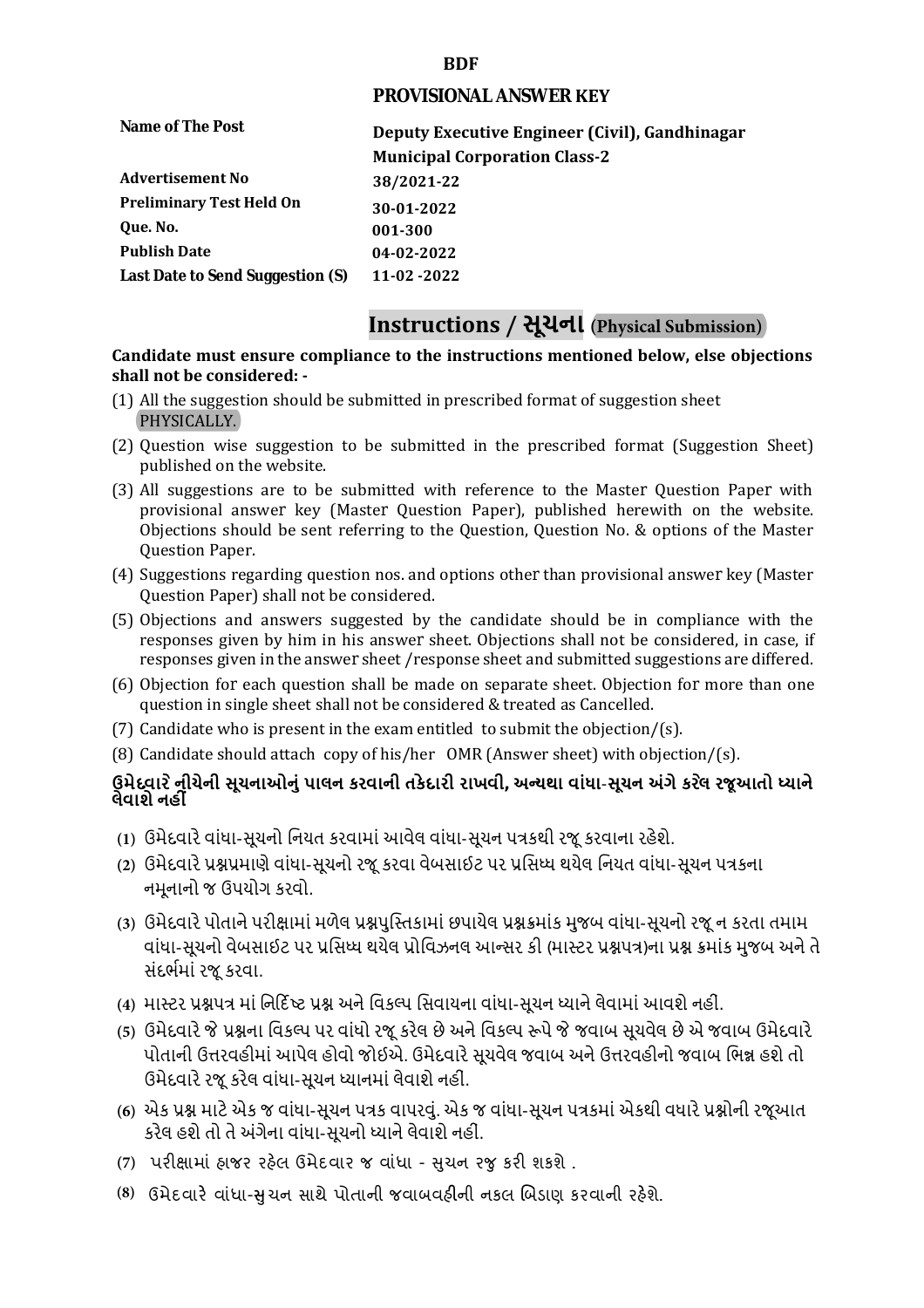| 001.                                                                             | કાયદા મંત્રી કિરેન રીજીજુએ (Kiren Rijiju) ભારતના પ્રથમ ખેલકૂદ લવાદી કેન્દ્ર (Sports Arbitration Center)નું<br>ઉદઘાટનખાતે કર્યું. |                                                                                                           |
|----------------------------------------------------------------------------------|----------------------------------------------------------------------------------------------------------------------------------|-----------------------------------------------------------------------------------------------------------|
|                                                                                  | (A) ગુજરાત                                                                                                                       | (B) તેલંગાણા                                                                                              |
|                                                                                  | (C) મહારાષ્ટ્ર                                                                                                                   | (D) દિલ્હી                                                                                                |
| 002.                                                                             |                                                                                                                                  | દુબઇ સરકારના અહેવાલ અનુસાર, ભારત એ ………. ક્રમના સૌથી મોટા વ્યાપાર ભાગીદાર તરીકે જાહેર થયેલ છે.             |
|                                                                                  | (A) પ્રથમ                                                                                                                        | (B) દ્વિતીય                                                                                               |
|                                                                                  | (C) તૃતીય                                                                                                                        | (D) ચતુર્થ                                                                                                |
| 003.                                                                             | પરીક્ષણ પ્રશેપણ (Test Fired) કર્યું. નીચેના પૈકી કયું લક્ષણ એ આ મિસાઇલનું લક્ષણ નથી ?                                            | DRDO એ 'Akash Prime' તરીકે ઓળખાતા આકાશ મિસાઇલના ઊંચી કક્ષાના (Upgrade) સંસ્કરણનું (Version)               |
|                                                                                  | (A) તે જમીન પરથી આકાશ (Surface to air) ની મધ્યમકક્ષાની મિસાઇલ છે.                                                                |                                                                                                           |
|                                                                                  |                                                                                                                                  | (B) તે DRDO દ્વારા વિકસાવવામાં આવી છે અને તેનું નિર્માણ Bharat Dynamics Limited દ્વારા કરવામાં આવ્યું છે. |
|                                                                                  | (C) (A) તથા (B) બંને                                                                                                             |                                                                                                           |
|                                                                                  | (D) (A) અથવા (B) એક પણ નહીં                                                                                                      |                                                                                                           |
| 004.                                                                             | વિચાર (Theme) ………. છે                                                                                                            | પ્રત્યેક વર્ષે, 21 સપ્ટેમ્બર ના રોજ વિશ્વ હડકવા દિવસ (World Rabies Day) ઉજવવામાં આવે છે. આ વર્ષનો મુખ્ય   |
|                                                                                  | (A) કૂતરા, હડકવા અને રસી (Dogs, Rabies and Vaccine)                                                                              |                                                                                                           |
|                                                                                  | (B) હડકવા - કૂતરા, સંરક્ષણ (Rabies - Dogs, Protection)                                                                           |                                                                                                           |
|                                                                                  | (C) હડકવા - ભય અને સંરક્ષણ (Rabies - Fear and Protection)                                                                        |                                                                                                           |
|                                                                                  | (D) उउडवा - भय नडि तथ्यो (Rabies - Facts not Fear)                                                                               |                                                                                                           |
| તાજેતરમાં GI tag બાબતે નીચેના પૈકી કઇ જોડી/જોડીઓ યોગ્ય રીતે જોડાયેલી છે?<br>005. |                                                                                                                                  |                                                                                                           |
|                                                                                  | 1. સોજત મેહંદી – રાજસ્થાન                                                                                                        |                                                                                                           |
|                                                                                  | 2. જુડીમા – આસામ                                                                                                                 |                                                                                                           |
|                                                                                  | 3. કુકુમ્બર – કર્ણાટક                                                                                                            |                                                                                                           |
|                                                                                  | (A) 1, 2 અને 3                                                                                                                   | (B) માત્ર 2 અને 3                                                                                         |
|                                                                                  | (C) માત્ર 1 અને 3                                                                                                                | (D) માત્ર 1 અને 2                                                                                         |
| 006.                                                                             | 'The Battle of Rezang La' નામનું પુસ્તક એ ………. યુધ્ધમાં 120 સૈનિકોની શૂરવીરતાનું વર્ણન કરે છે?                                   |                                                                                                           |
|                                                                                  | (A) ભારત - પાકિસ્તાન યુધ્ધ, 1949                                                                                                 | (B) ભારત - પાકિસ્તાન યુધ્ધ, 1965                                                                          |
|                                                                                  | (C) ભારત - ચીન યુધ્ધ, 1962                                                                                                       | (D) ભારત - પાકિસ્તાન યુધ્ધ, 1971                                                                          |
| 007.                                                                             | સંરક્ષણ મંત્રાલયે, ભારતીય વાયુ સેના માટે 56, C-295 mw પરિવહન ઉઙ્રયન મેળવવા માટે ………. દેશ સાથે કરાર પર<br>હસ્તાક્ષર કર્યા છે.     |                                                                                                           |
|                                                                                  | (A) ઓસ્ટ્રેલિયા                                                                                                                  | (B) સ્પેન                                                                                                 |
|                                                                                  | (C) જર્મની                                                                                                                       | (D) નેધરલેન્ડ                                                                                             |
| 008.                                                                             | આવ્યું ?                                                                                                                         | UNESCO દ્વારા નીચેના પૈકી કયા શહેર ને વિશ્વ પુસ્તક રાજધાની (World Book Capital) તરીકે ઘોષિત કરવામાં       |
|                                                                                  | (A) અકરા, ઘાના (Accra, Ghana)                                                                                                    | (B) ઇસ્તંબુલ, ઘાના                                                                                        |
|                                                                                  | (C) ઇન્દોર, ભારત                                                                                                                 | (D) દુબઇ, UAE                                                                                             |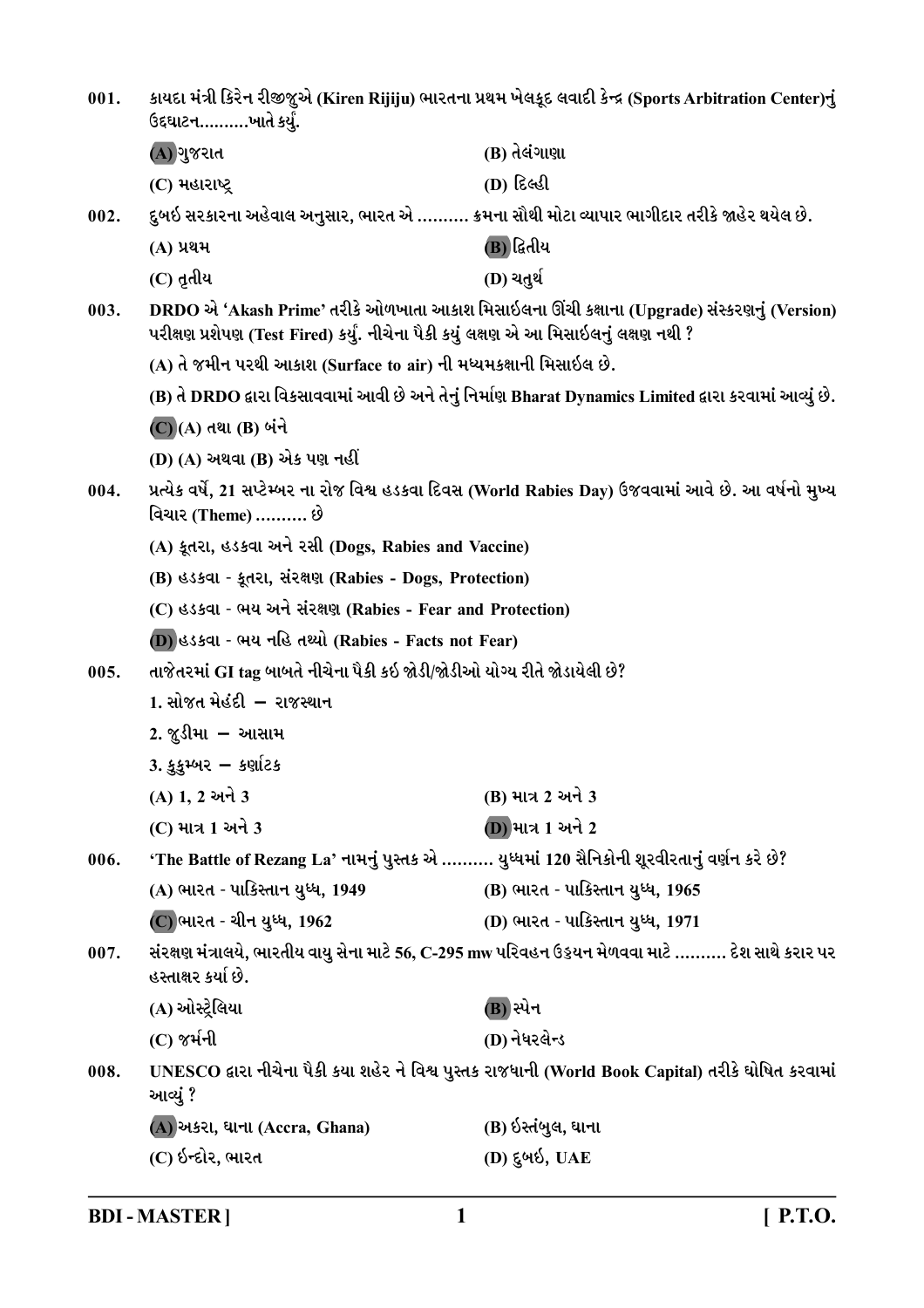| 009. | ભારતનું  રાજ્ય એ 'The Fédération of Internationale de Hockey' (English: International<br>Hockey Federation) ના 21 વર્ષથી નીચેની વયજૂથના વર્લ્ડ કપ (Under 21 Hockey World Cup)નું યજમાન<br>બનવાનું છે ? |                                                                                                                  |
|------|--------------------------------------------------------------------------------------------------------------------------------------------------------------------------------------------------------|------------------------------------------------------------------------------------------------------------------|
|      | (A) દિલ્હી                                                                                                                                                                                             | (B) કર્ણાટક                                                                                                      |
|      | $(C)$ કેરળ                                                                                                                                                                                             | (D) ઓરિસ્સા                                                                                                      |
| 010. | International Day of Sign Languages, 2021 નો મુખ્ય વિચાર (Theme) નીચેના પૈકી કયો છે?                                                                                                                   |                                                                                                                  |
|      | (A) We sign for the voice                                                                                                                                                                              | (B) We sign for the human rights                                                                                 |
|      | (C) We sign for the world                                                                                                                                                                              | (D) We sign for the victims                                                                                      |
| 011. | કાર્યની સોંપણી કરવામાં આવી છે?                                                                                                                                                                         | ભારતની નીચેના પૈકી કઇ કંપનીને જમશેદપુર ખાતેના ભારતના સર્વપ્રથમ $\text{CO}_2$ - capture and utilization પ્લાન્ટના |
|      | (A) ઓ.એન.જી.સી. (ONGC)                                                                                                                                                                                 | (B) ગેઈલ (GAIL)                                                                                                  |
|      | (C) टाटा स्टीલ (Tata Steel)                                                                                                                                                                            | (D) અદાણી પાવર (Adani Power)                                                                                     |
| 012. | નીચેના પૈકી કર્યો દેશ Shanghai Co-operation Organizationમાં 9મા કાયમી સદસ્ય તરીકે જોડાયો છે?                                                                                                           |                                                                                                                  |
|      | (A) ઇરાન                                                                                                                                                                                               | (B) UAE                                                                                                          |
|      | (C) સિંગાપુર                                                                                                                                                                                           | (D) ફિલીપાઇન્સ                                                                                                   |
| 013. | યોજાયું.                                                                                                                                                                                               | ભારત - ઇન્ડાનેશિયાની દ્વિપક્ષીય દરિયાઇ કવાયત 'Samudra Shakti 2021' નું ત્રીજું સંસ્કરણ એ  ખાતે                   |
|      | (A) પાક સામુદ્રધુની                                                                                                                                                                                    | (B) મલાક્કા સામુદ્રધુની                                                                                          |
|      | (C) સુન્ડા સામુદ્રધુની                                                                                                                                                                                 | (D) બંન્ડુંગ સામુદ્રધુની                                                                                         |
| 014. | હરપ્પાનું નીચેના પૈકીનું કયું સ્થળએ ડાંગરની ખેતી સાથે જોડાયેલું છે ?                                                                                                                                   |                                                                                                                  |
|      | (A) કાલી બાગાન                                                                                                                                                                                         | (B) હરપ્પા                                                                                                       |
|      | (C) કોટદીજી                                                                                                                                                                                            | (D) લોથલ                                                                                                         |
| 015. | ગુજરાતના  સ્થળ ખાતેથી Finance Workshop મળી આવેલ છે.                                                                                                                                                    |                                                                                                                  |
|      | (A) બગસરા                                                                                                                                                                                              | (B) પાદરી                                                                                                        |
|      | (C) સોમનાથ                                                                                                                                                                                             | (D) નાગેશ્વર                                                                                                     |
| 016. | પથ્થર - કાપેલા જળાશય (Stone - Cut Reservoir) એ ………. ખાતેથી મળી આવેલ છે.                                                                                                                                |                                                                                                                  |
|      | (A) સુરકોટડા                                                                                                                                                                                           | (B) કાલીબાગાન                                                                                                    |
|      | $\left($ C) ધોલાવીરા                                                                                                                                                                                   | (D) હરપ્પા                                                                                                       |
| 017. | સિંધુખીણની સંસ્કૃતિ અને વેદિક સંસ્કૃતિ વચ્ચે મુખ્ય તફાવત કયો હતો ?                                                                                                                                     |                                                                                                                  |
|      | (A) સિંધુ ખીણની સંસ્કૃતિ શહેરી હતી જ્યારે વેદિક સંસ્કૃતિ ગ્રામીણ હતી                                                                                                                                   |                                                                                                                  |
|      | (B) સિંધુ ખીણની સંસ્કૃતિ અહિંસામાં માનતી હતી જ્યારે વેદિક સંસ્કૃતિ એ બલિદાન (Sacrifice) માં માનતી હતી.                                                                                                 |                                                                                                                  |
|      | (C) સિંધુ ખીણની સંસ્કૃતિ વ્યાપાર ને મહત્વ આપતી હતી જ્યારે વેદિક સંસ્કૃતિમાં ધર્મ ને મહત્વ અપાતું હતું.                                                                                                 |                                                                                                                  |
|      | (D) ઉપરોક્ત પૈકી એકપણ નહીં                                                                                                                                                                             |                                                                                                                  |
| 018. |                                                                                                                                                                                                        | ભારતના ઇતિહાસના સંદર્ભમાં વિશ્વના તારણહાર તરીકે નીચેના પૈકી કયા ભાવિ બુધ્ધ હજુ અવતરણ કરવાના છે ?                 |
|      | (A) અવલોકિતેશ્વર (Avalokiteshvara)                                                                                                                                                                     | (B) भैत्रेय (Maitreya)                                                                                           |
|      | (C) લોકેશ્વર (Lokeshvara)                                                                                                                                                                              | (D) પદ્મપાણિ (Padmapani)                                                                                         |
| 019. | નીચેના પૈકી કયું એ યોગ્ય કાળ ક્રમાનુસાર છે ?                                                                                                                                                           |                                                                                                                  |
|      | (A) શંકરાચાર્ય - રામાનુજ - ચૈતન્ય                                                                                                                                                                      | (B) રામાનુજ - શંકરાચાર્ય - ચૈતન્ય                                                                                |
|      | (C) રામાનુજ - ચૈતન્ય - શંકરાચાર્ય                                                                                                                                                                      | (D) શંકરાચાર્ય - ચૈતન્ય - રામાનુજ                                                                                |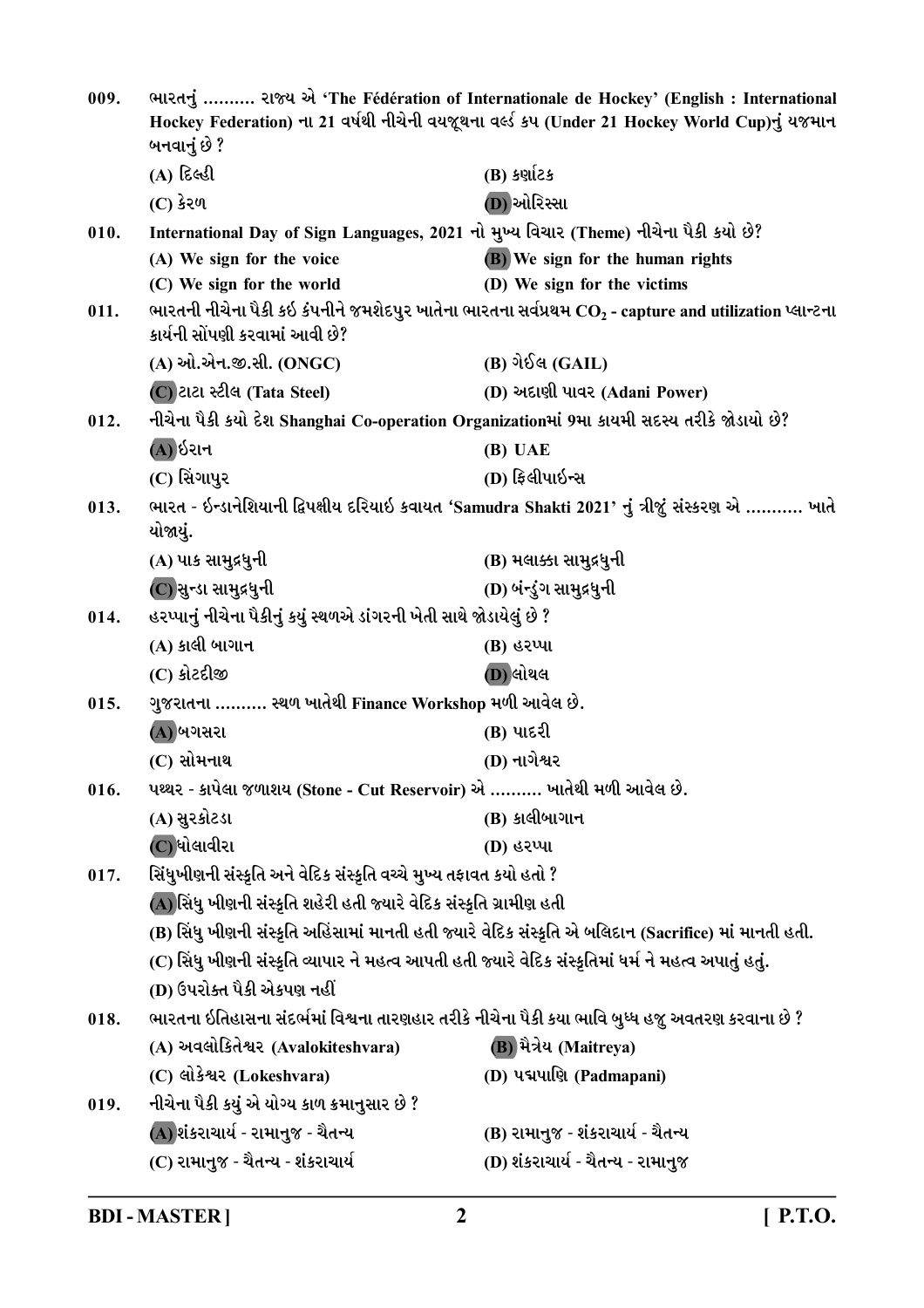| 020. | નીચેના પૈકી કયું નૃત્ય એ શાસ્રીય નૃત્ય (Classical dance) નથી ?                            |                                       |  |
|------|-------------------------------------------------------------------------------------------|---------------------------------------|--|
|      | (A) કથક                                                                                   | (B) કથકલી                             |  |
|      | (C) સાત્રીય નૃત્ય (Sattriya dance)                                                        | (D) ગરબા                              |  |
| 021. | જૂનાગઢ ખડક પર ………. ના શિલાલેખ છે.                                                         |                                       |  |
|      | (A) અશોક, રુદ્રદામન-પહેલો, સ્કંદગુપ્ત                                                     | (B) અશોક, રુદ્રદામન-બીજો, સમુદ્રગુપ્ત |  |
|      | (C) અશોક, રુદ્રદામન, પુષ્પગુપ્ત                                                           | (D) અશોક, સમુદ્રગુપ્ત, સ્કંદગુપ્ત     |  |
| 022. | વલ્લભી રાજાઓનો રાજ્ય ધર્મ (State Religion) હતો                                            |                                       |  |
|      | (A) બૌધ્ધ                                                                                 | (B) શૈવ                               |  |
|      | (C) વેષ્ણવ                                                                                | (D) ઉપરોક્ત પૈકી એકપણ નહીં            |  |
| 023. | ………. ના શાસનકાળ દરમ્યાન કંથકોટ કિલ્લા ખાતે સૂર્ય મંદિરનું નિર્માણ થયું હતું.              |                                       |  |
|      | (A) વાઘેલા                                                                                | (B) સોલંકી                            |  |
|      | (C) પરમાર                                                                                 | (D) ઉપરોક્ત પૈકી એકપણ નહીં            |  |
| 024. | દેવની મોરી સ્તુપ એ ………. ના શાસનકાળ દરમ્યાન બાંધવામાં આવ્યો હતો                            |                                       |  |
|      | (A) મુળ રાજ સોલંકી                                                                        | (B) સિધ્ધરાજ                          |  |
|      | (C) રુદ્રસેન                                                                              | (D) ખેંગાર - પહેલો                    |  |
| 025. | નીચેના પૈકી કયું એ ગુજરાતી લેખિકાનો લઘુવાર્તા સંગ્રહ છે ?                                 |                                       |  |
|      | (A) બંસીનામની છોકરી                                                                       | (B) રાણી બિલાડો                       |  |
|      | (C) ખારણ બપોર (Kharan Bapor)                                                              | (D) આઘેર પેલે ઘેર                     |  |
| 026. | જામનગરના ગોપ મંદિર વિશે નીચેના પૈકી કયું વિધાન/કયા વિધાનો સત્ય છે ?                       |                                       |  |
|      | 1. ગોપ મંદિરનું નિર્માણ કુષાણ રાજવંશ દ્વારા કરવામાં આવ્યું હતું.                          |                                       |  |
|      | 2. ગોપ મંદિર નું નિર્માણ ગાંધાર શૈલીના સ્થાપત્યથી કરવામાં આવ્યું હતું.                    |                                       |  |
|      | 3. ગોપ મંદિર એ વાર્તુ નદીના કાંઠે આવેલું છે.                                              |                                       |  |
|      | (A) માત્ર 1 અને 2                                                                         | (B) માત્ર 2 અને 3                     |  |
|      | (C) માત્ર 1 અને 3                                                                         | (D) 1, 2 અને 3                        |  |
| 027. | ચાવડા રાજવંશ વિશે નીચેના પૈકી કયું વિધાન/કયા વિધાનો સત્ય છે ?                             |                                       |  |
|      | 1. સાતમી સદી દરમ્યાન પંચાસર એ ચાવડા શાસક જયશેખરની રાજધાની હતી.                            |                                       |  |
|      | 2. વનરાજના અનુગામી યોગરાજ અને ત્યારબાદ ક્ષેમરાજ થયા.                                      |                                       |  |
|      | 3. મેરુતુંગના 'પ્રબંધ ચિંતામણી'માં અણહિલપુર પાટણ ખાતે વનરાજ વિહાર મંદિરનો ઉલ્લેખ કરેલ છે. |                                       |  |
|      | $(A)$ 1, 2 અને 3                                                                          | (B) માત્ર 2 અને 3                     |  |
|      | (C) માત્ર 1 અને 3                                                                         | (D) માત્ર 1 અને 2                     |  |
| 028. | નવમી સદીના આરબ વ્યાપારી સુલેમાને કોના રાજ્યની મુલાકાત લીધી હતી ?                          |                                       |  |
|      | (A) ગોપાલનું પાલ રાજ્ય                                                                    | (B) વિજયસેનનું સેના રાજ્ય             |  |
|      | (C)મિહિર ભોજનું પ્રતિહાર રાજ્ય                                                            | (D) દંતી દુર્ગનું રાષ્ટ્રકુટ રાજ્ય    |  |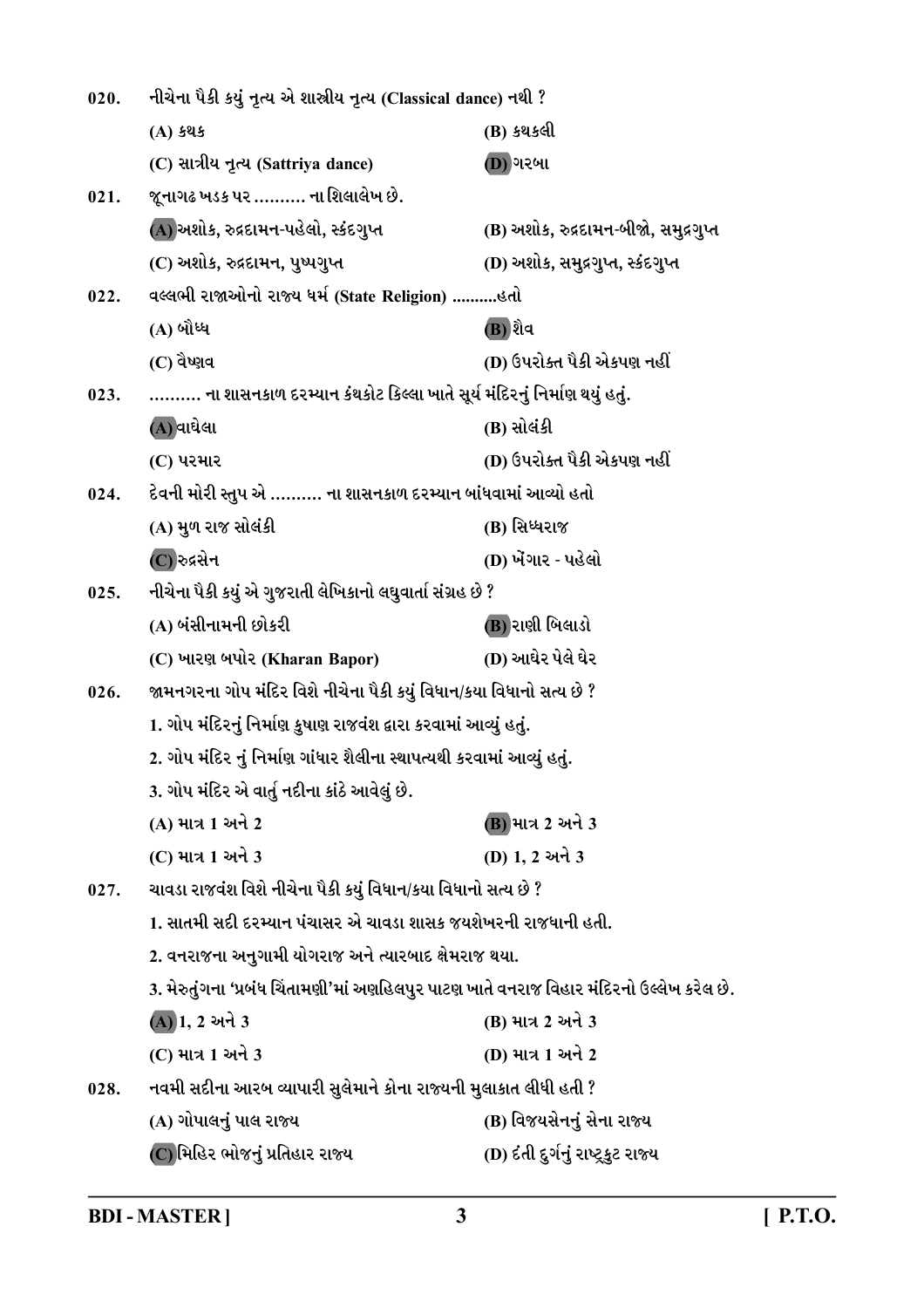| 029. | નીચેના પૈકી કયા સ્થળો એ પ્રવર્તમાન (modern) ગુજરાતમાં સ્થિત છે ?                              |                                                                                                      |
|------|-----------------------------------------------------------------------------------------------|------------------------------------------------------------------------------------------------------|
|      | 1. લોથલ<br>2. રંગપુર<br>3. બાનાવલી     4. ભગતરાવ     5. રોપર (Ropar)                          |                                                                                                      |
|      | (A) માત્ર 1, 2, 3 અને 4                                                                       | (B) 1, 2, 3, 4 અને 5                                                                                 |
|      | (C) માત્ર 1, 2 અને 4                                                                          | (D) માત્ર 1, 2 અને 3                                                                                 |
| 030. | દક્ષિણ ગુજરાતમાં આરબ આક્રમણની પીછેહઠ કરાવવાનો યશ નીચેના પૈકી કયા ચાલુક્ય શાસકને જાય છે ?      |                                                                                                      |
|      | (A) વિક્રમાદિત્ય પહેલો                                                                        | (B) પુલકેશી પહેલો                                                                                    |
|      | (C) પુલકેશી બીજો                                                                              | (D) વિક્રમાદિત્ય બીજો                                                                                |
| 031. |                                                                                               | નીચેના પૈકી કયા અધિનિયમે ભારતમાં ઇસ્ટ ઇન્ડિયા કંપનીના વ્યાપારના એકાધિકાર (monopoly) ને નાબુદ કર્યો ? |
|      | (A) Regulating Act, 1773                                                                      | (B) Pitt's India Act, 1784                                                                           |
|      | (C) Charter Act, 1813                                                                         | (D) Charter Act, 1853                                                                                |
| 032. | નીચેના પૈકી કયું / કયા એ 1857 ના વિપ્લવની નિષ્ફળતાના કારણો હતા ?                              |                                                                                                      |
|      | 1. કાશ્મીર અને નેપાળના રાજાઓએ વિપ્લવને દબાવી દેવામાં મદદ કરી હતી.                             |                                                                                                      |
|      | 2. બ્રિટીશ ભારતના અનેક ક્ષેત્રોએ (વિપ્લવમાં) ભાગ ન લીધો.                                      |                                                                                                      |
|      | 3. ભારતના વિવિધ ક્ષેત્રોમાં વિપ્લવ માટેના સંકલનનો અભાવ હતો.                                   |                                                                                                      |
|      | (A) માત્ર 1 અને 2                                                                             | (B) માત્ર 2 અને 3                                                                                    |
|      | (C) માત્ર 3                                                                                   | (D) 1, 2 અને 3                                                                                       |
| 033. | મહાત્મા ગાંધી દ્વારા ખેડાના ખેડૂતો વતી સત્યાગ્રહ કરવા પાછળ કયું કારણ હતું ?                   |                                                                                                      |
|      | (A) દુષ્કાળ પડવા છતાં પણ વહીવટીતંત્ર દ્વારા જમીન મહેસૂલની ઉઘરાણી મુલતવી રાખવામાં આવી ન હતી.   |                                                                                                      |
|      | (B) વહીવટીતંત્ર એ ગુજરાતમાં કાયમી જમાબંદી લાદવાની દરખાસ્ત કરી હતી.                            |                                                                                                      |
|      | (C) (A) તથા (B) બંને                                                                          |                                                                                                      |
|      | (D) (A) અથવા (B) એકપણ નહીં                                                                    |                                                                                                      |
| 034. | પંડીત મદન મોહન માલવિયા દ્વારા 1909માં કયું વર્તમાનપત્ર શરૂ કરવામાં આવ્યું હતું ?              |                                                                                                      |
|      | (A) ईी ઇન્ડિયા (Free India)                                                                   | (B) नव <i>लारत (Nav Bharat)</i>                                                                      |
|      | (C) ઈन्डीपेन्डन्ट (Independent)                                                               | (D) લીડર (Leader)                                                                                    |
| 035. | ગુજરાતના રાજ્યપાલ ઝફર ખાન (Zafar Khan) એ ઔપચારિક રીતે તેમની સ્વતંત્રતા ક્યારે જાહેર કરી હતી ? |                                                                                                      |
|      | (A) અલાઉદ્દીન ખીલજીના મૃત્યુ બાદ                                                              | (B) મહંમદ બિન તઘલખના મૃત્યુ બાદ                                                                      |
|      | (C) દિલ્હી પર તૈમૂરના આક્રમણ બાદ                                                              | (D) ફેરુઝ તઘલખના શાસનકાળ દરમ્યાન                                                                     |
| 036. | દેશી રજવાડા જૂનાગઢના છેલ્લા શાસક કોણ હતા ?                                                    |                                                                                                      |
|      | (A) મહંમદ હમીદખાનજી-બીજા                                                                      | (B) મહંમદ બહાદૂરખાનજી-ત્રીજા                                                                         |
|      | (C) મહંમદ રસૂલખાનજી                                                                           | (D) મહંમદ મહોબતખાનજી-ત્રીજા                                                                          |
| 037. | જો ………. હોય તો દેશ એ દેવાના જોખમમાં ફસાયેલો છે તેમ કહેવાય.                                    |                                                                                                      |
|      | (A) તેણે International Monetary Fund દ્વારા લાદવામાં આવેલી શરતોનું પાલન કરવાનું હોય.          |                                                                                                      |
|      | (B) તેણે બાકી લોન પર વ્યાજની ચૂકવણી કરવા માટે નાણાં ઉછીના લેવા જરૂરી હોય.                     |                                                                                                      |
|      | (C) લેણદારો દ્વારા તેને લોન અથવા સહાય આપવાનો ઇનકાર કરવામાં આવ્યો હોય.                         |                                                                                                      |
|      | (D) તેની બાકી રહેલી અથવા નવી લોન ઉપર વિશ્વ બેંક ખૂબ ઉંચો વ્યાજ દર લેતી હોય.                   |                                                                                                      |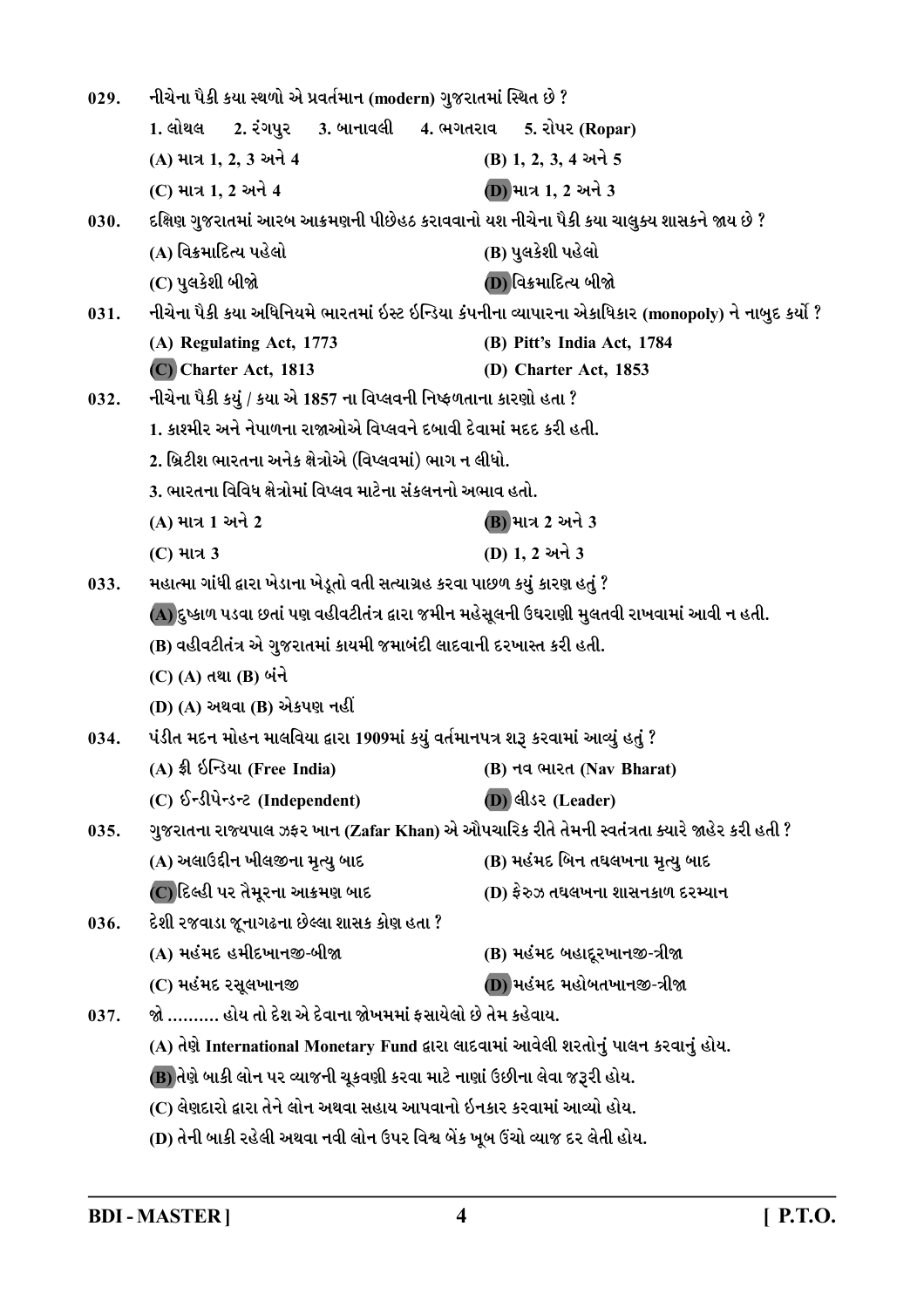| 038.                                                                                                                     | "Hot Money" શબ્દ પ્રયોગ એ ……….ના સંદર્ભ માટે ઉપયોગમાં લેવાય છે           |                                                                                                        |  |
|--------------------------------------------------------------------------------------------------------------------------|--------------------------------------------------------------------------|--------------------------------------------------------------------------------------------------------|--|
|                                                                                                                          | $(A)$ ચલણ + RBI સાથેની અનામત                                             |                                                                                                        |  |
|                                                                                                                          | (B) Net GDR રસીદો                                                        |                                                                                                        |  |
|                                                                                                                          | (C) Net વિદેશી પ્રત્યક્ષ રોકાણ                                           |                                                                                                        |  |
|                                                                                                                          | (D) વિદેશી અસ્ક્યામત રોકાણ (Foreign Portfolio Investment)                |                                                                                                        |  |
| 039.                                                                                                                     |                                                                          | WTO પધ્ધતિ અનુસાર Most Favoured Nation (MFN) કલમ એ  ના સિધ્ધાંત આધારિત છે.                             |  |
|                                                                                                                          | (A) રાષ્ટ્રો વચ્ચે કોઇ ભેદભાવ નહીં                                       |                                                                                                        |  |
|                                                                                                                          | (B) રાષ્ટ્રો વચ્ચે ભેદભાવ                                                |                                                                                                        |  |
|                                                                                                                          | (C) સ્થાનિકો અને વિદેશીઓ વચ્ચે વિભેદક (Differential) વ્યવહાર             |                                                                                                        |  |
|                                                                                                                          | (D) ચીજવસ્તુઓ પર એક સમાન જકાત                                            |                                                                                                        |  |
| 040.                                                                                                                     | Brent સૂચકાંક એ  સાથે સંકળાયેલા છે.                                      |                                                                                                        |  |
|                                                                                                                          | (A) Copper future prices                                                 | (B) Gold future prices                                                                                 |  |
|                                                                                                                          | (C) Crude oil prices                                                     | (D) Shipping rate index                                                                                |  |
| 041.                                                                                                                     | ભારતે નીચેના પૈકી કયા દેશ પાસેથી પંચવર્ષીય યોજનાઓ અનુસરણમાં મૂકી છે ?    |                                                                                                        |  |
|                                                                                                                          | (A) USA                                                                  | (B) USSR                                                                                               |  |
|                                                                                                                          | (C) ઓસ્ટ્રેલીયા                                                          | (D) જર્મની                                                                                             |  |
| સ્વતંત્રતા પ્રાપ્તિ બાદના સમયગાળાથી ભારતના અર્થતંત્રની પ્રગતિના આધારે ભારતીય અર્થતંત્રને ………. તરીકે ગણી<br>042.<br>શકાય. |                                                                          |                                                                                                        |  |
|                                                                                                                          | 1. વિકાસશીલ અર્થતંત્ર (Developing Economy)                               |                                                                                                        |  |
|                                                                                                                          | 2. ઉભરતું (નવોદિત) અર્થતંત્ર (Emerging Economy)                          |                                                                                                        |  |
|                                                                                                                          | 3. દ્વિભાજીત અર્થતંત્ર (Dual Economy)                                    |                                                                                                        |  |
|                                                                                                                          | 4. બિન-કૃષિ અર્થતંત્ર (Non - Agricultural Economy)                       |                                                                                                        |  |
|                                                                                                                          | (A) માત્ર 1 અને 2                                                        | (B) માત્ર 1, 2 અને 3                                                                                   |  |
|                                                                                                                          | (C) માત્ર 1, 2, 3 અને 4                                                  | (D) માત્ર 3 અને 4                                                                                      |  |
| 043.                                                                                                                     | નીચેના પૈકી કયું વિધાન સત્ય નથી ?                                        |                                                                                                        |  |
|                                                                                                                          | (A) ભારતમાં કૃષિની કાર્યરત (વ્યસ્ત) ઋતુ એ નવેમ્બરથી એપ્રિલ સુધી ચાલે છે. |                                                                                                        |  |
|                                                                                                                          | (B) ભારતમાં કૃષિની મંદીની (Slack) ઋતુ એ મે થી ઓક્ટોબર સુધીની હોય છે.     |                                                                                                        |  |
|                                                                                                                          | (C) ભારતમાં કપાસની ઋતુ સપ્ટેમ્બર થી ઓગસ્ટ સુધીની હોય છે.                 |                                                                                                        |  |
|                                                                                                                          | (D) ઉપરોક્ત પૈકી એકપણ નહીં                                               |                                                                                                        |  |
| 044.                                                                                                                     |                                                                          | નીચેના પૈકી કઇ સમિતિએ લઘુ ઉદ્યોગ ક્ષેત્ર માટે ચીજવસ્તુઓ આરક્ષિત રાખવાની બાબતને નાબૂદ કરવાની ભલામણ કરી? |  |
|                                                                                                                          | (A) આબિદ હુસેન સમિતિ                                                     | (B) નરસિંહન સમિતિ                                                                                      |  |
|                                                                                                                          | (C) નાયક સમિતિ                                                           | (D) ઉપરોક્ત પૈકી એકપણ નહીં                                                                             |  |
| 045.                                                                                                                     | ભારતના અર્થતંત્રના સંદર્ભમાં નીચેના પૈકી કયા એ નાણાકીય નીતિના ઘટકો છે ?  |                                                                                                        |  |
|                                                                                                                          | 1. બેંક રેટ                                                              |                                                                                                        |  |
|                                                                                                                          | 2. મુક્ત બજારમાં ખરીદ વેચાણ (Open Market Operations)                     |                                                                                                        |  |
|                                                                                                                          | 3. જાહેર દેવા                                                            |                                                                                                        |  |
|                                                                                                                          | $(A) 1, 2 $ અને 3                                                        | (B) માત્ર 1 અને 3                                                                                      |  |
|                                                                                                                          | (C) માત્ર 1 અને 2                                                        | (D) માત્ર 2 અને 3                                                                                      |  |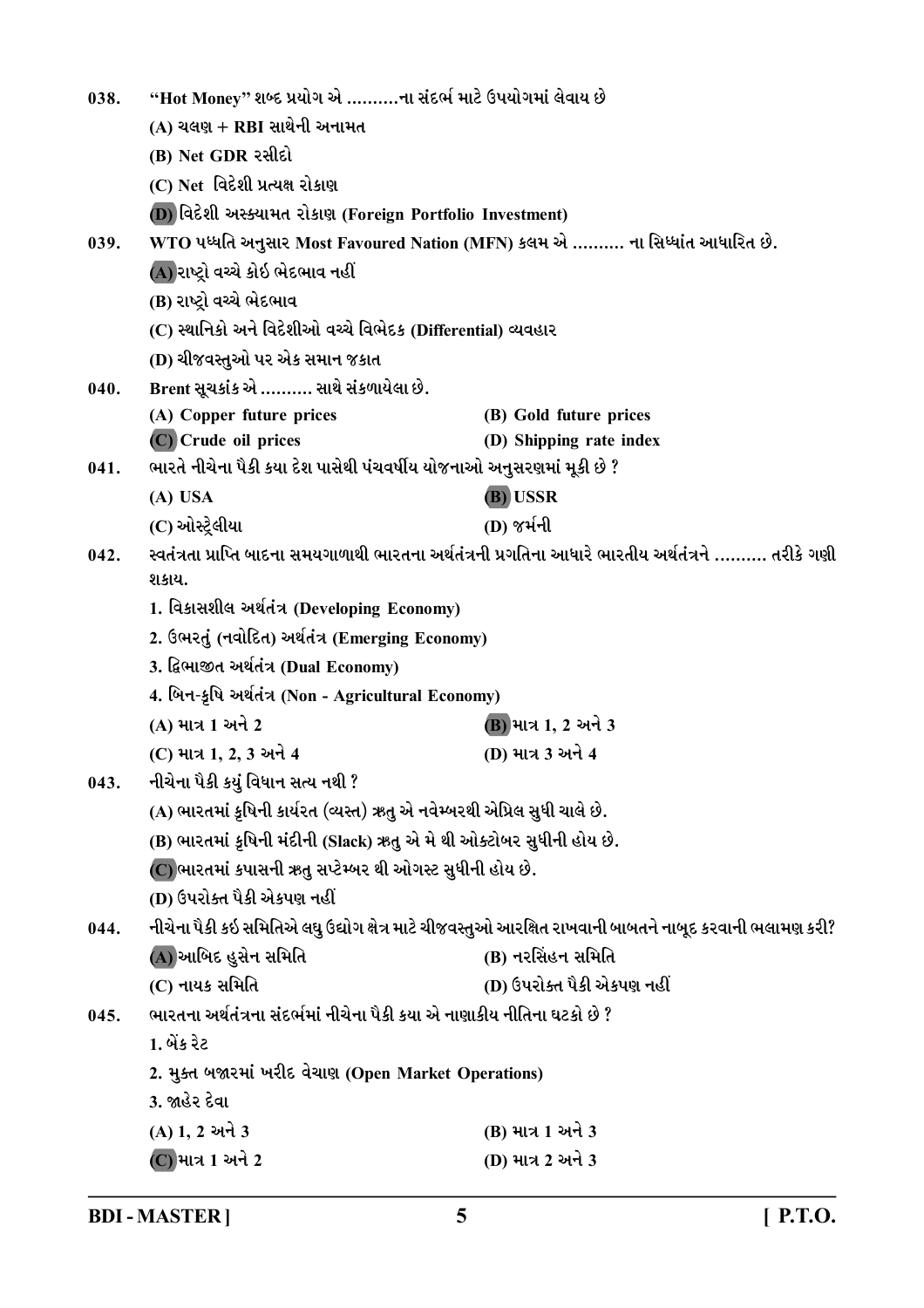| 046. | નીચેના પૈકી કયા પગલાં (કાર્યવાહી) (Measures) એ અર્થતંત્રમાં નાણાં પૂરવઠામાં વધારો કરશે ?                            |                                                                                                  |  |
|------|---------------------------------------------------------------------------------------------------------------------|--------------------------------------------------------------------------------------------------|--|
|      | 1. મધ્યસ્થ બેંક (Central Bank) દ્વારા જનતા પાસેથી સરકારી જામીનગીરી (Securities)ની ખરીદી                             |                                                                                                  |  |
|      | 2. જનતા દ્વારા વ્યાપારી બેંકમાં જમા કરેલ ચલણ (Currency)                                                             |                                                                                                  |  |
|      | 3. સરકાર દ્વારા મધ્યસ્થ બેંક માંથી કરાયેલ ઋણગ્રહણ (Borrowing)                                                       |                                                                                                  |  |
|      | 4. મધ્યસ્થ બેંક દ્વારા જનતાને સરકારી જામીનગીરીઓનું (Securities) વેચાણ                                               |                                                                                                  |  |
|      | (A) માત્ર 1                                                                                                         | (B) માત્ર 2 અને 4                                                                                |  |
|      | (C) માત્ર 2, 3 અને 4                                                                                                | (D) માત્ર 1 અને 3                                                                                |  |
| 047. | નીચેના પૈકી કયા વિધાનો સત્ય છે?                                                                                     |                                                                                                  |  |
|      |                                                                                                                     | 1. NSSO અનુસાર, કામ પુરવઠા (labour force) માં એવા લોકોનો સમાવેશ થાય છે કે જેઓ કામ શોધી રહ્યા છે. |  |
|      | 2. NSSO અનુસાર, કાર્ય પુરવઠો (work force) એવા લોકો ઉલ્લેખ કરે છે જેમને રોજગાર મળે છે.                               |                                                                                                  |  |
|      | 3. NSSO અનુસાર, બેરોજગારો એવા છે જેઓ રોજગારી શોધી શકતા નથી.                                                         |                                                                                                  |  |
|      | (A) માત્ર 2 અને 3                                                                                                   | (B) માત્ર 1 અને 2                                                                                |  |
|      | (C) માત્ર 1 અને 3                                                                                                   | $(D)$ 1, 2 અને 3                                                                                 |  |
| 048. | નીચેના પૈકી કઇ પંચવર્ષીય યોજનામાં 'ગરીબી હટાવોનું' સૂત્ર આપવામાં આવ્યુ હતું ?                                       |                                                                                                  |  |
|      | (A) પાંચમી                                                                                                          | (B) છઠ્ઠી                                                                                        |  |
|      | $(C)$ સાતમી                                                                                                         | (D) આઠમી                                                                                         |  |
| 049. |                                                                                                                     | નીચેના પૈકી કઇ બાબત એ ભારતમાં Tenancy Reforms (ભાડૂઆત કબજા સંબંધી સુધારણા)ની વિશેષતા નથી ?       |  |
|      | (A) ટોચ મર્યાદામાંથી મુક્તિ                                                                                         | (B) ભોગવટા સમયગાળાની સુરક્ષા                                                                     |  |
|      | (C) વાજબી ભાડાનું નિર્ધારણ                                                                                          | (D) ઉપરના પૈકી એક પણ નહિ                                                                         |  |
| 050. | પૃથ્વીની અર્કનીચ (Perihelion) અવસ્થાએ………ના સંદર્ભે હોય છે.                                                          |                                                                                                  |  |
|      | (A) એવા દિવસો કે જ્યારે સૂર્યનો પ્રકાશએ લંબરૂપે કર્કવૃત્ત અથવા મકરવૃત્ત પર પડે છે.                                  |                                                                                                  |  |
|      | (B) એવી ઘટના કે જે લીપ વર્ષમાં બને છે.                                                                              |                                                                                                  |  |
|      | (C) એવો દિવસ કે જ્યારે દિવસ અને રાતની લંબાઇ સમાન હોય છે.                                                            |                                                                                                  |  |
|      | (D) એવો દિવસ કે જ્યારે પૃથ્વીએ સૂર્યની સૌથી નજીક હોય છે.                                                            |                                                                                                  |  |
| 051. | ગુજરાત રાજ્યના ભૌગોલિક (Physiographic) લક્ષણો બાબતે નીચેના પૈકી કયું વિધાન સત્ય છે?                                 |                                                                                                  |  |
|      | 1.  ભૂખંડ (Mainland) કચ્છ અને રણ એ કચ્છ ક્ષેત્રના બે મુખ્ય વિભાગો છે.                                               |                                                                                                  |  |
|      | 2.  મધ્ય અને દક્ષિણ ગુજરાતમાં તૃતીય (Tertiary) ખડકોની તળભૂમિ (Basement) એ દખ્ખણની બેસાલ્ટીક ખડક<br>રચનાઓ (Trap) છે. |                                                                                                  |  |
|      | 3. ભૌગોલિક રીતે ગુજરાતએ એક જ એકમ છે.                                                                                |                                                                                                  |  |
|      | (A) માત્ર 1 અને 2                                                                                                   | (B) માત્ર 1 અને 3                                                                                |  |
|      | (C) માત્ર 2 અને 3                                                                                                   | (D) 1, 2 અને 3                                                                                   |  |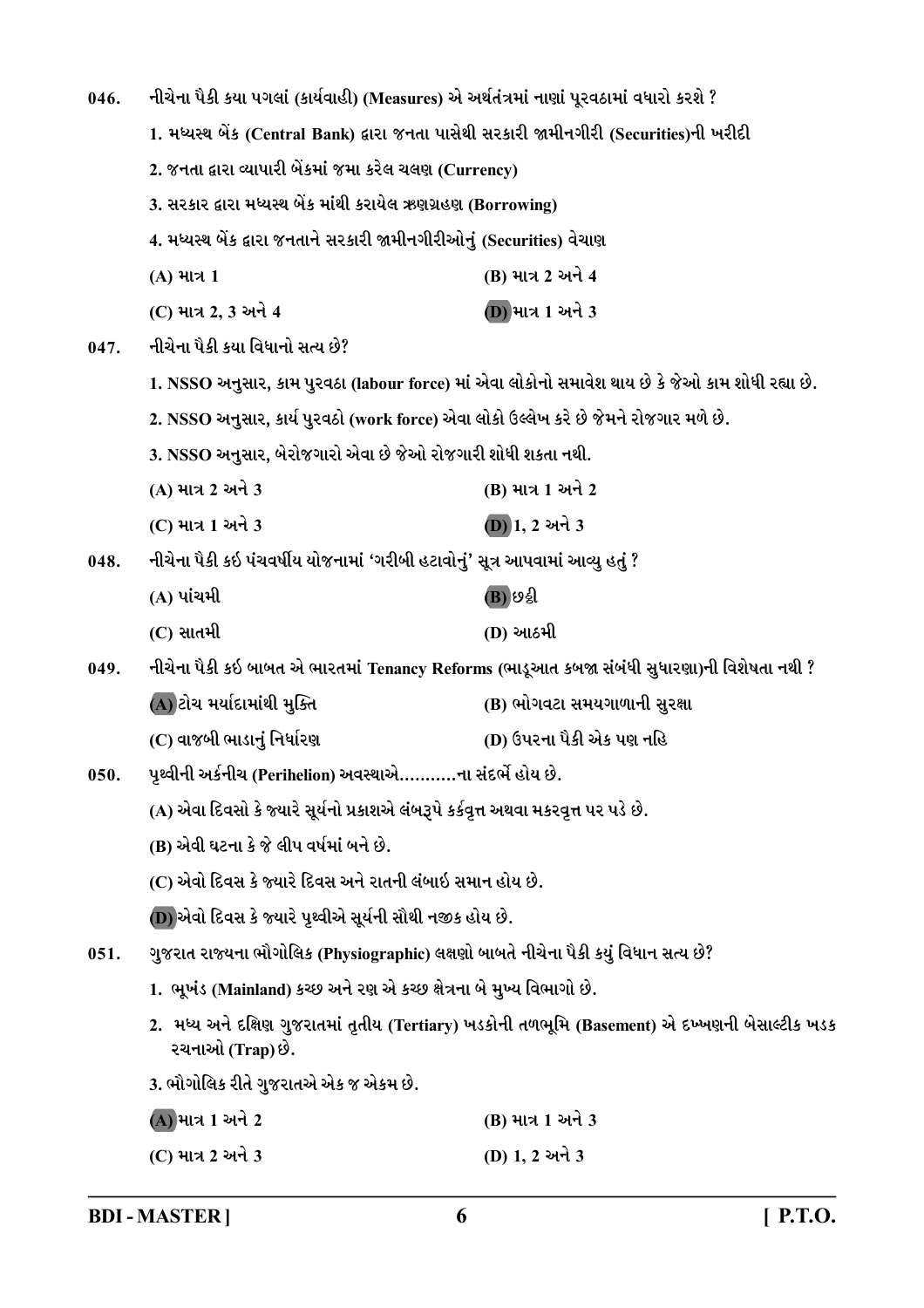| 052. | ગુજરાતની વસ્તી ગણતરી, 2011ના સંદર્ભમાં ગુજરાત રાજ્ય વિશે નીચેના પૈકી કયું વિધાન / કયાં વિધાનો સત્ય છે?<br>1. વસ્તી ગીચતાએ પ્રત્યેક ચો.કિમી એ 308 વ્યકિતઓની હતી. |                                                                                            |
|------|-----------------------------------------------------------------------------------------------------------------------------------------------------------------|--------------------------------------------------------------------------------------------|
|      |                                                                                                                                                                 |                                                                                            |
|      | 2. શહેરી અને ગ્રામીણ જાતી ગુણોત્તર પ્રત્યેક 1000 પુરુષોએ અનુક્રમે 919 અને 979 સ્રીઓનો હતો.                                                                      |                                                                                            |
|      | 3. એકંદરે સાક્ષરતા દર 69.14 ટકા હતો.                                                                                                                            |                                                                                            |
|      | (A) માત્ર 1 અને 2                                                                                                                                               | (B) માત્ર 2                                                                                |
|      | (C) માત્ર 2 અને 3                                                                                                                                               | (D) માત્ર 1 અને 3                                                                          |
| 053. | નીચેના પૈકી કયું એ ભારતનું સૌથી મોટું ભાષાકીય જૂથ છે?                                                                                                           |                                                                                            |
|      | (A) Sino-Tibetan                                                                                                                                                | <b>(B)</b> Indo-Aryan                                                                      |
|      | (C) Austria                                                                                                                                                     | (D) Dravidian                                                                              |
| 054. | 2001 થી 2011 દરમ્યાન નીચેના રાજ્યો પૈકી ક્યા રાજ્યનો વસ્તીનો દશક વૃધ્ધિદર સર્વોચ્ચ હતો?                                                                         |                                                                                            |
|      | (A) મહારાષ્ટ્ર                                                                                                                                                  | (B) પશ્ચિમ બંગાળ                                                                           |
|      | (C) ગુજરાત                                                                                                                                                      | (D) તમિલનાડુ                                                                               |
| 055. | મગફળીની ખેતી વિશે નીચેના પૈકી ક્યું વિધાન/ક્યા વિધાન સત્ય નથી?                                                                                                  |                                                                                            |
|      | હોય છે.                                                                                                                                                         | (A) વરસાદી મગફળી (Rainary Groundnut)ની ખેતી માટે ભૌગોલિક જરૂરિયાતો એ બાજરો અને કપાસ જેવી જ |
|      | (B) મગફળીનો પાક અતિશય ઠંડી અને હિમથી સંવેદનશીલ હોય છે.                                                                                                          |                                                                                            |
|      | (C) સૌરાષ્ટ્રએ દેશનો મગફળીનો વાટકો (મોટો ઉત્પાદક પ્રદેશ) છે.                                                                                                    |                                                                                            |
|      | (D) મગફળી શિયાળાની ઋતુમાં ઉગાડવામાં આવે છે.                                                                                                                     |                                                                                            |
| 056. | નીચેના પૈકી કઇ નદી સૌથી લાંબો જળસંગ્રહ (Catchment area) વિસ્તાર ધરાવે છે?                                                                                       |                                                                                            |
|      | (A) મહા                                                                                                                                                         | (B) નર્મદા                                                                                 |
|      | $(C)$ તાપી                                                                                                                                                      | (D) કાર્વેરી                                                                               |
| 057. | નીચેના પૈકી કઇ જોડી યોગ્ય રીતે જોડાયેલ નથી?                                                                                                                     |                                                                                            |
|      | નદી<br>ઉ <u>દ્ભવસ્થાન</u>                                                                                                                                       |                                                                                            |
|      | –  મૈકલ પર્વતમાળા<br>(A) નર્મદા                                                                                                                                 |                                                                                            |
|      | (B) સાબરમતી – અરવલ્લી                                                                                                                                           |                                                                                            |
|      | (C) તાપી<br>– સાતપુડા                                                                                                                                           |                                                                                            |
|      | $(D)$ ગોદાવરી – પૂર્વઘાટ                                                                                                                                        |                                                                                            |
| 058. | નીચેના પૈકી કઇ જોડી યોગ્ય રીતે જોડાયેલી નથી?                                                                                                                    |                                                                                            |
|      | <u>યાત્રાધામ</u><br>સ્થાન                                                                                                                                       |                                                                                            |
|      | 1. શ્રીશૈલમ<br>– નાલામાલા ટેકરીઓ (Nallamala Hills)                                                                                                              |                                                                                            |
|      | 2. ઓમકારેશ્વર<br>– સાતમાલા ટેકરીઓ (Satmala Hills)                                                                                                               |                                                                                            |
|      | – મહાદેવ ટેકરીઓ (Mahadeo Hills)<br>3. પુષ્કર                                                                                                                    |                                                                                            |
|      | (A) માત્ર 1                                                                                                                                                     | (B) માત્ર 2                                                                                |
|      | (C) માત્ર 2 અને 3                                                                                                                                               | (D) માત્ર 1 અને 3                                                                          |

**BDI - MASTER ] 7 [ P.T.O.**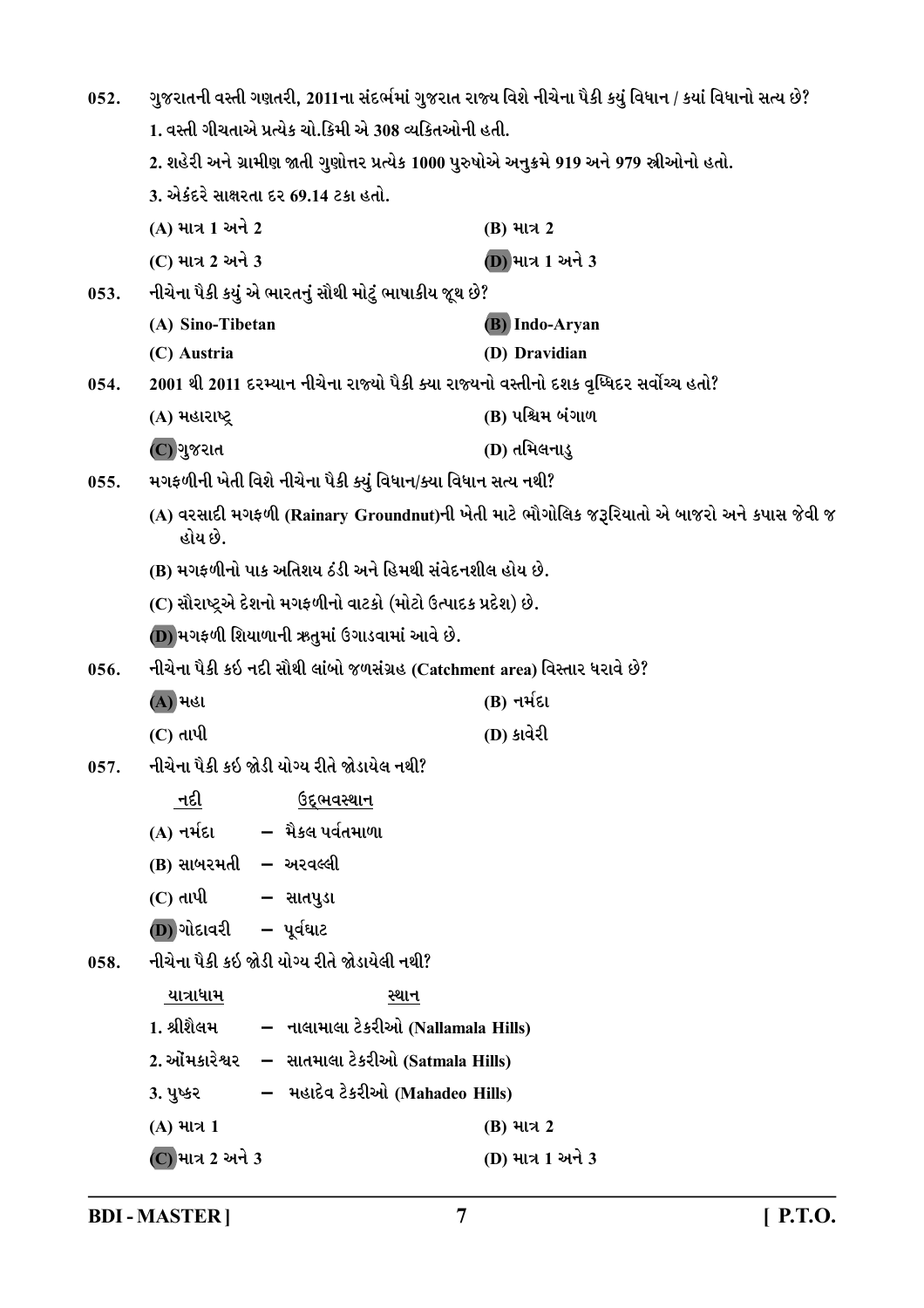| 059. | ગુજરાતના નીચેના પૈકી ક્યા જિલ્લાઓમાં ઉષ્ણ કટિબંધીય ભેજવાળા પાનખર જંગલો જોવા મળે છે? |                                                                                                         |
|------|-------------------------------------------------------------------------------------|---------------------------------------------------------------------------------------------------------|
|      | (A) સુરત, વલસાડ અને ડાંગ                                                            | (B) સાબરકાંઠા, બનાસકાંઠા અને મહેસાણા                                                                    |
|      | (C) રાજકોટ, જામનગર અને ભાવનગર                                                       | (D) અરવલ્લી, દાહોદ અને વડોદરા                                                                           |
| 060. |                                                                                     | ગુજરાતની નીચેના પૈકીની કઇ આબોહવાકીય અને ભૌગોલિક પરિસ્થિતિઓ કપાસના ઉત્પાદન માટે અનુકૂળ છે?               |
|      | 1. 21° સે. થી 30° સે. ની વચ્ચેનું તાપમાન                                            |                                                                                                         |
|      | 2. 50-75 સેમી વચ્ચેનો વરસાદ                                                         |                                                                                                         |
|      | 3. ગાઢ કાળી (Deep Black) જમીન                                                       |                                                                                                         |
|      | (A) માત્ર 1                                                                         | (B) માત્ર 2 અને 3                                                                                       |
|      | (C) માત્ર 1 અને 3                                                                   | $(D)$ 1, 2 અને 3                                                                                        |
| 061. | Url  માટે વપરાય છે?                                                                 |                                                                                                         |
|      | (A) Uniform Resource Locators                                                       | (B) Uniform Resource Locations                                                                          |
|      | (C) Universal Resource Locations                                                    | (D) Uniform Reserve Locations                                                                           |
| 062. | નીચેના પૈકી કયું એ ભારતનું સર્વપ્રથમ પ્રશેષણ વાહન (Launch Vehicle) છે?              |                                                                                                         |
|      | (A) Satellite Launch Vehicle-3 (SLV)                                                |                                                                                                         |
|      | (B) Augmented Satellite Launch Vehicle (ASLV)                                       |                                                                                                         |
|      | (C) Geosynchronous Satellite Launch Vehicle (GSLV)                                  |                                                                                                         |
|      | (D) Polar Satellite Launch Vehicle (PSLV)                                           |                                                                                                         |
| 063. | IPV6 address દ્વારા ઉપયોગમાં લેવામાં આવતા bitsની સંખ્યા  છે.                        |                                                                                                         |
|      | $(A)$ 32 bit                                                                        | $(B)$ 64 bit                                                                                            |
|      | $(C)$ 128 bit                                                                       | (D) 256 bit                                                                                             |
| 064. | ફોટોસ્ટેટ મશીનના ડ્રમ નીચેના પૈકી કયા તત્વમાંથી બનેલા હોય છે ?                      |                                                                                                         |
|      | (A) એલ્યુમિનિયમ (Alluminium)                                                        | <b>(B)</b> સેલેનીયમ (Selenium)                                                                          |
|      | (C) બેરિયમ (Barium)                                                                 | (D) કેસીયમ (Caesium)                                                                                    |
| 065. |                                                                                     | હવાની અવરજવરની નબળી પરિસ્થિતિ ધરાવતી ઇમારતમાં નીચેના પૈકી કયો નિષ્ક્રિય વાયુ જમા થઇ શકે છે?             |
|      | (A) હિલીયમ                                                                          | (B) નિયોન                                                                                               |
|      | (C) આર્ગોન                                                                          | (D) રેડોન                                                                                               |
| 066. | પ્રવૃત્તિ માટે આવશ્યક બુનિયાદ ગણવામાં આવે છે?                                       | નીચેના પૈકી કઇ સંધિએ વૈશ્વિક પરમાણુ અપ્રસાર શાસનની પાયાની બાબત (Cornerstone) અને પરમાણુ નિઃશસ્ત્રીકરણની |
|      | (A) CTBT                                                                            | (B) NPT                                                                                                 |
|      | (C) FMCT                                                                            | (D) PTBT                                                                                                |
| 067. | નીચેના પૈકી કયું જૈવીક ઇંધણ તેમના સ્રોત સાથે યોગ્ય રીતે જોડાયેલું નથી ?             |                                                                                                         |
|      | 1. પ્રથમ પેઢીનું જૈવીક ઇંધણ  – વનસ્પતિ તેલ                                          |                                                                                                         |
|      | 2. બીજી પેઢીનું જૈવીક ઇંધણ  – શેંવાળ (Algae)                                        |                                                                                                         |
|      | 3. ત્રીજી પેઢીનું જૈવીક ઇંધણ – (Jatropha)                                           |                                                                                                         |
|      | (A) માત્ર 1                                                                         | <b>B</b> ) માત્ર 2 અને 3                                                                                |
|      | (C) માત્ર 1 અને 2                                                                   | (D) 1, 2 અને 3                                                                                          |
|      |                                                                                     |                                                                                                         |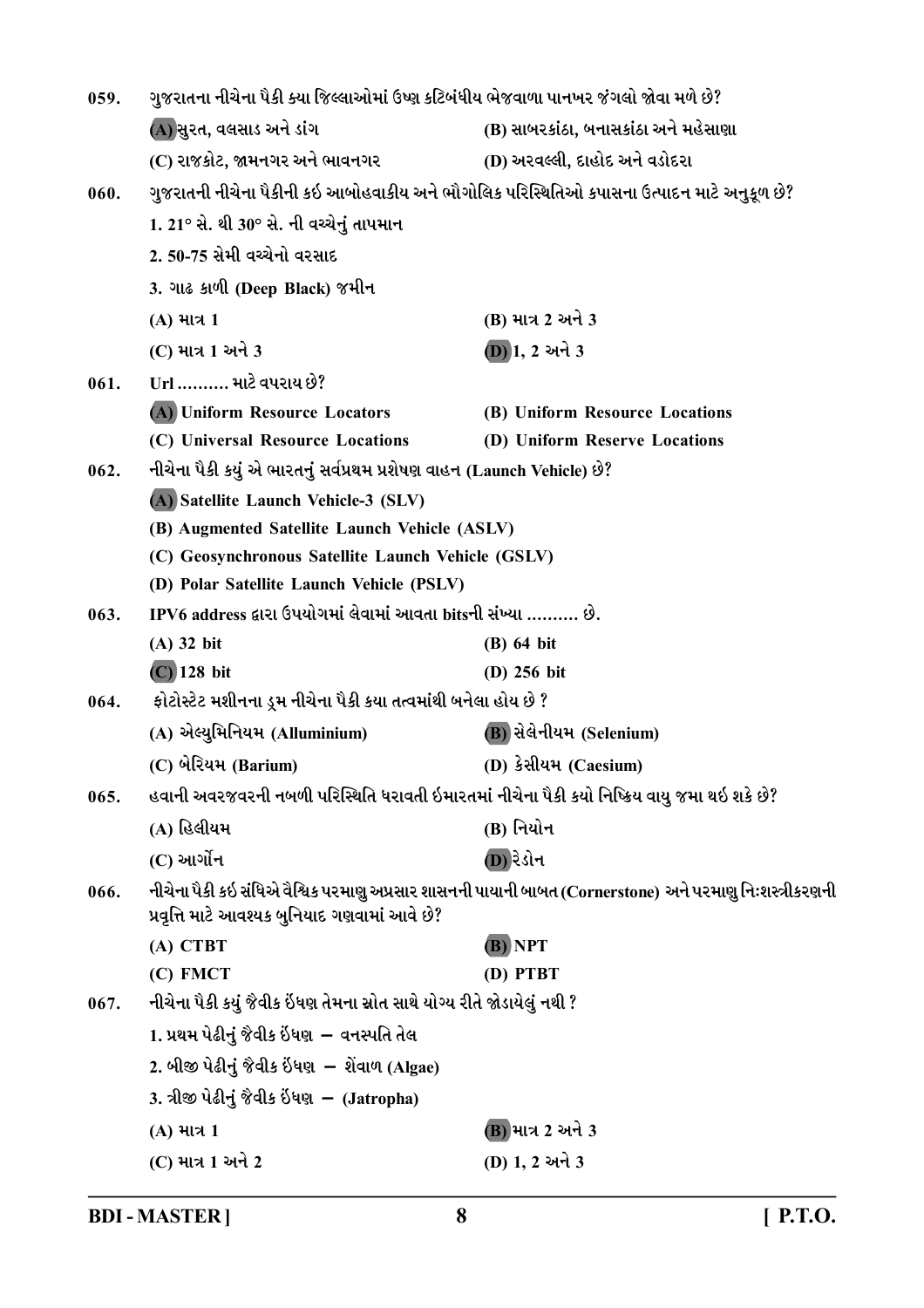| 068. | ………. એ  Green House અસરના કારણે બને છે?                                       |                                                                                              |
|------|-------------------------------------------------------------------------------|----------------------------------------------------------------------------------------------|
|      | (A) વાતાવરણના તાપમાનમાં ઘટાડો                                                 | (B) વાતાવરણના તાપમાનમાં વધારો                                                                |
|      | (C)પૃથ્વીના વાતાવરણનું ધીમે ધીમે ગરમ થવું                                     | (D) ઉપરોક્ત પૈકી એકપણ નહીં                                                                   |
| 069. | મોબાઇલ ટાવર એ  વિમુક્ત (release) કરે છે.                                      |                                                                                              |
|      | (A) B Rays                                                                    | (B) R Rays                                                                                   |
|      | (C) X Rays અને B Rays                                                         | (D) વિદ્યુતચુંબકીય વિકિરણ                                                                    |
| 070. | અવરક્ત (Infrared) અને દેશ્યમાન (Visible) ઉપગ્રહ છબીઓ  પ્રદાન કરી શકે છે.      |                                                                                              |
|      | (A) વાદળોની જાડાઇ અને ઊંચાઇ નક્કી કરવાની રીત.                                 |                                                                                              |
|      | (B) ભીના અને શુષ્ક વાદળો વચ્ચે તફાવત નક્કી કરવાની રીત.                        |                                                                                              |
|      | (C) Cloudseeding (વાદળ બીજ) માટે યોગ્ય વાદળોને ઓળખવાની રીત.                   |                                                                                              |
|      | (D) "નવા'' અને "જૂના'' વાદળો વચ્ચે તફાવત નક્કી કરવાની રીત.                    |                                                                                              |
| 071. | નીચેના પૈકી કયું એ એન્ટાર્કટિકા ખાતે ભારતનું કાયમી સંશોધન કેન્દ્ર છે?         |                                                                                              |
|      | $(A)$ ગંગા                                                                    | (B) હેમકુંડ                                                                                  |
|      | $(C)$ ગંગોત્રી                                                                | (D) મૈત્રી                                                                                   |
| 072. | સ્ટેનલેસ સ્ટીલ ………. નું મિશ્રણ છે.                                            |                                                                                              |
|      | (A) નિકલ અને જસત                                                              | (B) જસત અને ચાંદી                                                                            |
|      | (C)નિકલ અને ક્રોમિયમ                                                          | (D) તાંબુ અને ક્રોમિયમ                                                                       |
| 073. | (devolution) માટે ભલામણો કરેલ છે?                                             | 15મા નાણા પંચ ………. થી શરૂ થતાં નાણાકીય વર્ષ માટે કરવેરા અને અન્ય નાણાકીય બાબતોની સત્તાસોંપણી |
|      | (A) પહેલી એપ્રિલ, 2020                                                        | (B) પહેલી એપ્રિલ, 2021                                                                       |
|      | (C) પહેલી એપ્રિલ, 2022                                                        | (D) પહેલી એપ્રિલ, 2023                                                                       |
| 074. | નીચેના સર્વોચ્ચ ચુકાદાઓને તેમની ઉદ્દઘોષણાના વર્ષના કાળક્રમમાં ગોઠવો.          |                                                                                              |
|      | 1. ગોલકનાથ અને પંજાબ રાજ્ય.                                                   |                                                                                              |
|      | 2. મીનરવા મીલ્સ અને ભારતસંઘ                                                   |                                                                                              |
|      | 3. NOTA (None of the above) यूड़ाहो                                           |                                                                                              |
|      | 4. એસ.આર. બોમ્માઇ અને ભારત સંઘ                                                |                                                                                              |
|      | $(A)$ 1, 2, 4 અને 3                                                           | (B) 1, 2, 3 અને 4                                                                            |
|      | (C) 1, 4, 2 અને 3                                                             | (D) 2, 1, 4 અને 3                                                                            |
| 075. | નીચેના પૈકી કઇ જોગવાઇઓ સંસદના ખાસ બહુમત અને રાજ્યોની સંમતિથી સુધારી શકાય છે ? |                                                                                              |
|      | 1. સંસદમાં રાજ્યોનું પ્રતિનિધિત્વ                                             |                                                                                              |
|      | 2. નાગરિકત્વ - સંપાદન (પ્રાપ્તિ - acquisition) અને સમાપ્તિ (termination).     |                                                                                              |
|      | 3. સંસદ અને રાજ્યો ની ચૂંટણીઓ.                                                |                                                                                              |
|      | (A) માત્ર 1                                                                   | (B) માત્ર 1 અને 2                                                                            |
|      | (C) માત્ર 2 અને 3                                                             | (D) 1, 2 અને 3                                                                               |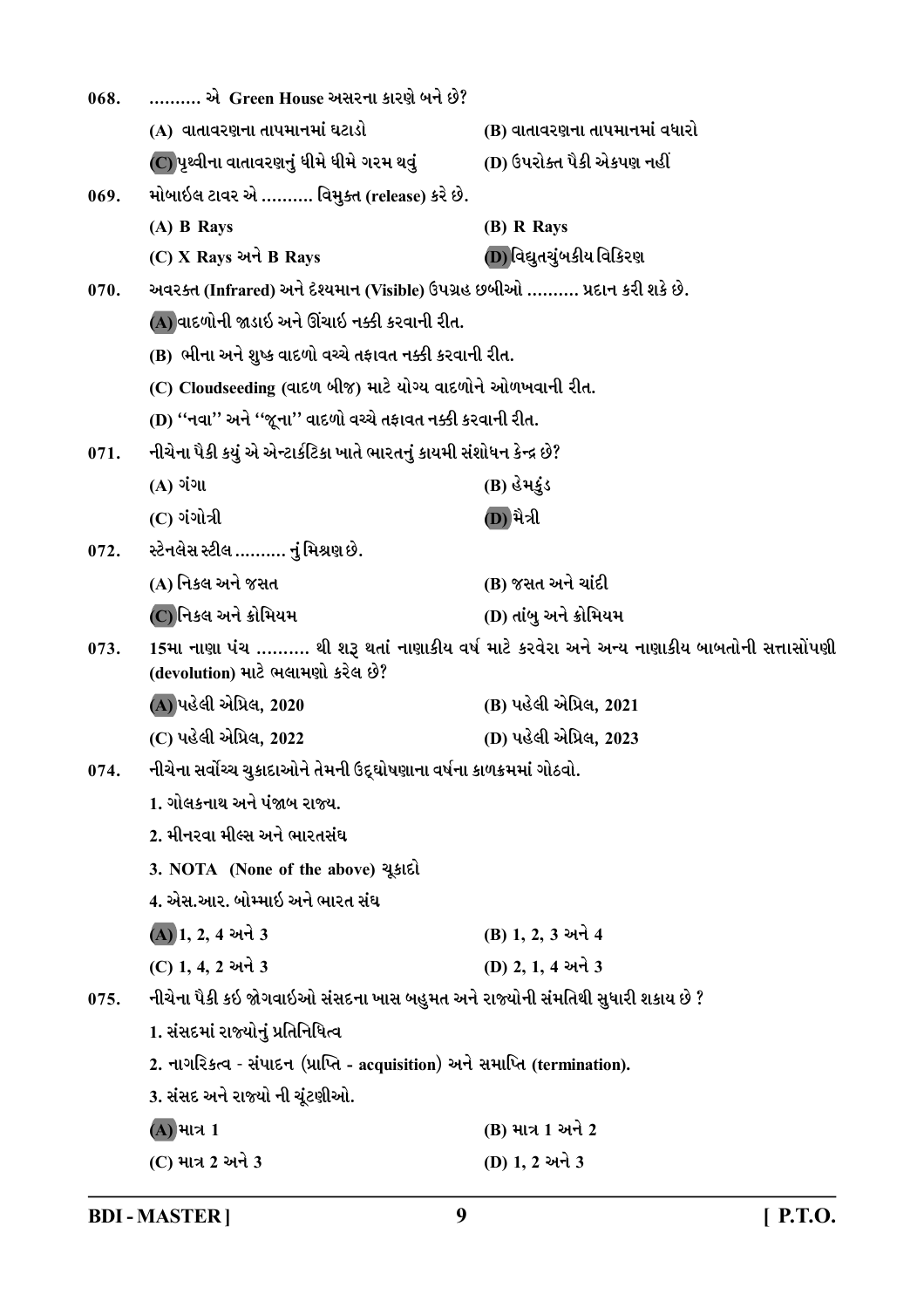| 076.                                                                       | ચૂંટણી આયોગના આયુક્ત તરીકે પસંદ થવા માટે બંધારણમાં કઇ લાયકાતનો ઉલ્લેખ કરવામાં આવેલ છે ?                                                                       |                                                                                                               |  |
|----------------------------------------------------------------------------|---------------------------------------------------------------------------------------------------------------------------------------------------------------|---------------------------------------------------------------------------------------------------------------|--|
|                                                                            | (A) ભારતીય વહીવટી સેવામાં હોવા જોઇએ                                                                                                                           |                                                                                                               |  |
|                                                                            | (B) તેમને વડી અદાલતના વકીલ તરીકેનો ઓછામાં ઓછો 5  વર્ષનો અનુભવ હોવો જોઇએ                                                                                       |                                                                                                               |  |
|                                                                            | (C) 35 વર્ષની વય પૂર્ણ કરેલ હોવી જોઇએ                                                                                                                         |                                                                                                               |  |
|                                                                            | (D) ઉપરોક્ત પૈકી એકપણ નહીં                                                                                                                                    |                                                                                                               |  |
| 077.                                                                       | ભારત સરકાર અધિનિયમ, 1935 Government of India Act, 1935 ના વિશિષ્ટ લક્ષણો કયા છે ?                                                                             |                                                                                                               |  |
|                                                                            | 1. પ્રાંતિક સ્વાયત્તતા                                                                                                                                        |                                                                                                               |  |
|                                                                            | 2. કેન્દ્રમાં  દ્વિમુખી શાસન પધ્ધતિ                                                                                                                           |                                                                                                               |  |
|                                                                            | 3. રાજ્યોમાં દ્વિમુખી શાસન પધ્ધતિની નાબૂદી                                                                                                                    |                                                                                                               |  |
|                                                                            | 4. બાકાત રાખેલ ક્ષેત્રોનું પ્રતિધારણ (Retention)                                                                                                              |                                                                                                               |  |
|                                                                            | (A) માત્ર 1, 2 અને 3                                                                                                                                          | (B) માત્ર 1, 3 અને 4                                                                                          |  |
|                                                                            | (C) માત્ર 2, 3 અને 4                                                                                                                                          | $(D)$ 1, 2, 3 અને 4                                                                                           |  |
| 078.                                                                       | વિશે નીચેના પૈકી કયુ વિધાન સત્ય નથી ?                                                                                                                         | બંધારણ (73મો સુધારા) અધિનિયમ 1992, કે જે દેશમાં પંચાયતી રાજ સંસ્થાઓને પ્રોત્સાહિત કરવાનું ધ્યેય ધરાવે છે તેના |  |
|                                                                            | (A) જિલ્લા આયોજન સમિતિઓની રચના                                                                                                                                |                                                                                                               |  |
|                                                                            | (B) રાજ્ય ચૂંટણી પંચે તમામ પંચાયતની ચૂંટણીઓ કરવી                                                                                                              |                                                                                                               |  |
|                                                                            | (C) રાજ્ય નાણાંપંચની સ્થાપના                                                                                                                                  |                                                                                                               |  |
|                                                                            | (D) પંચાયતમાં તમામ બેઠકોએ પ્રત્યક્ષ ચૂંટણી દ્વારા પસંદ થયેલ વ્યક્તિઓથી ભરવી                                                                                   |                                                                                                               |  |
| નીચેના પૈકી કયું એ સર્વોચ્ચ અદાલતના મૂળક્ષેત્રાધિકાર હેઠળ આવે છે ?<br>079. |                                                                                                                                                               |                                                                                                               |  |
|                                                                            | (A) ભારત સરકાર અને એક અથવા વધુ રાજ્યો વચ્ચેના વિવાદ                                                                                                           |                                                                                                               |  |
|                                                                            | (B) સંસદના કોઇપણ ગૃહ અથવા રાજ્યની ધારાસભાની ચૂંટણીઓ અંગેના વિવાદ                                                                                              |                                                                                                               |  |
|                                                                            | (C) ભારત સરકાર અને કેન્દ્ર શાસિત પ્રદેશ વચ્ચેના વિવાદ                                                                                                         |                                                                                                               |  |
|                                                                            | (D) બે કેન્દ્રશાસિત પ્રદેશો વચ્ચેના વિવાદ                                                                                                                     |                                                                                                               |  |
| 080.                                                                       | ભારતના રાષ્ટ્રપતિ અને મંત્રીમંડળ વચ્ચેના પ્રવર્તમાન સંબંધોએ ………. ની જોગવાઇ દ્વારા સંચાલિત છે.                                                                 |                                                                                                               |  |
|                                                                            | (A) 42મો બંધારણીય સુધારા અધિનિયમ                                                                                                                              | (B) 44મો બંધારણીય સુધારા અધિનિયમ                                                                              |  |
|                                                                            | (C) 48મો બંધારણીય સુધારા અધિનિયમ                                                                                                                              | (D) 54મો બંધારણીય સુધારા અધિનિયમ                                                                              |  |
| 081.                                                                       | વ્યક્તિને બાળક તરીકે વ્યાખ્યાયિત કરે છે.                                                                                                                      | માર્ચ 2007 માં સ્થપાયેલા National Commission For Protection of Child Rights (NCPCR) એ                         |  |
|                                                                            | (A) 0 થી 10 વર્ષની વયજૂથની                                                                                                                                    | (B) 1 થી 12 વર્ષની વયજૂથની                                                                                    |  |
|                                                                            | (C) 1 થી 15 વર્ષની વયજૂથની                                                                                                                                    | (D) 0 થી 18 વર્ષની વયજૂથની                                                                                    |  |
| 082.                                                                       | ભારતના બંધારણના કયા ભાગમાં એવો ઉલ્લેખ કરવામાં આવ્યો છે કે ''રાજ્ય એ ભારતના સમગ્ર પ્રદેશમાં નાગરિકો માટે<br>સમાન નાગરિકસંહિતાની બાંયધરી આપવાનો પ્રયાસ કરશે'' ? |                                                                                                               |  |
|                                                                            | (A) ભાગ III                                                                                                                                                   | $(B)$ ભાગ $V$                                                                                                 |  |
|                                                                            | (C) ભાગ IV                                                                                                                                                    | (D) ભાગ VI                                                                                                    |  |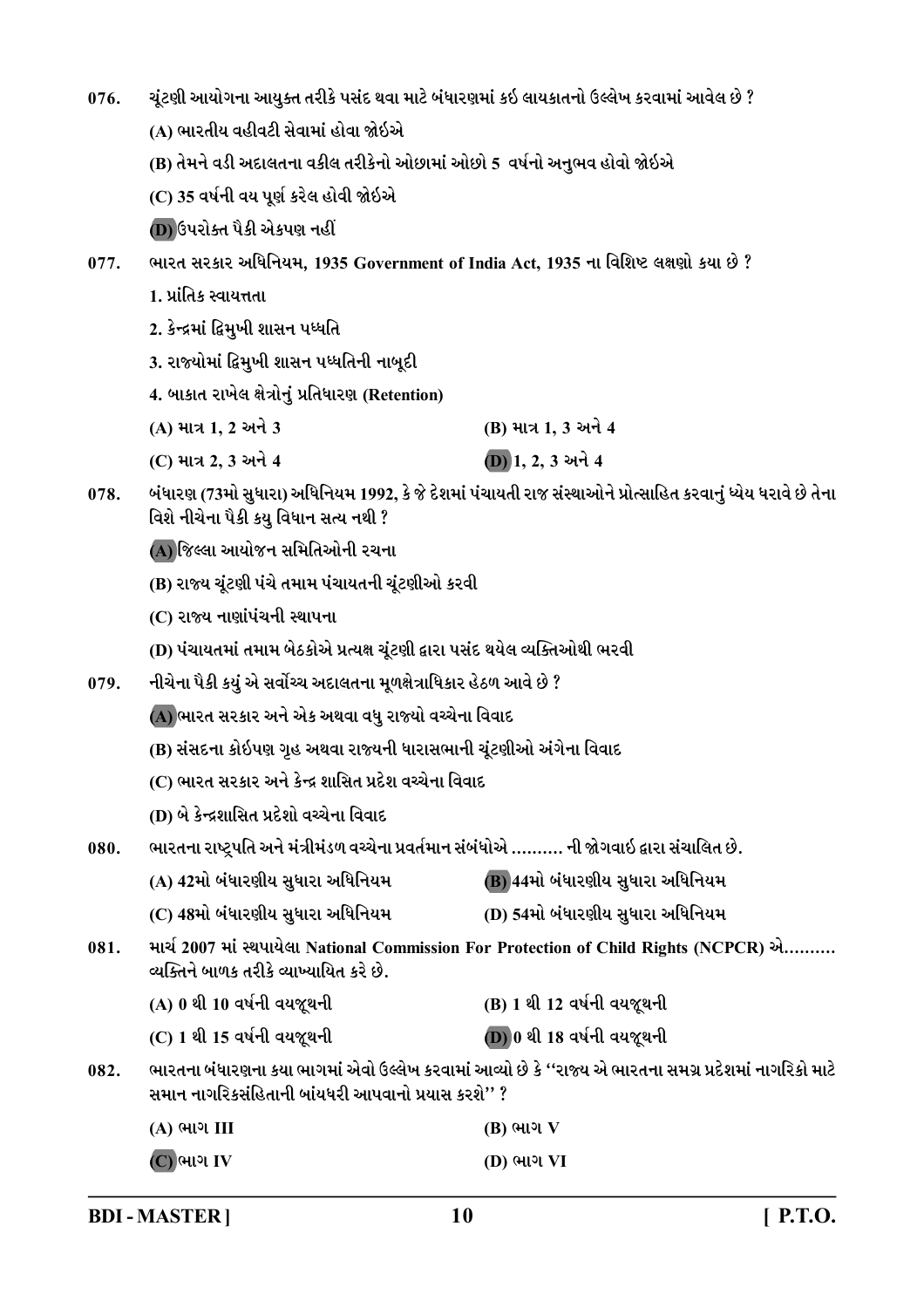| 083. | નીચેના પૈકી કયું યુગ્મ યોગ્ય રીતે જોડાયેલ નથી ?                                                 |                                                                                                                      |
|------|-------------------------------------------------------------------------------------------------|----------------------------------------------------------------------------------------------------------------------|
|      | (A) બંદી પ્રત્યક્ષીકરણ (Habeas Corpus) : ગેરકાયદેસર ની ઘરપકડને પડકારે છે.                       |                                                                                                                      |
|      | (B) પ્રતિષેધ (Prohibition) : નીચલી અદાલતોને તેમના ન્યાયક્ષેત્રની બહારની કાર્યવાહી કરતા રોકે છે. |                                                                                                                      |
|      | Courts)                                                                                         | (C) પરમાદેશ (Mandamus) : નીચલી અદાલતોને પડકારી શકાતી નથી (Cannot be addressed to inferrior                           |
|      | આવે છે.                                                                                         | (D) અધિકાર પૃચ્છા (Quo-warranto): સાર્વજનિક હોદ્દાને ગેરકાયદેસર રીતે ગ્રહણ કરવામાં આવે તેની સામે પડકારવામાં          |
| 084. | નીચેના પૈકી કઇ સમિતિ એ રાજ્યસભાની વિશિષ્ટ (Exclusive) સમિતિ છે ?                                |                                                                                                                      |
|      | 1. અધિનસ્થ (Subordinate) વિધિ નિર્માણ (Legislation) સંબધી સમિતિ.                                |                                                                                                                      |
|      | 2. સરકારી બાંયધરી (Government Assurance) સંબંધી સમિતિ                                           |                                                                                                                      |
|      | 3. સભાપટલ (ટેબલ) પર મૂકેલા પત્રો સંબંધી સમિતિ (Committee on papers laid on table)               |                                                                                                                      |
|      | 4. જાહેર ઉપક્રમો સંબંધી સમિતિ (Committee on Public Undertakings)                                |                                                                                                                      |
|      | (A) 1, 2, 3 અને 4                                                                               | (B) માત્ર 2, 3 અને 4                                                                                                 |
|      | (C) માત્ર 1, 3 અને 4                                                                            | (D) માત્ર 1, 2 અને 3                                                                                                 |
| 085. | સંયુક્ત રાષ્ટ્ર દિવસ એ ………. ના રોજ ઉજવવામાં આવે છે.                                             |                                                                                                                      |
|      | (A) 24મી ઓક્ટોબર                                                                                | (B) 31મી ઓક્ટોબર                                                                                                     |
|      | (C) 18મી નવેમ્બર                                                                                | (D) 10મી ડિસેમ્બર                                                                                                    |
| 086. | સમીકરણ $6x^2$ 23 $\sqrt{3}x$ 60 0 ના બે ઉકેલ કયા છે?                                            |                                                                                                                      |
|      | (A) $5\sqrt{3}$ , $4\sqrt{3}$                                                                   | (B) $\frac{5\sqrt{3}}{2}, \frac{4\sqrt{3}}{3}$                                                                       |
|      | (C) $-\frac{5\sqrt{3}}{2}, -\frac{4\sqrt{3}}{2}$                                                | (D) ઉપરોક્ત પૈકી એકપણ નહીં                                                                                           |
| 087. | બે સંખ્યાઓનો સરવાળો 132 હોય અને તેમનો ગુણોત્તર 4 : 7 હોય તો તે બે સંખ્યાઓનો ગુ.સા.અ. કેટલો હશે? |                                                                                                                      |
|      | $(A)$ 12<br>(B) 21                                                                              |                                                                                                                      |
|      | $(C)$ 35                                                                                        | $(D)$ 42                                                                                                             |
| 088. | થશે?                                                                                            | એક ત્રિકોણની અંતઃ ત્રિજ્યા (In Radius) 6 સેમી છે. જો ત્રિકોણની પરિમિતી 32 સેમી હોય તો તે ત્રિકોણનું ક્ષેત્રફળ કેટલું |
|      | (A) 192 ચો. સેમી                                                                                | (B) 64 ચો. સેમી                                                                                                      |
|      | (C) 96 ચો. સેમી                                                                                 | (D) ઉપરોક્ત પૈકી એકપણ નહીં                                                                                           |
| 089. | એક 15 હેક્ટરના મેદાનમાં 5 સેમી જેટલો વરસાદ પડે છે. તો પડેલા પાણીનું ઘનફળ કેટલું થશે ?           |                                                                                                                      |
|      | (A) 250 ઘન મીટર                                                                                 | (B) 750 ઘન મીટર                                                                                                      |
|      | (C) 7500 ઘન મીટર                                                                                | (D) ઉપરોક્ત પૈકી એકપણ નહીં                                                                                           |
| 090. | નીચે આપેલ સંખ્યાઓનો મધ્યસ્થ કેટલો થશે?                                                          |                                                                                                                      |
|      | 1, 23, 4, 29, 34, 10, 45, 78, 97                                                                |                                                                                                                      |
|      | $(A)$ 26                                                                                        | $(B)$ 32.5                                                                                                           |
|      | $(C)$ 39.5                                                                                      | (D) ઉપરોક્ત પૈકી એકપણ નહીં                                                                                           |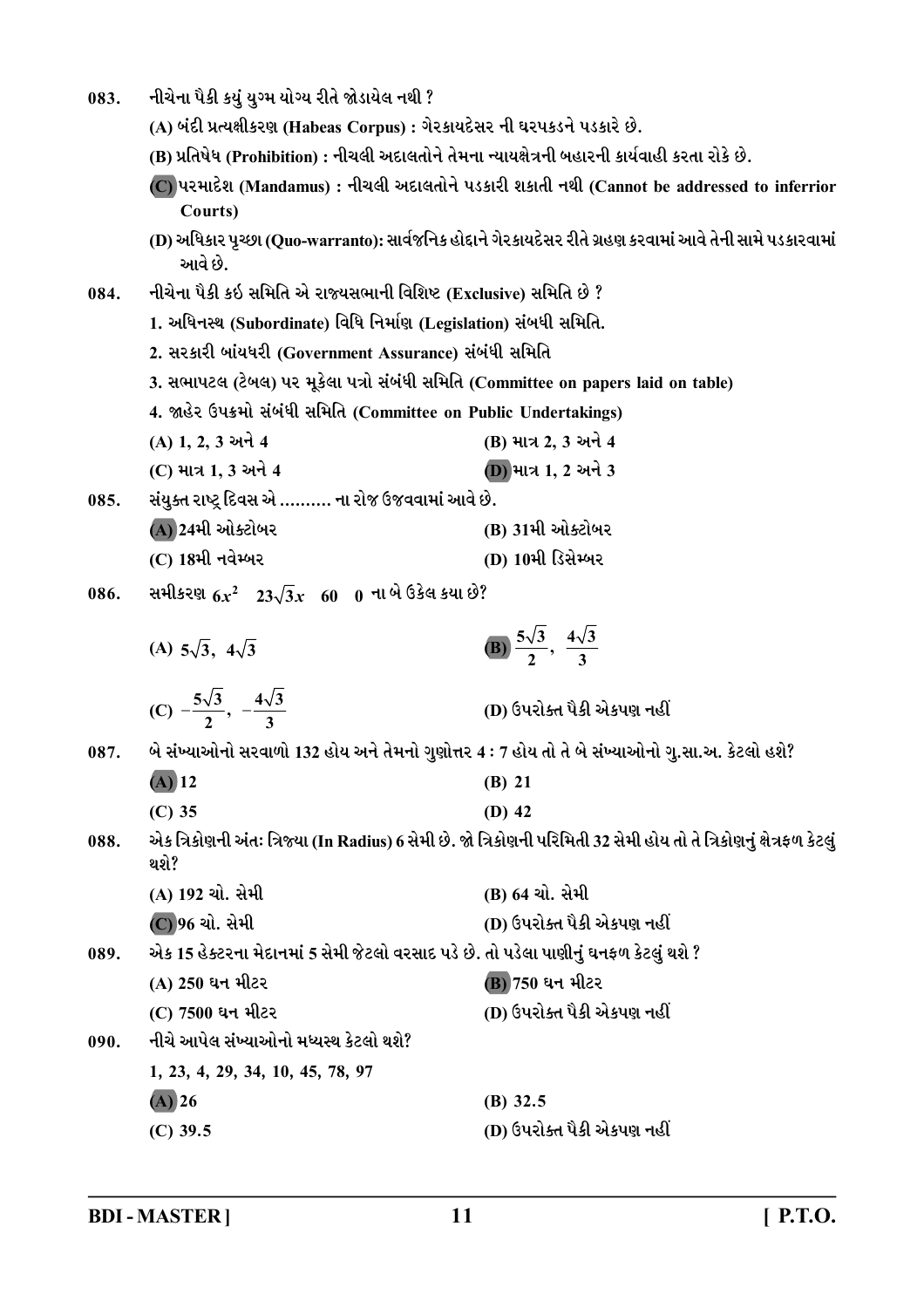| 091. |                                                                                       | એક વિદ્યાર્થી એક સંખ્યાને $\frac{3}{4}$ થી ગુણવાને બદલે ભૂલથી $\frac{4}{3}$ વડે ગુણે છે. તો આ ગણતરીમાં ત્રુટિની ટકાવારી કેટલી થશે? |
|------|---------------------------------------------------------------------------------------|------------------------------------------------------------------------------------------------------------------------------------|
|      | $(A)$ 49%                                                                             | $(B)$ 77.77%                                                                                                                       |
|      | (C) 81%                                                                               | (D) ઉપરોક્ત પૈકી એકપણ નહીં                                                                                                         |
| 092. | એક ટ્રેન 50 મીટર/સેકન્ડની ઝડપે દોડે છે, તો તેને 75 કિ.મી. અંતર કાપતા કેટલો સમય લાગશે? |                                                                                                                                    |
|      | (A) 20 મિનિટ                                                                          | (B) 24 મિનિટ                                                                                                                       |
|      | (C) 32 મિનિટ                                                                          | (D) ઉપરોક્ત પૈકી એકપણ નહીં                                                                                                         |
| 093. | રૂા. 25,000, 4% લેખે 3 વર્ષ માટે ચક્રવૃધ્ધિ વ્યાજે મૂકવાથી કેટલું વ્યાજ મળશે?         |                                                                                                                                    |
|      | $(A)$ 3l. 3,121.60                                                                    | $(B)$ <i>Ql.</i> 3,211.60                                                                                                          |
|      | $(C)$ $\lambda$ l. 3,221.60                                                           | (D) ઉપરોક્ત પૈકી એકપણ નહીં                                                                                                         |
| 094. | કે નુકસાનની ટકાવારી કેટલી થશે?                                                        | 100 નારંગી રૂા. 350 આપી ખરીદવામાં આવે છે, અને બધા નારંગી 48 રૂપિયે ડઝનના ભાવે વેચવામાં આવે છે. તો નફા                              |
|      | (A) $14\frac{1}{9}\%$                                                                 | (B) $14\frac{2}{7}\%$                                                                                                              |
|      | $(C)$ 18%                                                                             | (D) ઉપરના પૈકી એક પણ નહિ                                                                                                           |
| 095. | હોય અને રમેશનો ભાગ રૂા. 2,565 હોય તો કુલ નફો કેટલો થયો હશે?                           | રમેશ અને સુરેશ એક વ્યવસાયમાં 3 : 2 ના ગુણોત્તરમાં ભાગીદારી કરે છે. જો કુલ નફાના 5% જેટલી રકમ દાનમાં જતી                            |
|      | $(A)$ $\lambda$ . 4,500                                                               | $(B)$ $\xi$ l. 4,800                                                                                                               |
|      | $(C)$ $\xi$ l. 5,400                                                                  | (D) ઉપરોક્ત પૈકી એકપણ નહીં                                                                                                         |
| 096. | નીચેની શ્રેણીમાં આગામી પદ કયું હશે?                                                   |                                                                                                                                    |
|      | 7, 26, 63, 124, 215, 342, 2                                                           |                                                                                                                                    |
|      | $(A)$ 411                                                                             | $(B)$ 431                                                                                                                          |
|      | $(C)$ 481                                                                             | $(D)$ 511                                                                                                                          |
| 097. | મૂળ સ્થાનથી કઈ દિશામાં અને કેટલો દૂર હશે?                                             | એક માણસ ઉગતા સૂર્ય તરફ 400 મીટર જેટલું ચાલ્યા બાદ તે પોતાની ડાબી તરફ વળી 300 મીટર જેટલું ચાલે છે. તો તે                            |
|      | (A) ઉત્તર-પૂર્વ, 350 મીટર                                                             | (B) દક્ષિણ-પૂર્વ, 450 મીટર                                                                                                         |
|      | (C) ઉત્તર-પૂર્વ, 500 મીટર                                                             | (D) ઉપરોક્ત પૈકી એકપણ નહીં                                                                                                         |
| 098. | શકાશે?                                                                                | 30 વ્યક્તિઓ 5 કલાકમાં 60 વૃક્ષો વાવી શકે છે. જો તે પૈકી 5 વ્યક્તિઓ કામ છોડી દે તો 10 કલાકમાં કેટલા વૃક્ષો વાવી                     |
|      | $(A)$ 90                                                                              | $\overline{(\mathbf{B})}$ 100                                                                                                      |
|      | $(C)$ 105                                                                             | (D) ઉપરોક્ત પૈકી એકપણ નહીં                                                                                                         |
| 099. | જો 2(x-3)−(5-3x)=3(x+1)−4(2+x) હોય તો $x^2-1$ ની કિંમત કેટલી થશે?                     |                                                                                                                                    |
|      | $(A)$ 2                                                                               | $(B) -1$                                                                                                                           |
|      | $(C)$ <sup>0</sup>                                                                    | (D) ઉપરોક્ત પૈકી એકપણ નહીં                                                                                                         |
| 100. | નીચે પૈકી કઈ સંખ્યા પૂર્ણવર્ગ નથી?                                                    |                                                                                                                                    |
|      | $(A)$ 1022121                                                                         | $(B)$ 1021221                                                                                                                      |
|      | $(C)$ 1212201                                                                         | $(D)$ 1002001                                                                                                                      |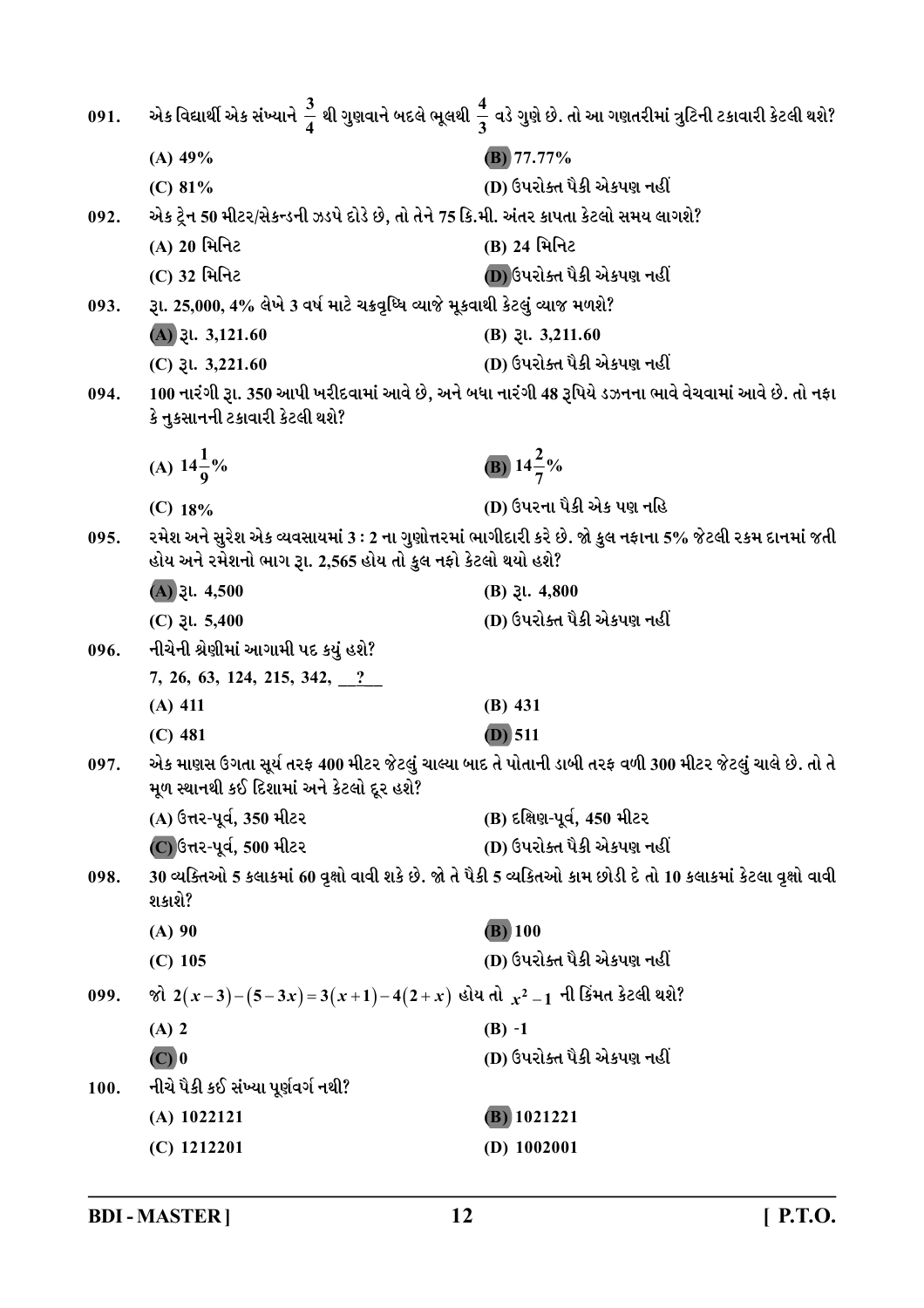**101. Which of the following heavy metal is not mentioned in the National Ambient Air Quality Standards 2009? (A) Nickel (B) Arsenic (C) Lead (D) Cadmium 102. Indophenol Blue method is used for measuring which of the following air pollutant? (A) Nitrogen dioxide (B) Suphur dioxide (C) Ammonia (D) Benzene 103. For which of the following air pollutant, the ratio of the 24-hours standard concentration to annual standard concentration is 4 (A) Particulate Matter 10 (B) Particulate Matter 2.5 (C) Suphur dioxide (D) Ammonia 104. For estimating the annual arithmetic mean of air pollution concentration at a particular location, the minimum number of observations to be taken are (A) 52 (B) 104 (C) 156 (D) 208 105. 24 hourly air pollutant concentration shall comply with the respective air quality standard for \_\_\_\_\_\_\_ of the time in a year (A) 90% (B) 95% (C) 98% (D) 100% 106. An emission inventory is (A) a list of pollutants from all sources in a given area entering the air (B) a list of pollutants from all sources in a given area entering the air in a given time period (C) a list of the amount of pollutants from all sources in a given area entering the air in a given time period (D) a list of the air pollutant concentration present in a given area in a given time period 107. The design air flow rate in a High Volume Sampler for measuring PM10 is around (A) 10 lit / min (B) 100 lit / min (C) 1000 lit / min (D) 10000 lit / min 108. Potassium Tetrachloromercurate (TCM) is used as an absorbing media in the measurement of \_\_\_\_\_\_\_ in the ambient air (A) Sulphur dioxide (B) Nitrogen dioxide (C) Benzene (D) Nickel 109. Which of the following statement are true for the National Clear Air Program launched by Ministry of Environment Forest and Climate Change, Government of India (i) Year 2019 is kept as the base year** (ii) National level target of 20-30% reduction of  $PM_{2.5}$  and  $PM_{10}$ **(A) Only (i) (B) Only (ii) (C) Both (i) and (ii) (D) Neither (i) nor (ii)**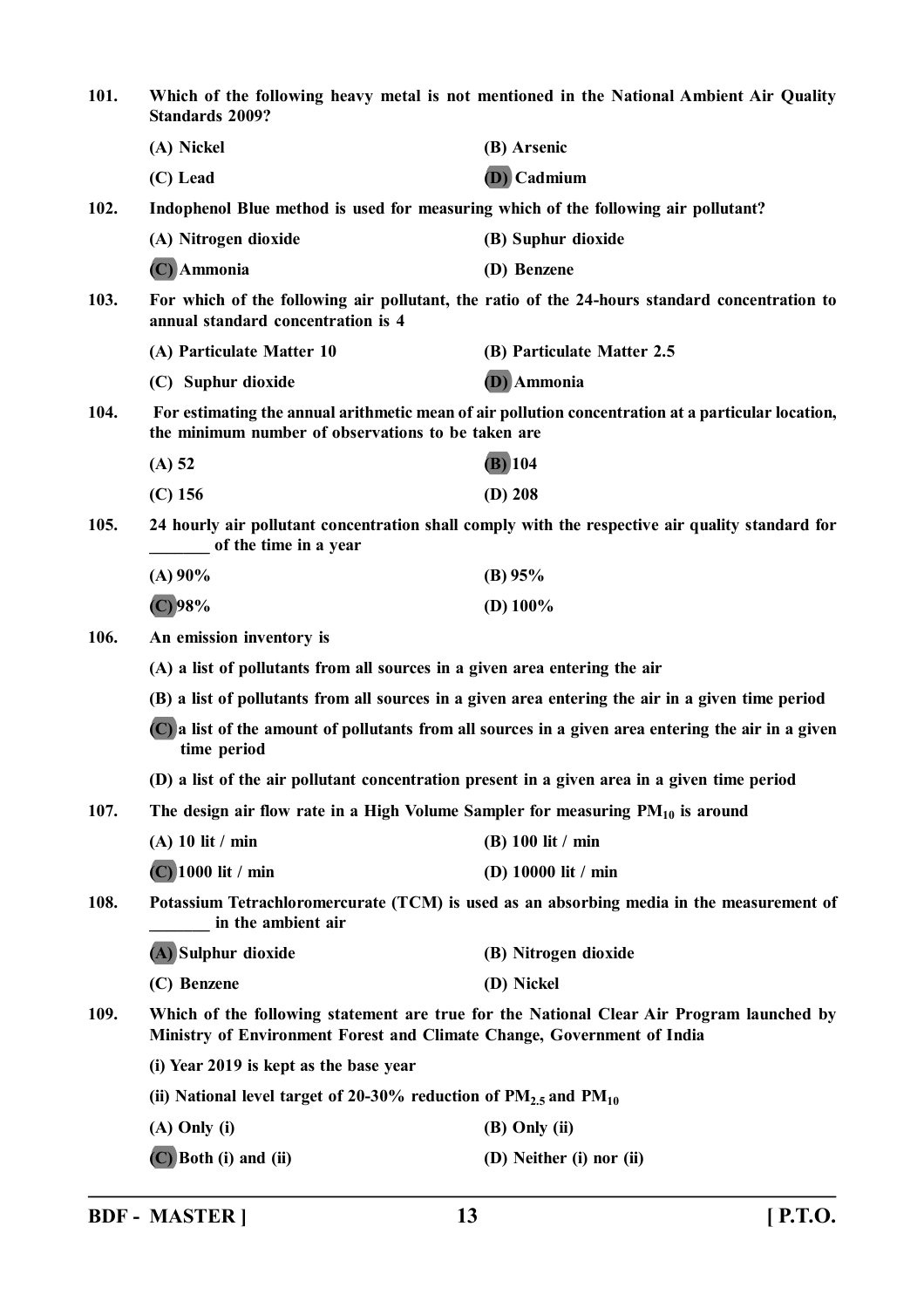**110. Of the eight missions under the National Action Plan for Climate Change (NAPCC) of Government of India (which includes the National Solar Mission, the National Mission for Enhanced Energy Efficiency, National Mission On Sustainable Habitat, National Water Mission, National Mission for sustaining the Himalayan Ecosystem, National Mission for a Green India, National Mission for Sustainable Agriculture, National Mission on Strategic Knowledge for Climate Change) how many have a direct linkage with air pollution mitigation? (A) 3 (B) 4 (C) 5 (D) 6 111. Turbidity is measured on (A) standard silica scale (B) standard cobalt scale (C) standard platinum scale (D) platinum-cobalt scale 112. Chlorine demand of the water is equal to (A) Total bacterial count of the water (B) the applied chlorine (C) the residual chlorine (D) the difference of the applied chlorine and residual chlorine 113.** In a Rapid Sand Filter, the quantity of water used for backwashing is around of the **total water filtered (A)**  $0.1 - 1\%$  **(B)**  $2 - 4\%$ **(C)**  $8-10\%$  **(D)**  $10-12\%$ **114. In Soda-lime process of water softening, (A) only carbonate hardness is removed (B) only non-carbonate hardness is removed (C) both carbonate and non-carbonate hardness is removed (D) neither carbonate nor non-carbonate hardness is removed 115. Which of the statements are true for Recording type Rain guage (i) it produces a record of cumulative rain v/s time which is know an mass curve of rain fall (ii) They are also known as integrating rain gauges (A) Only (i) (B) Only (ii) (C) Both (i) and (ii) (D) Neither (i) nor (iii) 116. Index of wetness of a place is the ratio of (A) actual rainfall in a given year in that place to the normal rainfall of that place (B) maximum rainfall in that place in a given year to the normal rainfall of that place (C) minimum rainfall in that place in a given year to the normal rainfall of that place (D) amount of water vapor in the air to the maximum amount of water vapor the air can hold at the same temperature. 117. Ordinary gravity wells of 2 to 5 m diameter which are constructed to tap water from the top most water bearing strata are called (A) non-artesian wells (B) artesian wells (C) flowing wells (D) perched wells**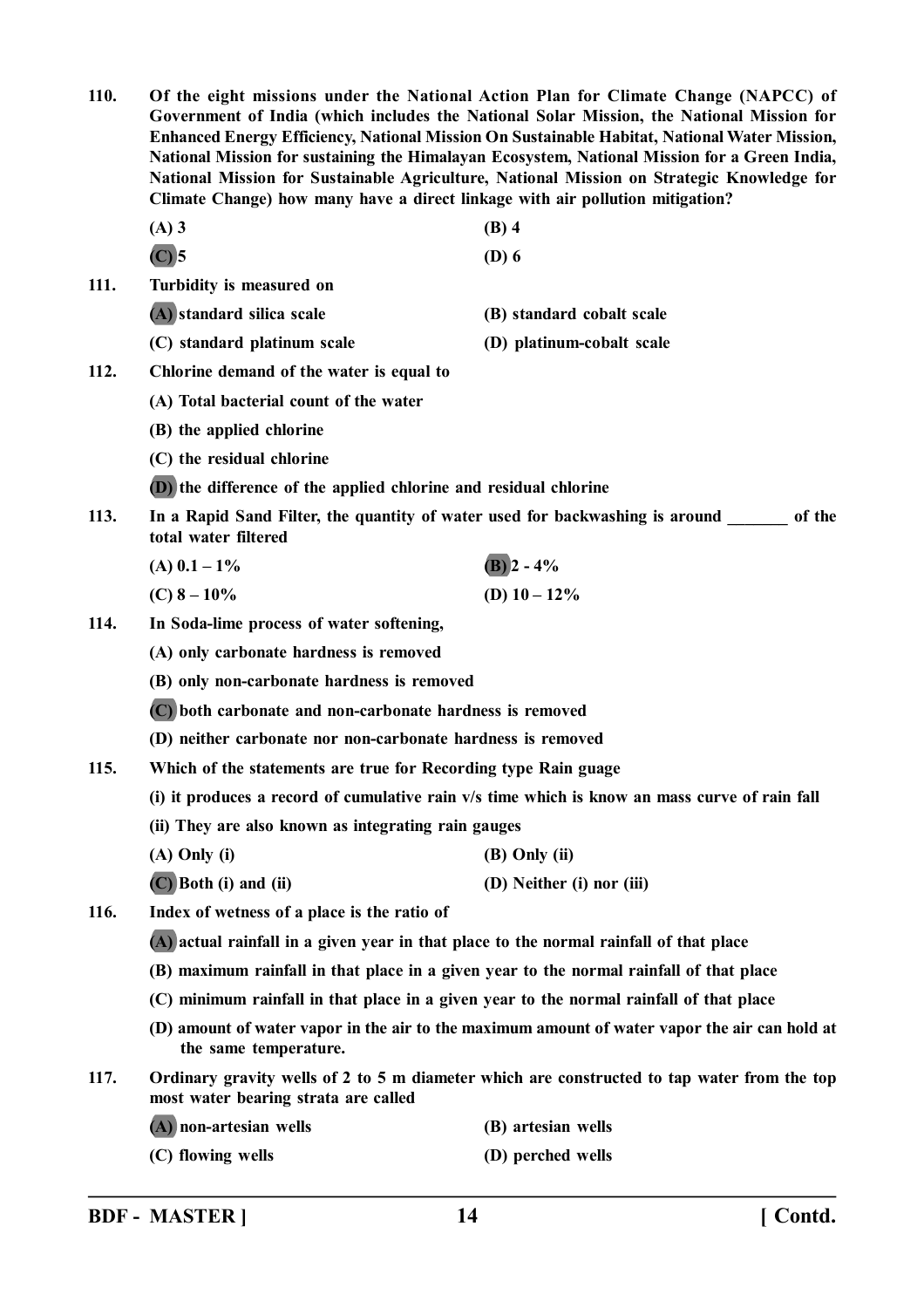| 118. | The geological formation which does not yield water freely to wells due to lesser permeability<br>although seepage is possible through it is called                                      |                                                                                                                                                                                                                                                                                                         |
|------|------------------------------------------------------------------------------------------------------------------------------------------------------------------------------------------|---------------------------------------------------------------------------------------------------------------------------------------------------------------------------------------------------------------------------------------------------------------------------------------------------------|
|      | (A) Aquifuge                                                                                                                                                                             | (B) Aquitard                                                                                                                                                                                                                                                                                            |
|      | (C) Aquiclude                                                                                                                                                                            | (D) Aquifer                                                                                                                                                                                                                                                                                             |
| 119. | In ground water studies, recuperating test is preferred to pumping test when                                                                                                             |                                                                                                                                                                                                                                                                                                         |
|      | (A) it becomes difficult to adjust the rate of pumping so as to keep the well water level constant                                                                                       |                                                                                                                                                                                                                                                                                                         |
|      | (B) the time taken by the water to regain its normal level in the well is very high                                                                                                      |                                                                                                                                                                                                                                                                                                         |
|      | (C) the time taken by the water to regain its normal level in the well is very low                                                                                                       |                                                                                                                                                                                                                                                                                                         |
|      | (D) the aquifer contains mainly alluvial soils                                                                                                                                           |                                                                                                                                                                                                                                                                                                         |
| 120. | Well yield per unit of drawdown is called the                                                                                                                                            |                                                                                                                                                                                                                                                                                                         |
|      | (A) specific capacity of a well                                                                                                                                                          | (B) discharge of a well                                                                                                                                                                                                                                                                                 |
|      |                                                                                                                                                                                          | (C) storage coefficient of an artesian aquifer (D) discharge coefficient of an artesian aquifer                                                                                                                                                                                                         |
| 121. | When a liquid flowing in a pipe is abruptly stopped by closing a valve, the velocity of the water<br>column behind is retarded and its momentum gets dissipated due to conversion of     |                                                                                                                                                                                                                                                                                                         |
|      | (A) elastic energy into kinetic energy                                                                                                                                                   | (B) kinetic energy into potential energy                                                                                                                                                                                                                                                                |
|      | (C) kinetic energy into elastic energy                                                                                                                                                   | (D) elastic energy into potential energy                                                                                                                                                                                                                                                                |
| 122. | Centrifugal pump is a type of                                                                                                                                                            |                                                                                                                                                                                                                                                                                                         |
|      | (A) roto-dynamic pump                                                                                                                                                                    | (B) displacement pump                                                                                                                                                                                                                                                                                   |
|      | (C) reciprocating pump                                                                                                                                                                   | (D) rotary type pump                                                                                                                                                                                                                                                                                    |
| 123. | Hydraulic ram is a kind of pumping arrangement which uses the principle of                                                                                                               |                                                                                                                                                                                                                                                                                                         |
|      | (A) water hammer pressure                                                                                                                                                                | (B) positive displacement                                                                                                                                                                                                                                                                               |
|      | (C) negative displacement                                                                                                                                                                | (D) sudden suction                                                                                                                                                                                                                                                                                      |
| 124. | The threshold odour number for water in public supplies should never exceed                                                                                                              |                                                                                                                                                                                                                                                                                                         |
|      | $(A)$ 2                                                                                                                                                                                  | $(B)$ 3                                                                                                                                                                                                                                                                                                 |
|      | $(C)$ 4                                                                                                                                                                                  | $(D)$ 5                                                                                                                                                                                                                                                                                                 |
| 125. | Free ammonia in water indicates                                                                                                                                                          |                                                                                                                                                                                                                                                                                                         |
|      | (A) the very first stage of decomposition of organic matter                                                                                                                              |                                                                                                                                                                                                                                                                                                         |
|      | (B) the quantity of nitrogen present in water before the decomposition of organic matter has<br>started                                                                                  |                                                                                                                                                                                                                                                                                                         |
|      | (C) the presence of partly decomposed organic matter                                                                                                                                     |                                                                                                                                                                                                                                                                                                         |
|      | (D) the presence of fully oxidized matter in water                                                                                                                                       |                                                                                                                                                                                                                                                                                                         |
| 126. | If 2.7 Million liters of water is passing per day through a sedimentation tank which is 15 m long,<br>10 m wide and 3 m deep, then what is the detention time of the sedimentation tank? |                                                                                                                                                                                                                                                                                                         |
|      | $(A)$ 0.1667 hour                                                                                                                                                                        | $(B)$ 1 hour                                                                                                                                                                                                                                                                                            |
|      | $(C)$ 4 hours                                                                                                                                                                            | (D) 6 hours                                                                                                                                                                                                                                                                                             |
| 127. | the solids is 2)                                                                                                                                                                         | 2 Million liters of water is passing through a sedimentation tank. If 50 ppm is the concentration<br>of the suspended solids present in the raw water and 50% is the removal efficiency, then what<br>quantity of dry solids will be deposited per day in the tank. (Given than the specific gravity of |
|      | $(A)$ 10 kg                                                                                                                                                                              | $(B)$ 50 kg                                                                                                                                                                                                                                                                                             |
|      | $(C)$ 100 kg                                                                                                                                                                             | $(D)$ 200 kg                                                                                                                                                                                                                                                                                            |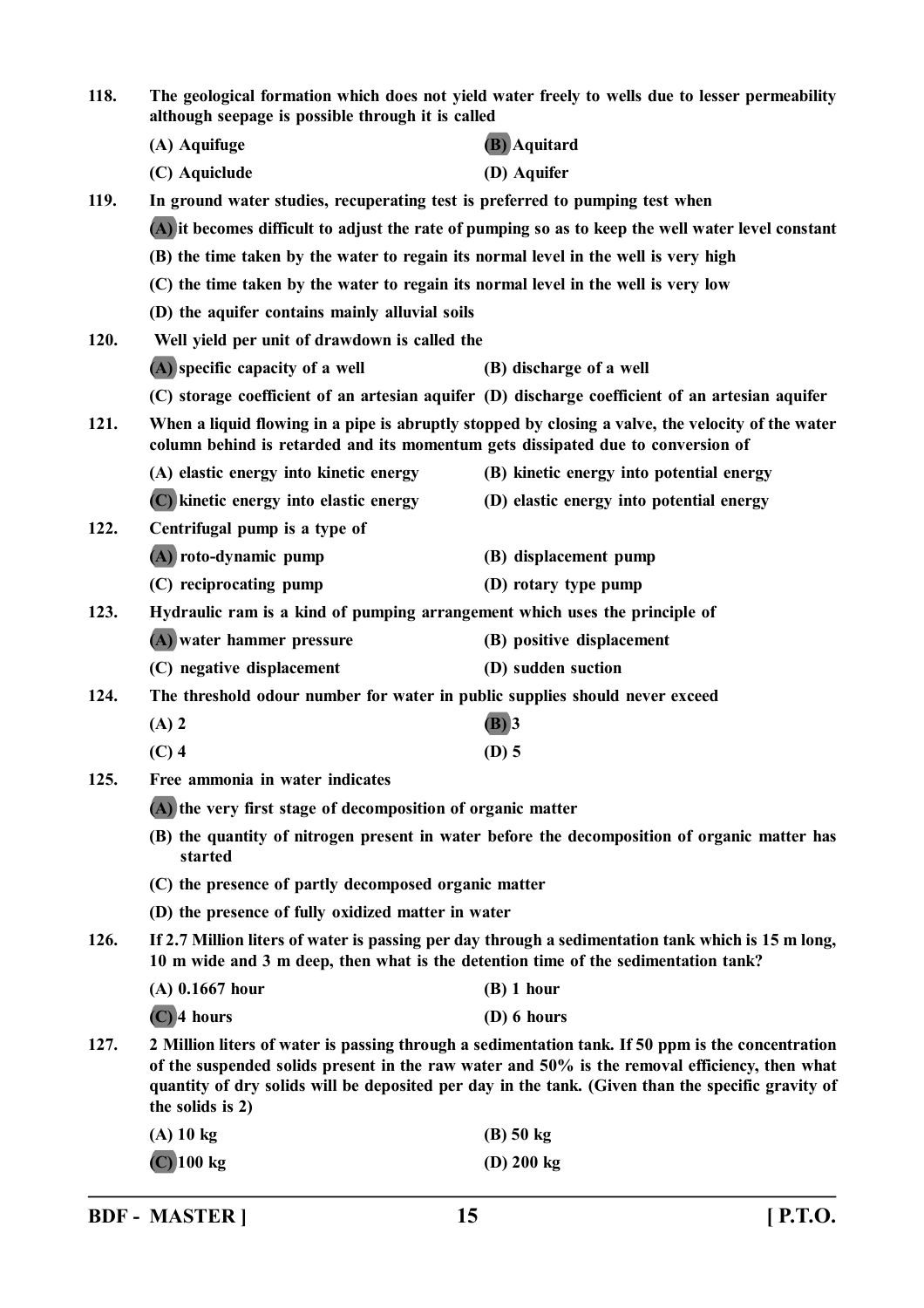| 128.                                                                                                      | Which of the following statements are true for alum and iron salts being used as coagulants                                           |                                                                                                   |  |
|-----------------------------------------------------------------------------------------------------------|---------------------------------------------------------------------------------------------------------------------------------------|---------------------------------------------------------------------------------------------------|--|
|                                                                                                           | i. Iron salts are used as coagulants more frequently for treating sewage while alum is used more<br>frequently for treating raw water |                                                                                                   |  |
|                                                                                                           | ii. Alum salts produce heavy floc and can therefore remove much more suspended matter than<br>iron salts                              |                                                                                                   |  |
|                                                                                                           | $(A)$ Only (i)                                                                                                                        | (B) Only (ii)                                                                                     |  |
|                                                                                                           | $(C)$ Both $(i)$ and $(ii)$                                                                                                           | (D) Neither (i) nor (ii)                                                                          |  |
| 129.                                                                                                      | Jar test is performed to determine                                                                                                    |                                                                                                   |  |
|                                                                                                           | (A) the best coagulant                                                                                                                | (B) the minimum coagulant dosage                                                                  |  |
|                                                                                                           | (C) the optimum coagulant dosage                                                                                                      | (D) the maximum coagulant dosage                                                                  |  |
| 130.                                                                                                      | Which of the following are the methods of disinfecting the water?                                                                     |                                                                                                   |  |
|                                                                                                           | (i) Treatment with ozone                                                                                                              |                                                                                                   |  |
|                                                                                                           | (ii) Treatment with excess lime                                                                                                       |                                                                                                   |  |
|                                                                                                           | (iii) Treatment with iodine and bromine                                                                                               |                                                                                                   |  |
|                                                                                                           | $(A)$ Only $(i)$                                                                                                                      | $(B)$ (i) and (ii)                                                                                |  |
|                                                                                                           | $(C)$ (ii) and (iii)                                                                                                                  | $(D)$ (i), (ii) and (iii)                                                                         |  |
| 131.                                                                                                      | In a water distribution network, the main function of a distribution reservoir is                                                     |                                                                                                   |  |
|                                                                                                           | (A) to meet the fluctuating water demand with a constant rate of supply of water from the<br>treatment plant                          |                                                                                                   |  |
|                                                                                                           | (B) to meet the constant water demand with a fluctuating water supply of water from the<br>treatment plant                            |                                                                                                   |  |
|                                                                                                           | (C) to meet the fluctuating water demand with a fluctuating rate of supply of water from the<br>treatment plant                       |                                                                                                   |  |
| (D) to meet the constant water demand with a constant rate of supply of water from the treatment<br>plant |                                                                                                                                       |                                                                                                   |  |
| 132.                                                                                                      |                                                                                                                                       | In a circular sewer of diameter D, if the depth of flow is D/4, then the wetted perimeter will be |  |
|                                                                                                           | (A) $\pi D/6$                                                                                                                         | (B) $\pi D/4$                                                                                     |  |
|                                                                                                           | $(C)$ $\pi$ D/3                                                                                                                       | (D) None of the above                                                                             |  |
| 133.                                                                                                      | The best sewer material to resist hydrogen sulphide corrosion is                                                                      |                                                                                                   |  |
|                                                                                                           | (A) Reinforced Cement Concrete                                                                                                        | (B) Brick Masonry                                                                                 |  |
|                                                                                                           | (C) Glazed stone-wave                                                                                                                 | (D) asbestos cement                                                                               |  |
| 134.                                                                                                      | When a sheet of paper moistened with lead acetate hold for few minutes in a manhole turns<br>black then sewer certainly contains      |                                                                                                   |  |
|                                                                                                           | $(A)$ $H_2S$                                                                                                                          | (B) SO <sub>2</sub>                                                                               |  |
|                                                                                                           | (C) CH <sub>4</sub>                                                                                                                   | (D) $NO2$                                                                                         |  |
| 135.                                                                                                      | Imhoff cone is used to measure<br>in sewage                                                                                           |                                                                                                   |  |
|                                                                                                           | (A) total solids                                                                                                                      | (B) total organic solids                                                                          |  |
|                                                                                                           | (C) total suspended solids                                                                                                            | <b>(D)</b> settleable solids                                                                      |  |
|                                                                                                           |                                                                                                                                       |                                                                                                   |  |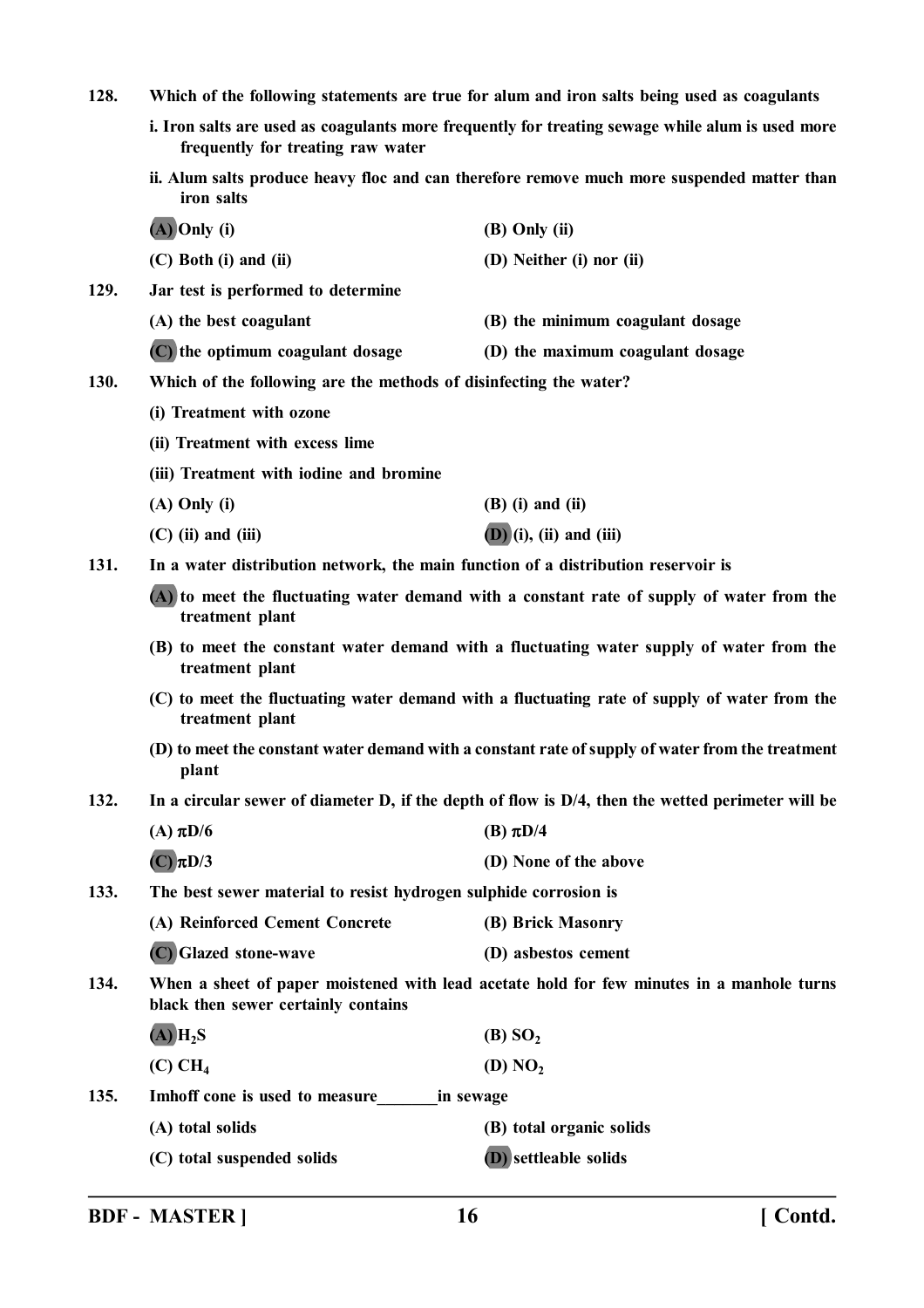| 136.        | Leachate is a liquid that comes out of                                                                                                                                                                                                             |                           |  |
|-------------|----------------------------------------------------------------------------------------------------------------------------------------------------------------------------------------------------------------------------------------------------|---------------------------|--|
|             | (A) septic tanks                                                                                                                                                                                                                                   | (B) sanitary landfill     |  |
|             | (C) compost plants                                                                                                                                                                                                                                 | (D) aerated lagoons       |  |
| 137.        | A Nahani trap is provided                                                                                                                                                                                                                          |                           |  |
|             | (A) at the head of each house drain                                                                                                                                                                                                                |                           |  |
|             | (B) at the junction of house sewer and a municipal sewer                                                                                                                                                                                           |                           |  |
|             | (C) at the junction of two house drains                                                                                                                                                                                                            |                           |  |
|             | (D) at the outfall end of each house drain                                                                                                                                                                                                         |                           |  |
| 138.        | 2.5 ml of raw sewage has been diluted to 250 ml; Dissolved Oxygen concentration of the diluted<br>sample at the beginning of BOD test was 8 mg/l while it was 3 mg/l after 5-days of incubation at<br>$20^{\circ}$ C; the BOD of the raw sewage is |                           |  |
|             | $(A)$ 20 mg/l                                                                                                                                                                                                                                      | $(B) 100$ mg/l            |  |
|             | $(C)$ 300 mg/l                                                                                                                                                                                                                                     | $(D)$ 500 mg/l            |  |
| 139.        | The maximum Biological Oxygen Demand of a glucose solution of 100 mg/l will be                                                                                                                                                                     |                           |  |
|             | $(A)$ 192 mg/l                                                                                                                                                                                                                                     | $(B)$ 107 mg/l            |  |
|             | $(C)$ 100 mg/l                                                                                                                                                                                                                                     | $(D)$ 32 mg/l             |  |
| <b>140.</b> | Which of the following statements are true                                                                                                                                                                                                         |                           |  |
|             | (i) Detritus tanks have higher flow velocities than the Grit chambers                                                                                                                                                                              |                           |  |
|             | (ii) Detritus tanks have higher detention time than the Grit chambers                                                                                                                                                                              |                           |  |
|             | $(A)$ Only $(i)$                                                                                                                                                                                                                                   | (B) Only (ii)             |  |
|             | $(C)$ Both $(i)$ and $(ii)$                                                                                                                                                                                                                        | (D) Neither (i) nor (ii)  |  |
| 141.        | The sharpness of a curve is designated by its                                                                                                                                                                                                      |                           |  |
|             | (i) radius                                                                                                                                                                                                                                         |                           |  |
|             | (ii) degree of curvature                                                                                                                                                                                                                           |                           |  |
|             | $(A)$ Only $(i)$                                                                                                                                                                                                                                   | $(B)$ Only $(ii)$         |  |
|             | (C) Both (i) and (ii)                                                                                                                                                                                                                              | (D) Neither (i) nor (ii)  |  |
| 142.        | Which of the following curve setting methods requires angular measurements                                                                                                                                                                         |                           |  |
|             | (i) Two theodolite method                                                                                                                                                                                                                          |                           |  |
|             | (ii) Offsets from the long chord                                                                                                                                                                                                                   |                           |  |
|             | (iii) successive bisection of arcs                                                                                                                                                                                                                 |                           |  |
|             | $(A)$ Only (i)                                                                                                                                                                                                                                     | $(B)$ (i) and (ii)        |  |
|             | $(C)$ (ii) and (iii)                                                                                                                                                                                                                               | $(D)$ (i), (ii) and (iii) |  |
| 143.        | Length of the transition curve can be calculated by which of the following methods                                                                                                                                                                 |                           |  |
|             | (i) Arbitrary gradient method                                                                                                                                                                                                                      |                           |  |
|             | (ii) rate of change of radial acceleration                                                                                                                                                                                                         |                           |  |
|             | (iii) rate of change of centrifugal force                                                                                                                                                                                                          |                           |  |
|             | $(A)$ Only $(i)$                                                                                                                                                                                                                                   | $(B)$ (i) and (ii)        |  |
|             | $(C)$ (ii) and (iii)                                                                                                                                                                                                                               | $(D)$ (i), (ii) and (iii) |  |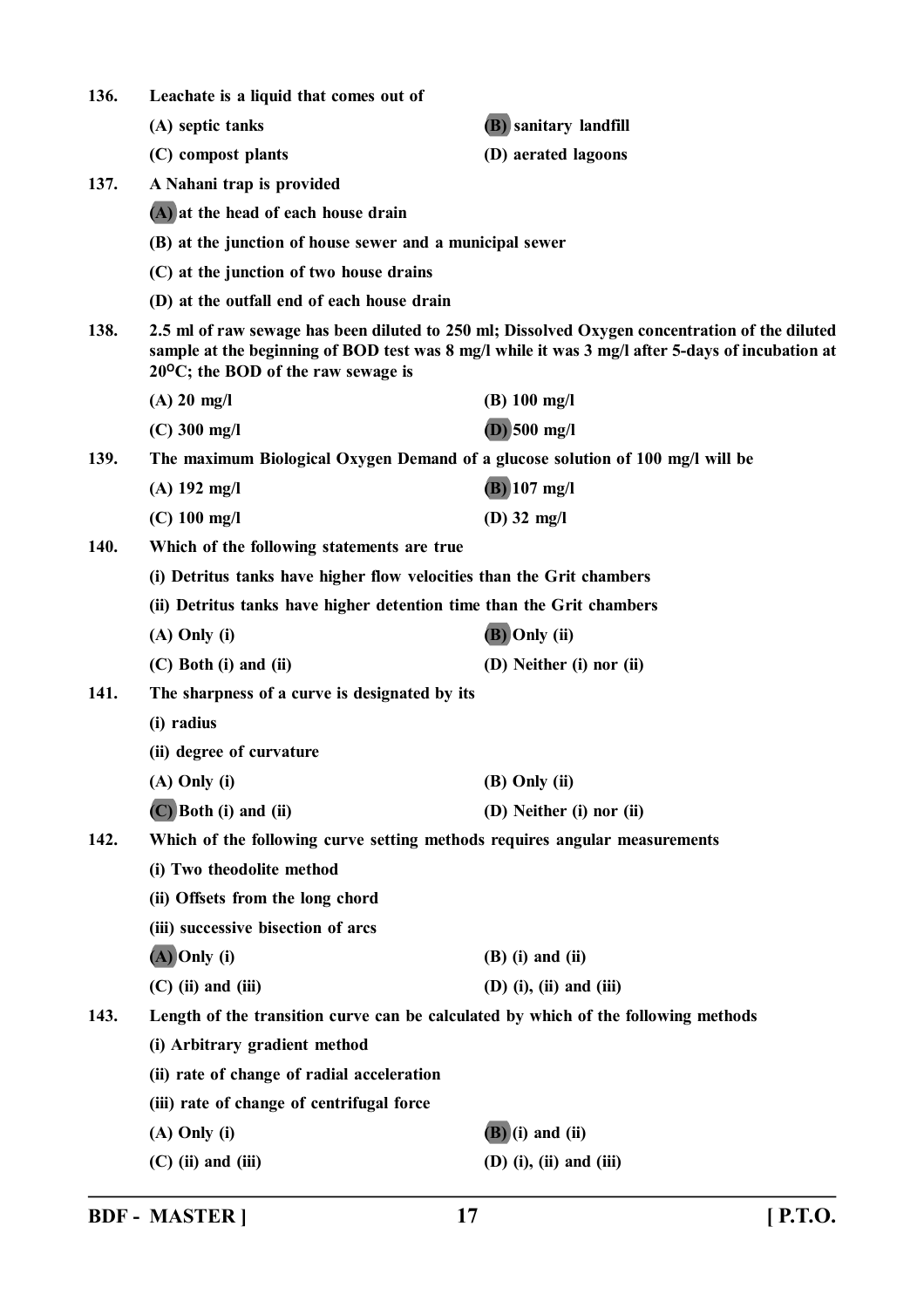| 144. | Theodolite is an instrument which can be used for measuring                                        |                           |  |
|------|----------------------------------------------------------------------------------------------------|---------------------------|--|
|      | (i) horizontal angle                                                                               |                           |  |
|      | (ii) vertical angle                                                                                |                           |  |
|      | (iii) horizontal distance                                                                          |                           |  |
|      | $(A)$ Only $(i)$                                                                                   | $(B)$ (i) and (ii)        |  |
|      | $(C)$ (ii) and (iii)                                                                               | $(D)$ (i), (ii) and (iii) |  |
| 145. | In a levelling exercise, which of the following sight(s) is/are taken on a change point            |                           |  |
|      | (i) Fore sight                                                                                     |                           |  |
|      | (ii) Back sight                                                                                    |                           |  |
|      | (iii) Intermediate sight                                                                           |                           |  |
|      | $(A)$ Only $(i)$                                                                                   | $(B)$ (i) and (ii)        |  |
|      | $(C)$ (ii) and (iii)                                                                               | $(D)$ (i), (ii) and (iii) |  |
| 146. | is an imaginary line on the surface of the ground having constant inclination to the<br>horizontal |                           |  |
|      | (A) contour gradient                                                                               | (B) contour               |  |
|      | (C) horizontal equivalent                                                                          | (D) vertical equivalent   |  |
| 147. | Direct method of contouring is                                                                     |                           |  |
|      | (i) the most accurate method                                                                       |                           |  |
|      | (ii) suitable for hilly areas                                                                      |                           |  |
|      | (iii) adopted for large surveys only                                                               |                           |  |
|      | $(A)$ Only (i)                                                                                     | $(B)$ (i) and (ii)        |  |
|      | $(C)$ (ii) and (iii)                                                                               | $(D)$ (i), (ii) and (iii) |  |
| 148. | In a plane table survey which of the following instrument is used for centering                    |                           |  |
|      | (A) plumbing fork                                                                                  | (B) magnetic compass      |  |
|      | (C) spirit level                                                                                   | (D) alidade               |  |
| 149. | The line joining the points of ________ declination is called an Agonic line                       |                           |  |
|      | $(A)$ zero                                                                                         | (B) minimum               |  |
|      | (C) maximum                                                                                        | (D) same                  |  |
| 150. | Bessel's method is associated with                                                                 |                           |  |
|      | (A) 3-point problem in Plane Table Surveying                                                       |                           |  |
|      | (B) 2-point problem in Plane Table Surveying                                                       |                           |  |
|      | (C) balancing the latitudes and departures                                                         |                           |  |
|      | (D) estimating the closing error for a closed traverse                                             |                           |  |
| 151. | The error due to bad ranging is                                                                    |                           |  |
|      | (A) cumulative, positive                                                                           | (B) cumulative, negative  |  |
|      | (C) cumulative, positive or negative                                                               | (D) compensating          |  |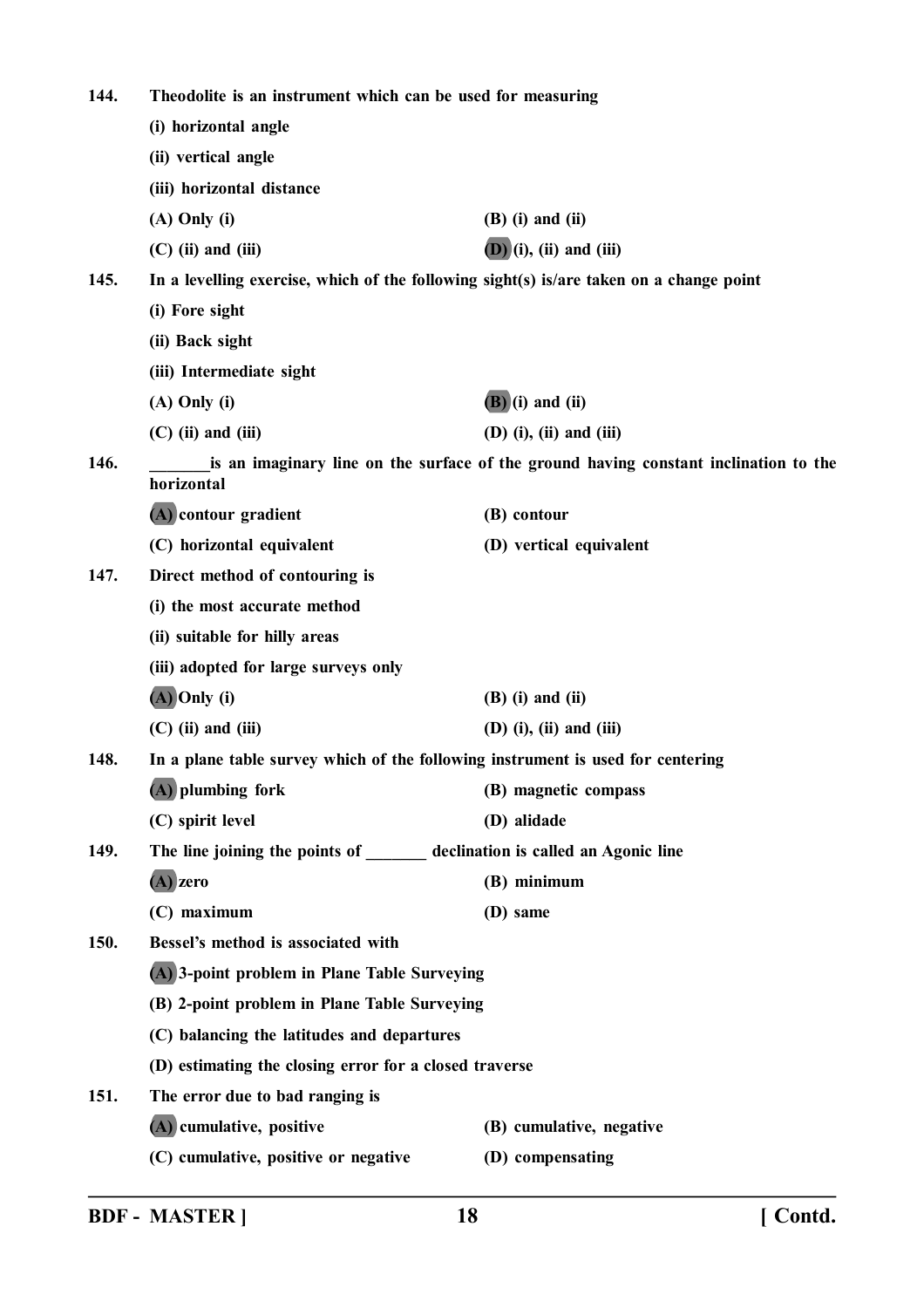| 152.                                                                                                                                                                                                                                                                                              | If 'f' is the focal length of the object lens, 'i' is the stadia hair interval and 'd' is the distance<br>between the optical centre of the object lens and the axis of the theodolite, then the multiplying<br>constant |                                                                                                                                                                                                                            |
|---------------------------------------------------------------------------------------------------------------------------------------------------------------------------------------------------------------------------------------------------------------------------------------------------|--------------------------------------------------------------------------------------------------------------------------------------------------------------------------------------------------------------------------|----------------------------------------------------------------------------------------------------------------------------------------------------------------------------------------------------------------------------|
|                                                                                                                                                                                                                                                                                                   | (A) f/d                                                                                                                                                                                                                  | $(B)$ f/i                                                                                                                                                                                                                  |
|                                                                                                                                                                                                                                                                                                   | $(C) f + d$                                                                                                                                                                                                              | (D) $(f + d) / i$                                                                                                                                                                                                          |
| 153.                                                                                                                                                                                                                                                                                              | The vertices of an astronomical triangle would include which of the following                                                                                                                                            |                                                                                                                                                                                                                            |
|                                                                                                                                                                                                                                                                                                   | (i) Zenith                                                                                                                                                                                                               |                                                                                                                                                                                                                            |
|                                                                                                                                                                                                                                                                                                   | (ii) Pole                                                                                                                                                                                                                |                                                                                                                                                                                                                            |
|                                                                                                                                                                                                                                                                                                   | (iii) Heavenly body                                                                                                                                                                                                      |                                                                                                                                                                                                                            |
|                                                                                                                                                                                                                                                                                                   | (iv) Azimuth                                                                                                                                                                                                             |                                                                                                                                                                                                                            |
|                                                                                                                                                                                                                                                                                                   | $(A)$ (i) and (ii)                                                                                                                                                                                                       | $(B)$ (i), (ii) and (iii)                                                                                                                                                                                                  |
|                                                                                                                                                                                                                                                                                                   | $(C)$ (ii), (iii) and (iv)                                                                                                                                                                                               | $(D)$ (i), (ii), (iii) and (iv)                                                                                                                                                                                            |
| 154.                                                                                                                                                                                                                                                                                              | Which of the following statement(s) is/are true for an anallatic lens                                                                                                                                                    |                                                                                                                                                                                                                            |
|                                                                                                                                                                                                                                                                                                   | (i) it is a lens placed between the object glass and the eye-piece at a fixed distance from the<br>formed                                                                                                                |                                                                                                                                                                                                                            |
|                                                                                                                                                                                                                                                                                                   | (ii) After placing an anallatic lens, the value of the additive constant is reduced to 0                                                                                                                                 |                                                                                                                                                                                                                            |
|                                                                                                                                                                                                                                                                                                   | (iii) After placing an anallatic lens, the value of the multiplying constant becomes 100<br>$(A)$ Only $(i)$                                                                                                             | $(B)$ (i) and (ii)                                                                                                                                                                                                         |
|                                                                                                                                                                                                                                                                                                   | $(C)(ii)$ and (iii)                                                                                                                                                                                                      | $(D)$ (i), (ii) and (iii)                                                                                                                                                                                                  |
| 155.                                                                                                                                                                                                                                                                                              |                                                                                                                                                                                                                          | The magnetic bearing of a line AB was $N$ 49°30'W in the year 2000 when the magnetic declination<br>was 3 <sup>o</sup> 20' E. If the present declination is 2 <sup>o</sup> W, the Whole Circle Bearing of the line will be |
|                                                                                                                                                                                                                                                                                                   | $(A)$ 315°50'                                                                                                                                                                                                            | (B) $311^{\circ}50'$                                                                                                                                                                                                       |
|                                                                                                                                                                                                                                                                                                   | $(C)$ 309 <sup>o</sup> 10'                                                                                                                                                                                               | (D) $305^{\circ}10'$                                                                                                                                                                                                       |
| 156.                                                                                                                                                                                                                                                                                              | Optimal flight planning for a photogrammetric survey should be carried out considering                                                                                                                                   |                                                                                                                                                                                                                            |
|                                                                                                                                                                                                                                                                                                   | (A) only side-lap                                                                                                                                                                                                        | (B) only end-lap                                                                                                                                                                                                           |
|                                                                                                                                                                                                                                                                                                   | (C) either side-lap or end-lap                                                                                                                                                                                           | (D) both side-lap as well as end-lap                                                                                                                                                                                       |
| A camera with a focal length of 25 cm fitted in an aircraft is used for taking vertical aerial<br>157.<br>photographs. The average elevation of the terrain is 1000 m above the MSL. What height above<br>the MSL should the aircraft must fly to get the aerial photographs at a scale of 1:5000 |                                                                                                                                                                                                                          |                                                                                                                                                                                                                            |
|                                                                                                                                                                                                                                                                                                   | $(A)$ 250 m                                                                                                                                                                                                              | (B) 1000 m                                                                                                                                                                                                                 |
|                                                                                                                                                                                                                                                                                                   | $(C)$ 2000 m                                                                                                                                                                                                             | $(D)$ 2250 m                                                                                                                                                                                                               |
| 158.                                                                                                                                                                                                                                                                                              | Anallactic lens provided in a tacheometer is                                                                                                                                                                             |                                                                                                                                                                                                                            |
|                                                                                                                                                                                                                                                                                                   | (A) concave lens                                                                                                                                                                                                         | (B) convex lens                                                                                                                                                                                                            |
|                                                                                                                                                                                                                                                                                                   | (C) plane lens                                                                                                                                                                                                           | (D) plano-convex lens                                                                                                                                                                                                      |
| 159.                                                                                                                                                                                                                                                                                              | Subtense bar is an instrument used for                                                                                                                                                                                   |                                                                                                                                                                                                                            |
|                                                                                                                                                                                                                                                                                                   | (A) measuring horizontal distances in undulated area                                                                                                                                                                     |                                                                                                                                                                                                                            |
|                                                                                                                                                                                                                                                                                                   | (B) measuring horizontal distances in plane area                                                                                                                                                                         |                                                                                                                                                                                                                            |
|                                                                                                                                                                                                                                                                                                   | (C) measuring horizontal angles in undulated area                                                                                                                                                                        |                                                                                                                                                                                                                            |
|                                                                                                                                                                                                                                                                                                   | (D) measuring horizontal angles in plane area                                                                                                                                                                            |                                                                                                                                                                                                                            |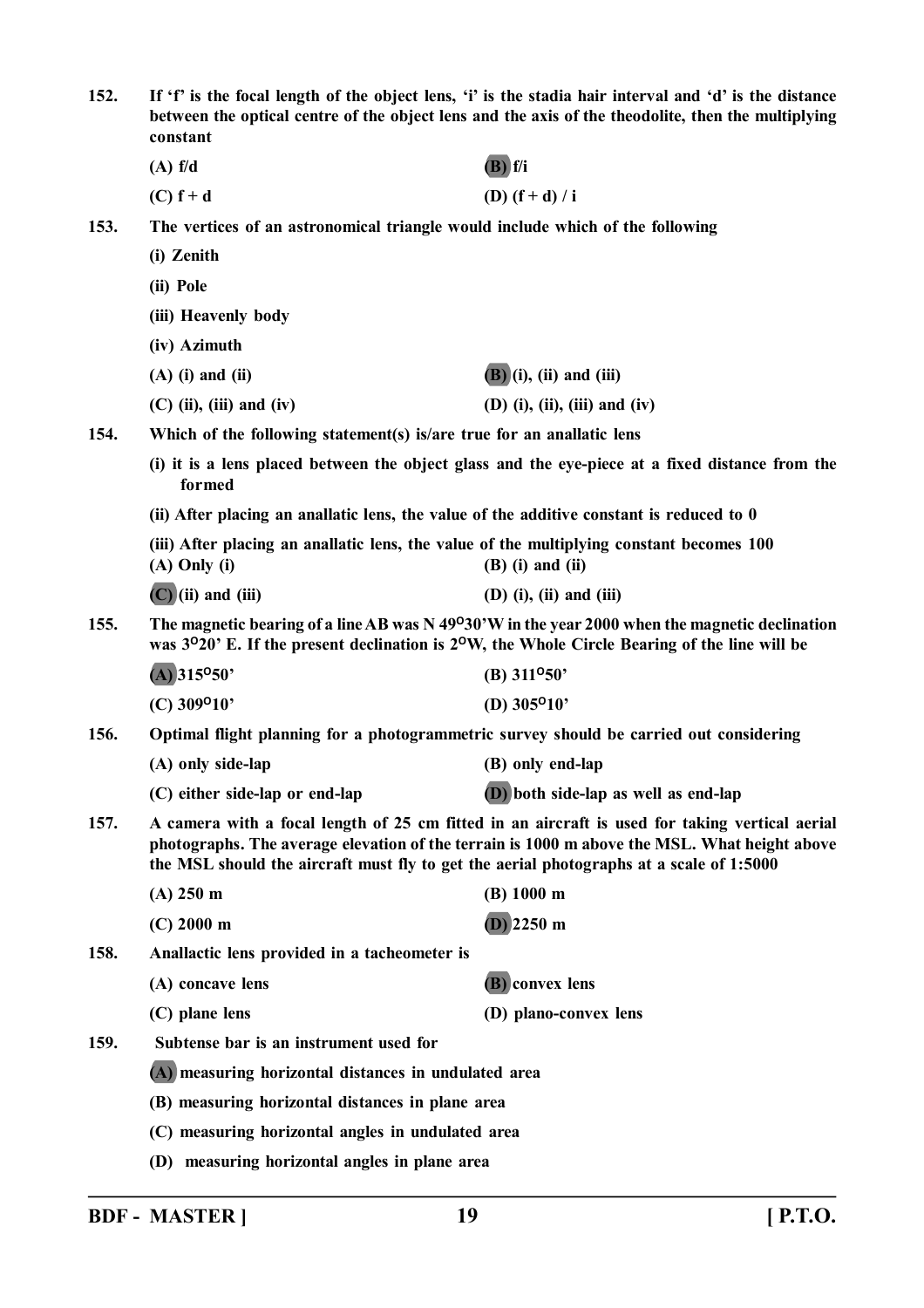| 160. | Ghat tracer is a/an                                                        |                                        |  |
|------|----------------------------------------------------------------------------|----------------------------------------|--|
|      | (A) area measuring instrument                                              | <b>(B)</b> gradient finding instrument |  |
|      | (C) angle measuring instrument                                             | (D) plan enlarging instrument          |  |
| 161. | The pressure due to a column of 0.3 m of water will be                     |                                        |  |
|      | $(A)$ 3 kgf/m <sup>2</sup>                                                 | (B) 30 $\text{kgf/m}^2$                |  |
|      | $(C)$ 300 kgf/m <sup>2</sup>                                               | (D) 3000 $\text{kgf/m}^2$              |  |
| 162. | Stoke is the unit of                                                       |                                        |  |
|      | (A) surface tension                                                        | (B) viscosity                          |  |
|      | (C) kinetic viscosity                                                      | (D) dynamic viscosity                  |  |
| 163. | A free vortex                                                              |                                        |  |
|      | (A) has the velocity decreasing with the radius                            |                                        |  |
|      | (B) has the velocity increasing with the radius                            |                                        |  |
|      | (C) has constant velocity                                                  |                                        |  |
|      | (D) has the velocity decreasing inversely with the radius                  |                                        |  |
| 164. | <b>Continuity equation</b>                                                 |                                        |  |
|      | (A) expresses the relation between energy and work                         |                                        |  |
|      | (B) relates the momentum per unit volume for two points on a streamline    |                                        |  |
|      | (C) relates mass rate of flow along a stream tube                          |                                        |  |
|      | (D) relates constant discharge through a long, straight tapering pipe      |                                        |  |
| 165. | Stream lines, streak lines and path line are all identical in case of a/an |                                        |  |
|      | (A) uniform flow                                                           | <b>(B)</b> steady flow                 |  |
|      | (C) laminar flow                                                           | (D) ideal flow                         |  |
| 166. | Navier-Stokes equation is useful in the analysis of                        |                                        |  |
|      | (A) viscous flows                                                          | (B) non-viscous flows                  |  |
|      | (C) rotational flows                                                       | (D) turbulent flows                    |  |
| 167. | An Equipotential Line is an imaginary line in a field of flow such that    |                                        |  |
|      | (i) the total head is the same for all points on the line.                 |                                        |  |
|      | (ii) the direction of flow is parallel to the line at all points.          |                                        |  |
|      | $(A)$ Only (i)                                                             | $(B)$ Only $(ii)$                      |  |
|      | $(C)$ Both $(i)$ and $(ii)$                                                | (D) Neither (i) nor (ii)               |  |
| 168. | The head loss in turbulent flow in pipe varies                             |                                        |  |
|      | (A) directly as the velocity                                               |                                        |  |
|      | <b>(B)</b> varies approximately as the square of the velocity              |                                        |  |
|      | (C) varies inversely as the square of the velocity                         |                                        |  |
|      | (D) varies inversely as the square of the diameter                         |                                        |  |
| 169. | <b>Prandtl mixing length</b>                                               |                                        |  |
|      | (A) is a universal constant                                                |                                        |  |
|      | (B) is zero at the pipe wall                                               |                                        |  |
|      | (C) is independent of the shear stress                                     |                                        |  |
|      | (D) is independent of the radial distance from the pipe axis               |                                        |  |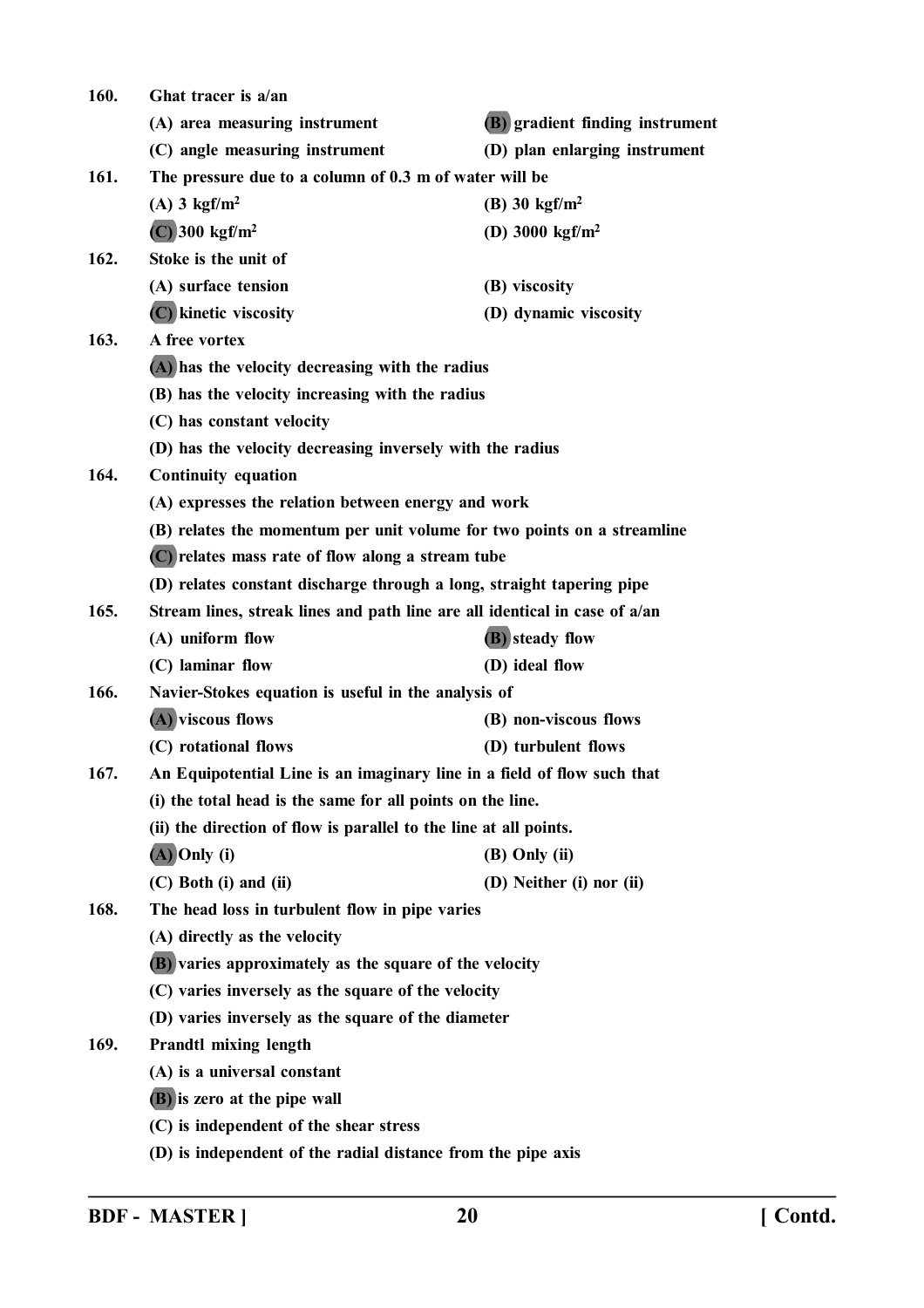| 170. | Hydraulic jump is used for                                                                                                                                                             |                                              |
|------|----------------------------------------------------------------------------------------------------------------------------------------------------------------------------------------|----------------------------------------------|
|      | (A) increasing the depth of flow                                                                                                                                                       | <b>(B)</b> reducing the energy of flow       |
|      | (C) decreasing the velocity of flow                                                                                                                                                    | (D) reducing turbulence                      |
| 171. | Reynolds number may be defined as the ratio of                                                                                                                                         |                                              |
|      | (A) viscous forces to inertial forces                                                                                                                                                  | (B) inertial forces to viscous forces        |
|      | (C) elastic forces to pressure forces                                                                                                                                                  | (D) gravity forces to inertial forces        |
| 172. | Wake                                                                                                                                                                                   |                                              |
|      | (A) is a region of high pressure                                                                                                                                                       |                                              |
|      | (B) always occurs after a separation point                                                                                                                                             |                                              |
|      | (C) is the principal cause of skin friction                                                                                                                                            |                                              |
|      | (D) always occurs when deformation drag predominates                                                                                                                                   |                                              |
| 173. | Effect of compressibility of fluid can be neglected if Mach number is                                                                                                                  |                                              |
|      | $(A)$ equal to 1                                                                                                                                                                       | (B) greater than 1                           |
|      | (C) less than 1 but greater than 0.4                                                                                                                                                   | $(D)$ less than $0.4$                        |
| 174. | Francis turbine is                                                                                                                                                                     |                                              |
|      | (A) an impulse turbine                                                                                                                                                                 | (B) an inward flow reaction turbine          |
|      | (C) a tangential flow turbine                                                                                                                                                          | (D) an axial flow turbine                    |
| 175. | If the Froude number is less than one, then                                                                                                                                            |                                              |
|      | (A) the depth of flow will be less than the critical depth                                                                                                                             |                                              |
|      | (B) the depth of flow will be more than the critical depth                                                                                                                             |                                              |
|      | (C) the discharge would be maximum                                                                                                                                                     |                                              |
|      | (D) the specific energy would be minimum                                                                                                                                               |                                              |
| 176. | For laminar flow in a pipe, the energy correction factor is                                                                                                                            |                                              |
|      | $(A)$ 1.03                                                                                                                                                                             | $(B)$ 1.33                                   |
|      | $(C)$ 2.00                                                                                                                                                                             | $(D)$ 2.50                                   |
| 177. | <b>Stokes law deals with</b>                                                                                                                                                           |                                              |
|      | (A) settling of fine particles                                                                                                                                                         | (B) settling of coarse particles             |
|      | (C) laminar flow between parallel plates                                                                                                                                               | (D) laminar flow in the tubes                |
| 178. | While using Darcy-Weisbach equation for estimating head loss in a pipe flow, the friction factor<br>was misjudged by $+20\%$ . For this case the correction for the discharge would be |                                              |
|      | $(A) -40\%$                                                                                                                                                                            | $(B) - 10\%$                                 |
|      | $(C) + 10\%$                                                                                                                                                                           | $(D) + 40\%$                                 |
| 179. | Reciprocating pumps are suitable for                                                                                                                                                   |                                              |
|      | (A) low discharge and high head                                                                                                                                                        | (B) high discharge and low head              |
|      | (C) high discharge and high head                                                                                                                                                       | (D) low discharge and low head               |
| 180. | Mean precipitation over an area is best obtained using                                                                                                                                 |                                              |
|      | (A) arithmetic mean method                                                                                                                                                             | (B) Thiessen polygon method                  |
|      | (C) linearly interpolated isohyetal method                                                                                                                                             | (D) orographically weighted isohyetal method |
|      |                                                                                                                                                                                        |                                              |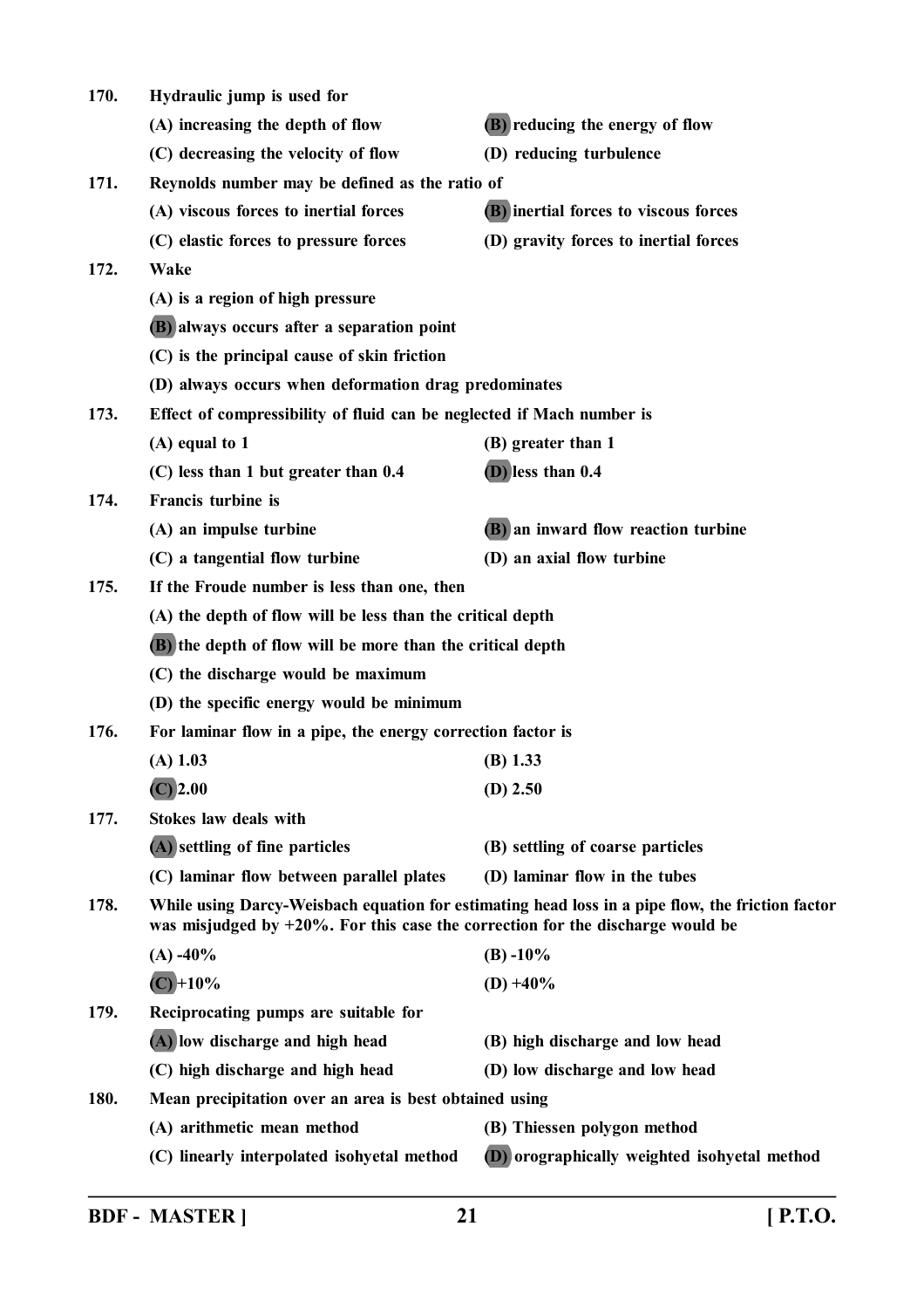| 181. | The complete width of the land acquired before finalising a highway alignment is known as |                                                                                                  |
|------|-------------------------------------------------------------------------------------------|--------------------------------------------------------------------------------------------------|
|      | (A) Carriage way                                                                          | (B) Right of way                                                                                 |
|      | (C) Roadway                                                                               | (D) Width of formation                                                                           |
| 182. |                                                                                           | In India, the material used for the prime coat application for flexible pavement construction is |
|      | (A) Bitumen                                                                               | <b>(B)</b> Bitumen emulsion                                                                      |
|      | $(C)$ Tar                                                                                 | (D) Industrial grade glue                                                                        |
| 183. | cement concrete road, the type of treatment given is                                      | While constructing the bituminous overlay on an already existing black top road or over existing |
|      | (A) Seal coat                                                                             | (B) Tack coat                                                                                    |
|      | (C) Prime coat                                                                            | (D) Fog seal                                                                                     |
| 184. | The typical lane width considered in a multi lane carriageway is                          |                                                                                                  |
|      | $(A)$ 3.50 m                                                                              | $(B)$ 3.75 m                                                                                     |
|      | $(C)$ 4.00 m                                                                              | (D) $5.00 \text{ m}$                                                                             |
| 185. | The traffic signpost indicating 'STOP' on a National Highway is a:                        |                                                                                                  |
|      | (A) Regulatory sign.                                                                      | (B) Informatory sign.                                                                            |
|      | (C) Warning sign.                                                                         | (D) Prohibitory sign                                                                             |
| 186. | The desire line thickness in a typical Origin-Destination (O-D) plot represents           |                                                                                                  |
|      | (i) Number of trips                                                                       |                                                                                                  |
|      | (ii) Connectivity between two zones                                                       |                                                                                                  |
|      | (iii) Number of modes                                                                     |                                                                                                  |
|      | $(A)$ Only (i)                                                                            | $(B)$ (i) and (ii)                                                                               |
|      | $(C)$ (ii) and (iii)                                                                      | $(D)$ (i), (ii) and (iii)                                                                        |
| 187. | subgrade soil strength in terms of                                                        | As per recent IRC 37-2018 guidelines, the analysis of flexible pavement is performed based on    |
|      | (A) California Bearing Ratio                                                              | (B) Unconfined Compressive Strength                                                              |
|      | (C) Resilient Modulus                                                                     | (D) None of the above                                                                            |
| 188. | The dowel bars in a rigid pavement are provided at the                                    |                                                                                                  |
|      | (A) Expansion joints                                                                      | (B) Contraction joints                                                                           |
|      | (C) Transverse joints                                                                     | (D) Longitudinal joints                                                                          |
| 189. | The duration of green time of a traffic signal depends on                                 |                                                                                                  |
|      | (i) traffic volume                                                                        |                                                                                                  |
|      | (ii) traffic density                                                                      |                                                                                                  |
|      | (iii) traffic speed                                                                       |                                                                                                  |
|      | $(A)$ Only (i)                                                                            | $(B)$ (i) and (ii)                                                                               |
|      | $(C)$ (ii) and (iii)                                                                      | $(D)$ (i), (ii) and (iii)                                                                        |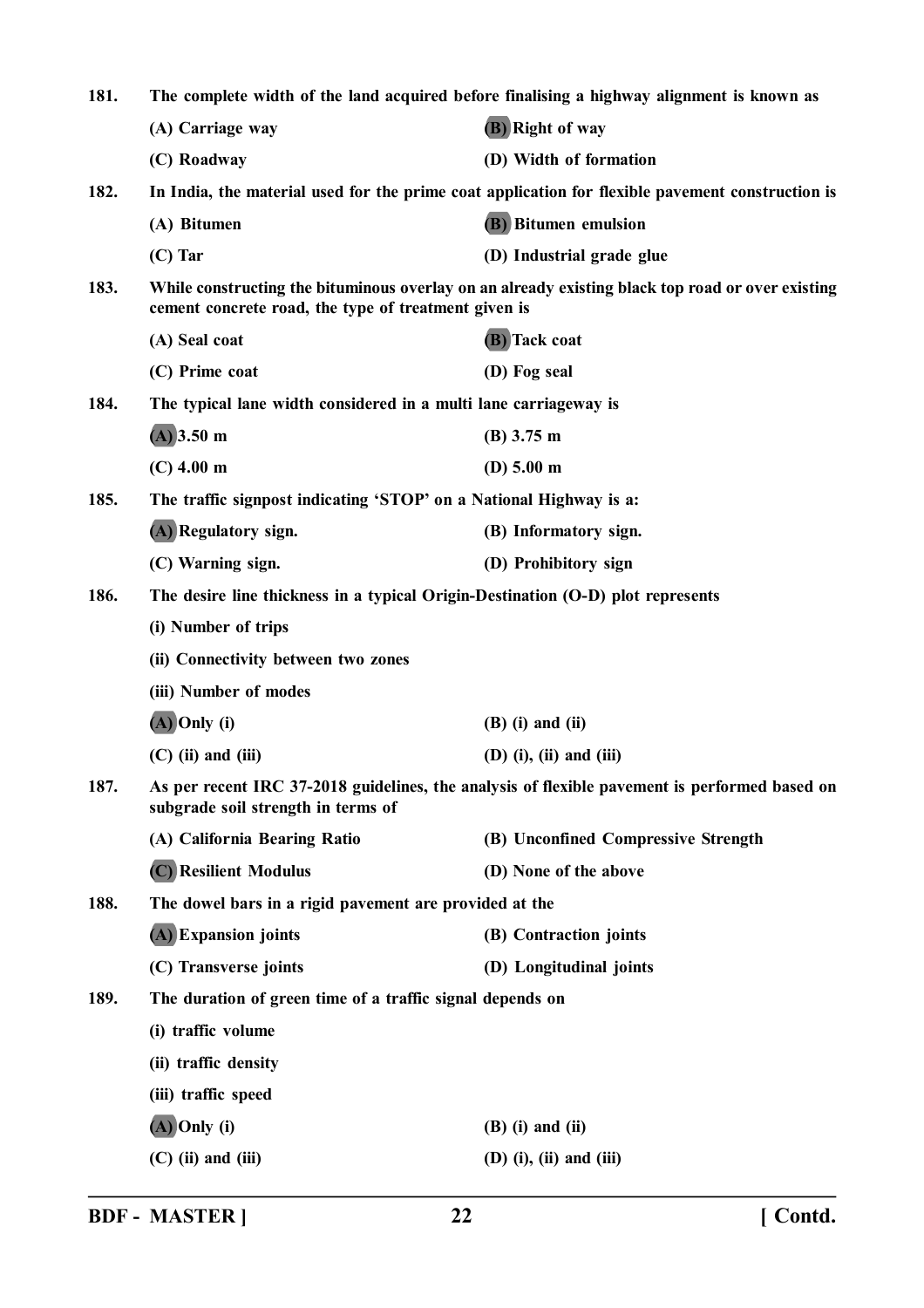| <b>190.</b> | <b>Traffic capacity</b>                                                                                                  |                                                                                                                                                                                                                                                                                                      |
|-------------|--------------------------------------------------------------------------------------------------------------------------|------------------------------------------------------------------------------------------------------------------------------------------------------------------------------------------------------------------------------------------------------------------------------------------------------|
|             | (A) represent the capacity of the roadway to accommodate traffic volume in terms of vehicles/<br>hr                      |                                                                                                                                                                                                                                                                                                      |
|             | (B) represent the number of vehicles occupying a unit length of roadway at a given instant<br>expressed as vehicles / km |                                                                                                                                                                                                                                                                                                      |
|             | expressed as vehicles / road width                                                                                       | (C) represent the number of vehicles occupying the full width of the road at a given instant                                                                                                                                                                                                         |
|             | green time                                                                                                               | (D) represent the maximum number of vehicles that can pass a cross roads during the signal's                                                                                                                                                                                                         |
| 191.        | The mechanical ventilation method used in tunnels consists of                                                            |                                                                                                                                                                                                                                                                                                      |
|             | (i) Providing exhaust air by ducts                                                                                       |                                                                                                                                                                                                                                                                                                      |
|             | (ii) Blowing fresh air                                                                                                   |                                                                                                                                                                                                                                                                                                      |
|             | $(A)$ Only $(i)$                                                                                                         | $(B)$ Only $(ii)$                                                                                                                                                                                                                                                                                    |
|             | $(C)$ Both (i) and (ii)                                                                                                  | (D) Neither (i) nor (ii)                                                                                                                                                                                                                                                                             |
| 192.        |                                                                                                                          | The section of the tunnel adopted perfectly in lieu of ease of construction and maintenance in<br>hard rock tunnels, where the risk of roof failure or collapse caused by external pressure from<br>water or from loose or unstable soil conditions on tunnel lining is practically non existent, is |
|             | (A) Circular section                                                                                                     | <b>(B)</b> Segmental roof section                                                                                                                                                                                                                                                                    |
|             | (C) Horse shoe section                                                                                                   | (D) Egg shapped section                                                                                                                                                                                                                                                                              |
| 193.        | As per IRC, the class of loading considered the bridges of National Highways                                             |                                                                                                                                                                                                                                                                                                      |
|             | $(A)$ A                                                                                                                  | $(B)$ B                                                                                                                                                                                                                                                                                              |
|             | $(C)$ AA                                                                                                                 | (D) None of the above                                                                                                                                                                                                                                                                                |
| 194.        | The correct order of components of a typical bridge starting from the top level                                          |                                                                                                                                                                                                                                                                                                      |
|             | (1) Abutment, (2) Girder, (3) Foundation, and (4) Flooring, is:                                                          |                                                                                                                                                                                                                                                                                                      |
|             | $(A)$ 3-2-1-4                                                                                                            | $(B)$ 3-1-4-2                                                                                                                                                                                                                                                                                        |
|             | $(C)$ 3-4-2-1                                                                                                            | $(D)$ 4-2-1-3                                                                                                                                                                                                                                                                                        |
| 195.        | The water pressure to be considered in the design of piers is / are                                                      |                                                                                                                                                                                                                                                                                                      |
|             | (i) Dynamic pressure                                                                                                     |                                                                                                                                                                                                                                                                                                      |
|             | (ii) Static pressure                                                                                                     |                                                                                                                                                                                                                                                                                                      |
|             | (iii) Impact due to cross current                                                                                        |                                                                                                                                                                                                                                                                                                      |
|             | $(A)$ Only $(i)$                                                                                                         | $(B)$ (i) and (ii)                                                                                                                                                                                                                                                                                   |
|             | $(C)$ (ii) and (iii)                                                                                                     | $(D)$ (i), (ii) and (iii)                                                                                                                                                                                                                                                                            |
| 196.        | The type of Elastomeric bearing used in a highway bridge is                                                              |                                                                                                                                                                                                                                                                                                      |
|             | (A) Roller bearing                                                                                                       | <b>(B)</b> Neoprene rubber bearing                                                                                                                                                                                                                                                                   |
|             | (C) Tar paper bearing                                                                                                    | (D) Rocker bearing                                                                                                                                                                                                                                                                                   |
| 197.        | The rate of change of grade is to be 0.05% per 30 m. The length of the curve will be                                     | A parabolic vertical curve is to be set out connecting two uniform grades of $+0.8\%$ and $+1.3\%$ .                                                                                                                                                                                                 |
|             | (A) 100 m                                                                                                                | $(B)$ 300 m                                                                                                                                                                                                                                                                                          |
|             | $(C)$ 600 m                                                                                                              | $(D)$ 900 m                                                                                                                                                                                                                                                                                          |
| 198.        | In bituminous layer construction, for better compaction rolling should start from                                        |                                                                                                                                                                                                                                                                                                      |
|             | (A) Center and proceed to edge                                                                                           | (B) One side and proceed to other side                                                                                                                                                                                                                                                               |
|             | (C) Edge and proceed to center                                                                                           | (D) None of the above                                                                                                                                                                                                                                                                                |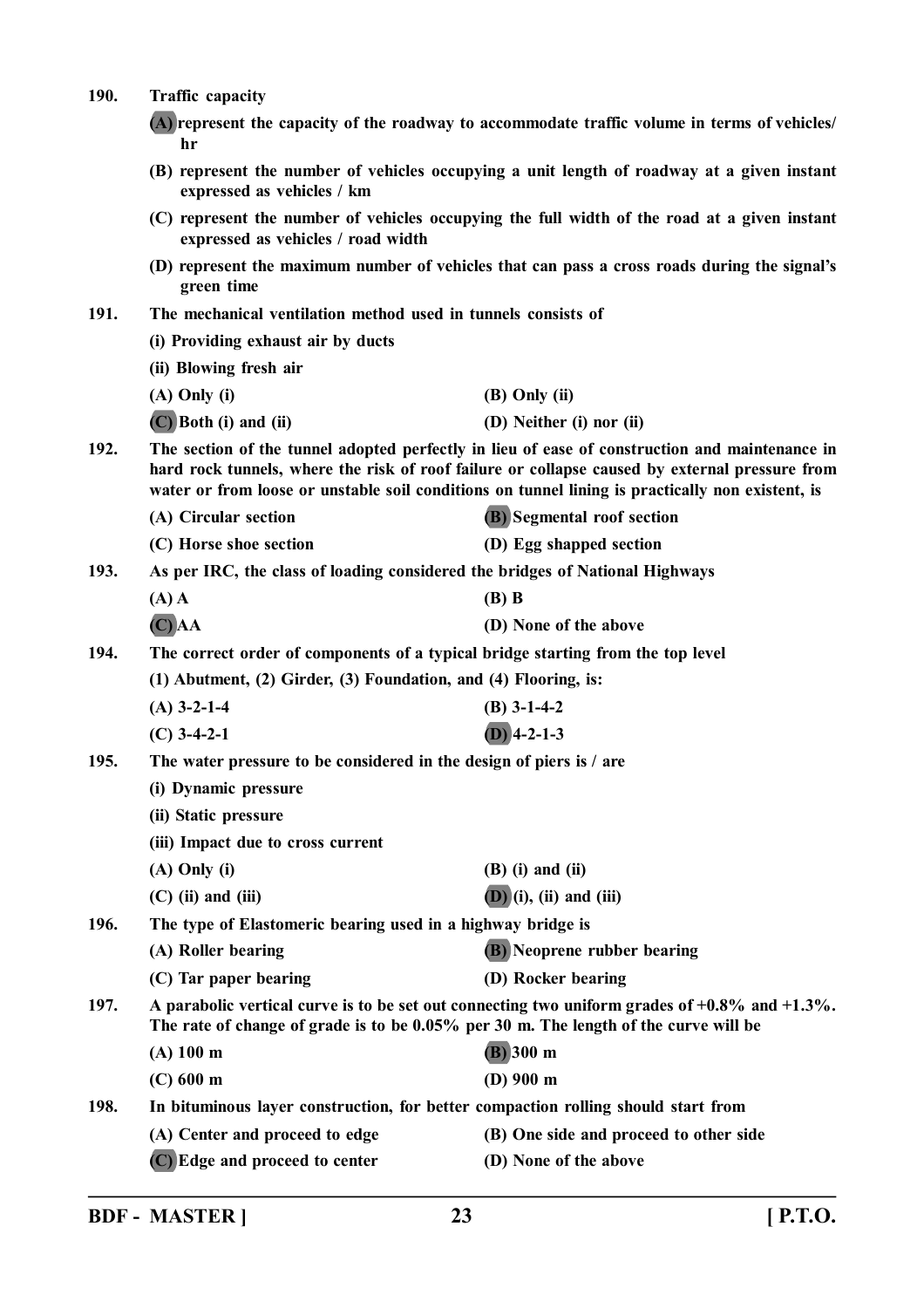**199. As per IRC guideline, if the processed waste plastic in the form of powder is added in hot bitumen, then it is called as:**

**(A) wet process (B) dry process**

**(C) processing of bitumen (D) None of the above**

**200. As per IRC SP 98-2013 guideline, the quantity of waste plastic allowed in the mix by the weight of the bitumen is**

| $(A)$ 4-6 % | (B) 6-8%      |
|-------------|---------------|
| $(C)$ 8-10% | (D) $10-12\%$ |

**201. In the given diagram, which Curve represents a well graded soil?**



**(A) Curve A (B) Curve B**

**(C) Curve C (D) Curve D**

**202. A clay sample originally 25 mm thick and at a void ratio of 1.5, was subjected to a compressive load. After the clay sample was completely consolidated, its thickness was measured to be 24 mm. The final void ratio is of the sample would be**

| $(A)$ 1.26 | $(B)$ 1.34 |
|------------|------------|
| $(C)$ 1.55 | $(D)$ 1.40 |

**203. The data presented below are related to three clay minerals - Kaolinite, illite and montmorillonite. Place the proper name of the clay minerals in place of X, Y and Z beside the properties given in table below:**

| Plasticity index = $30\%$                                | X |
|----------------------------------------------------------|---|
| Plasticity index = $300\%$                               | Y |
| Plasticity index = $15\%$                                | Z |
| (A) $X =$ Kaolinite, $Y =$ Montmorillonite, $Z =$ Illite |   |
| (B) $X =$ Montmorillonite, $Y =$ Kaolinite, $Z =$ Illite |   |
| $(C)$ X = Illite, Y = Montmorillonite, Z = Kaolinite     |   |
| (D) $X =$ Kaolinite, $Y =$ Illite, $Z =$ Montmorillonite |   |
|                                                          |   |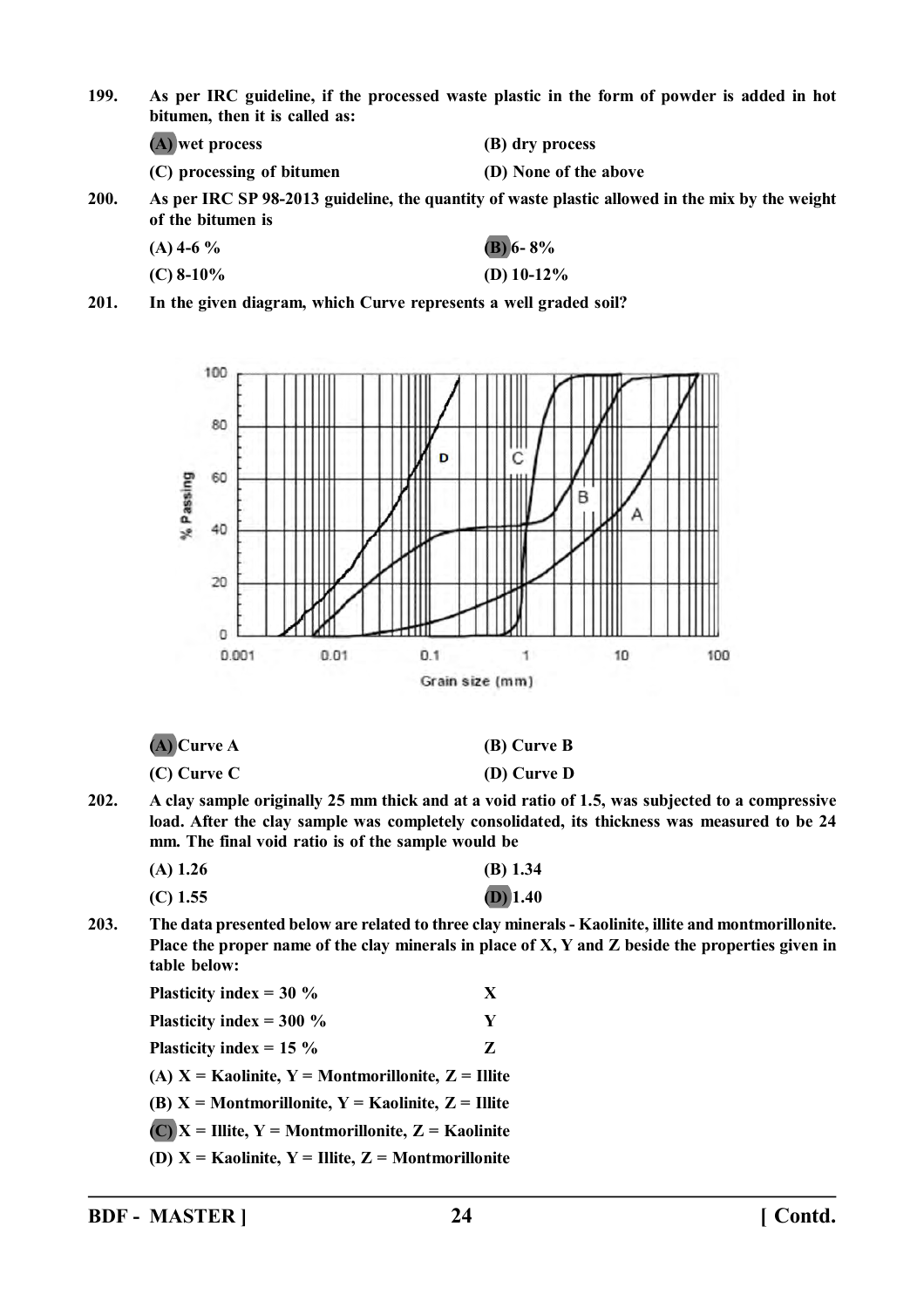**204.** In the figure below, soil X has a permeability of  $4 \times 10^{-3}$  cm/sec and the head lost in soil Y is 9 **times the head lost in soil X. The cross sectional area of the specimens is 10 cm<sup>2</sup> . What is the permeability for vertical flow?**



| (A) $0.33 \times 10^{-3}$ cm/sec.  | (B) $0.45 \times 10^{-3}$ cm/sec |
|------------------------------------|----------------------------------|
| (C) 4.40 X 10 <sup>-4</sup> cm/sec | (D) 4.40 X $10^{-3}$ cm/sec      |

**205. Which geosynthetic material provides three dimensional confinement effect along with reinforcement?**

**(A) Biaxial geogrid (B) Triaxial geogrid (C) Geocell (D) Geosynthetic clay liner**

**206. Determine the shear strength in terms of effective stress for a saturated soil mass with following details: Normal stress = 200 kN / m<sup>2</sup> , Pore water pressure = 80 kN / m<sup>2</sup> ,**

**Effective cohesion = 16 kN** /  $m^2$ , Effective angle of internal friction =  $30^{\circ}$ .  $\frac{1}{2}$  = 0.57 **3**  $Take \frac{1}{\sqrt{2}} =$ 

| (A) 94.4 kN/ $m^2$         | (B) 93.4 kN/m <sup>2</sup> |
|----------------------------|----------------------------|
| (C) 84.4 kN/m <sup>2</sup> | (D) 83.4 kN/m <sup>2</sup> |

- **207.** An excavation was made in saturated soft clay  $(\varnothing_u=0)$ , with its sides more or less vertical. **When the depth of excavation reached 6m, the sides caved in. What could be the approximate** value of cohesion of the clay soil? Take unit weight of clay =  $20 \text{ kN/m}^3$ .
	- **(A) 30 kN/m<sup>2</sup> (B) 40 kN/m<sup>2</sup>**
	- **(C) 60 kN/m<sup>2</sup> (D) 120 kN/m<sup>2</sup>**

**208. If a soil specimen has a water content of 20% and wet unit weight of 24 kN/m<sup>3</sup> , then its dry unit weight will be**

| $(A)$ 20.0 kN/m <sup>3</sup> | (B) $25.0 \text{ kN/m}^3$ |
|------------------------------|---------------------------|
| (C) 28.8 kN/m <sup>3</sup>   | (D) $30.0 \text{ kN/m}^3$ |

- **209. Which of the following statement(s) is/are true**
	- **(i) Liquidity index is also known as Water-Plasticity ratio**

**(ii) Sum of Liquidity index and Consistency index is always equal to 100%**

- **(A) Only (i) (B) Only (ii)**
- **(C) Both (i) and (ii) (D) Neither (i) nor (ii)**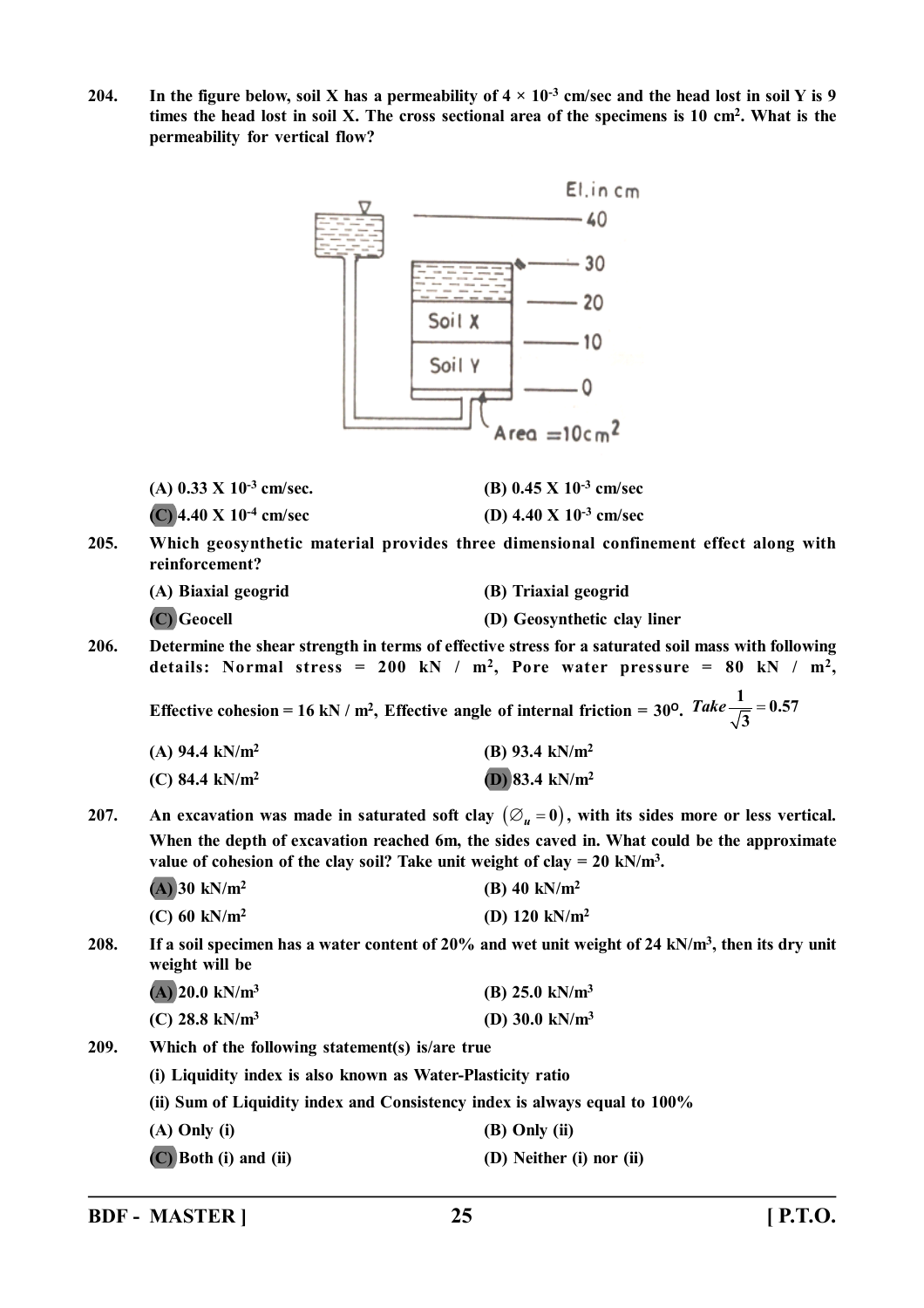**210. Flow index is**

**(A) the rate at which a soil mass loses its shear strength with an increase in the water content**

- **(B) the rate at which the soil mass gains its shear strength with an increase in the water content**
- **(C) the range of water content over which the soil remains in the plastic state**
- **(D) the rate at which the soil weakens due to remoulding**
- **211. The Terzaghi's bearing capacity factors depend on**
	- **(A) angle of internal friction of soil and depth of foundation**
	- **(B) Angle of internal friction of soil only**
	- **(C) Coefficient of curvature of soil and bulk density of soil**
	- **(D) Uniformity coefficient of soil and dry density of soil**
- **212. The average standard penetration resistance N was recorded as 6 at a site having a deposit of dry sandy soil. The compactness of the soil deposit can be described as:**
	- **(A) Very loose (B) Loose (C) Medium (D) Dense**
- **213. \_\_\_\_\_\_\_ occurs in steep slopes when the soil mass above the base of the slope and below the base of the slope is homogeneous:**
	- **(A) Face failure (B) Base failure (C) Toe failure (D) General shear failure**
- **214. Which of the following statement(s) is/are true**
	- **(i) The lateral pressure on gravity walls is determined using Coulomb's theory.**
	- **(ii) Gravity walls are more economical than cantilever walls.**
	- **(iii) Anchors should be placed as near the wall as possible.**
	- **(A) Only (i) (B) (i) and (ii)**
	- **(C) (ii) and (iii) (D) (i), (ii) and (iii)**
- 215. At a given site, the net ultimate bearing capacity of the soil is  $25 \text{ t/m}^2$  and density is  $1.8 \text{ t/m}^2$ . **Assuming that the Factor of safety is 2.5, the safe bearing capacity at 2 m below the ground surface will be**

| (A) 14.6 $t/m^2$ | (B) 13.6 $t/m^2$ |
|------------------|------------------|
| (C) 12.6 $t/m^2$ | (D) 11.8 $t/m^2$ |

**216. A precast concrete pile is driven with a 50 kN hammer falling through a height of 1.0 m with an efficiency of 0.5. The set value observed is 7 mm per blow and the combined temporary compression of the pile, cushion and the ground is 6 mm. As per Modified Hiley formula, the ultimate resistance of the <b>pile will** be

| $(A)$ 1250 kN | $(B)$ 2500 kN         |
|---------------|-----------------------|
| $(C)$ 3750 kN | (D) $5000 \text{ kN}$ |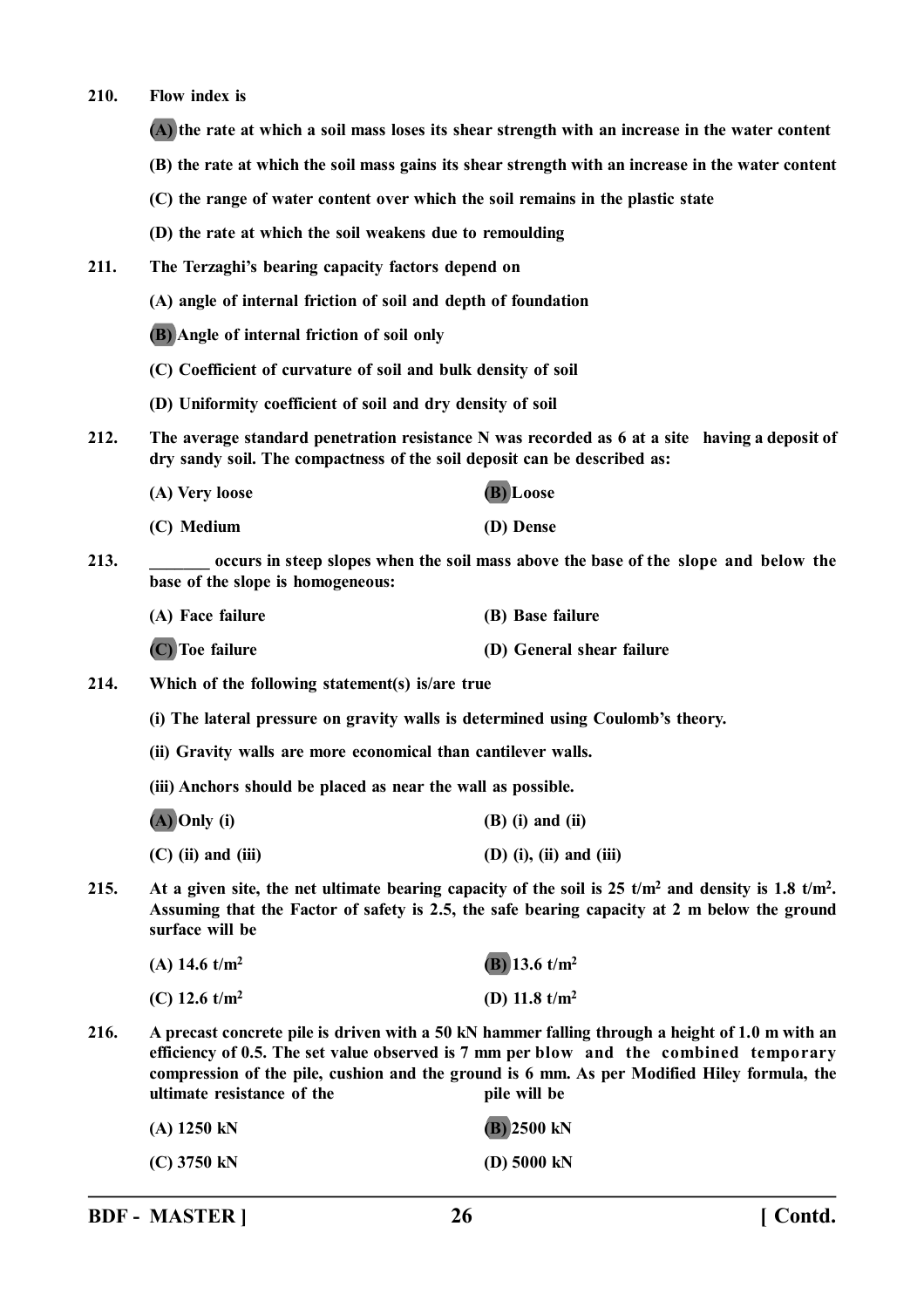- **217. The safe bearing pressure for a raft on sand will be higher than that for an individual footing because**
	- **(i) Density of sand increases with depth**
	- **(ii) The permissible total settlement is twice that of a footing**
	- **(iii) Differential settlement is less for a raft**
	- **(iv) Raft is thicker than individual footings**

**Which of these statements are correct?**

**(A) (i) and (ii) (B) (i) and (iii)**

- **(C) (ii) and (iii) (D) (ii) and (iv)**
- **218. If for a soil backfill,**

**Ka = coefficient of active earth pressure**

- $K_p$  = coefficient of passive earth pressure
- $K_0$  = coefficient of earth pressure at rest

**then which of the following represents the correct relationship**

(A) 
$$
K_0 = \frac{K_p}{2}
$$
  
\n(B)  $K_0 = \frac{K_a + K_p}{2}$   
\n(C)  $K_0 = \frac{(K_p - K_a)}{2}$   
\n(D) None of the above

- **219. A rigid footing is resting on the surface of a cohesive soil. Select the statement which is represents the soil pressure distribution below the footing:**
	- **(A) Maximum at the centre and minimum at edges**
	- **(B) Minimum at the centre and maximum at the edges**
	- **(C) Uniform throughout**
	- **(D) Maximum at one end and minimum at the other end**
- **220. Loss of strength of a soil due to remoulding is**
	- **(i) due to change in the soil structure**
	- **(ii) due to disturbance caused to water molecules in the adsorbed layer**
	- **(A) Only (i) (B) Only (ii)**
	- **(C) Both (i) and (ii) (D) Neither (i) nor (ii)**

**221. Which of the following stones is recommended for carved and ornamental works in buildings?**

- **(A) Gneisses (B) Granite**
- **(C) Sandstone (D) Dolomite**
- **222. Which of the following is primarily used to determine the fineness of cement?**
	- **(A) Vicat apparatus (B) Le-chatelier apparatus**
		- **(C) Autoclave test (D) None of the above**
- **223. Which of the following processes of Brick manufacturing is carried out at pug mills to ensure homogeneity in the mass of clay for subsequent processing?**
	- **(A) Weathering (B) Blending**
	- **(C) Tempering (D) Drying**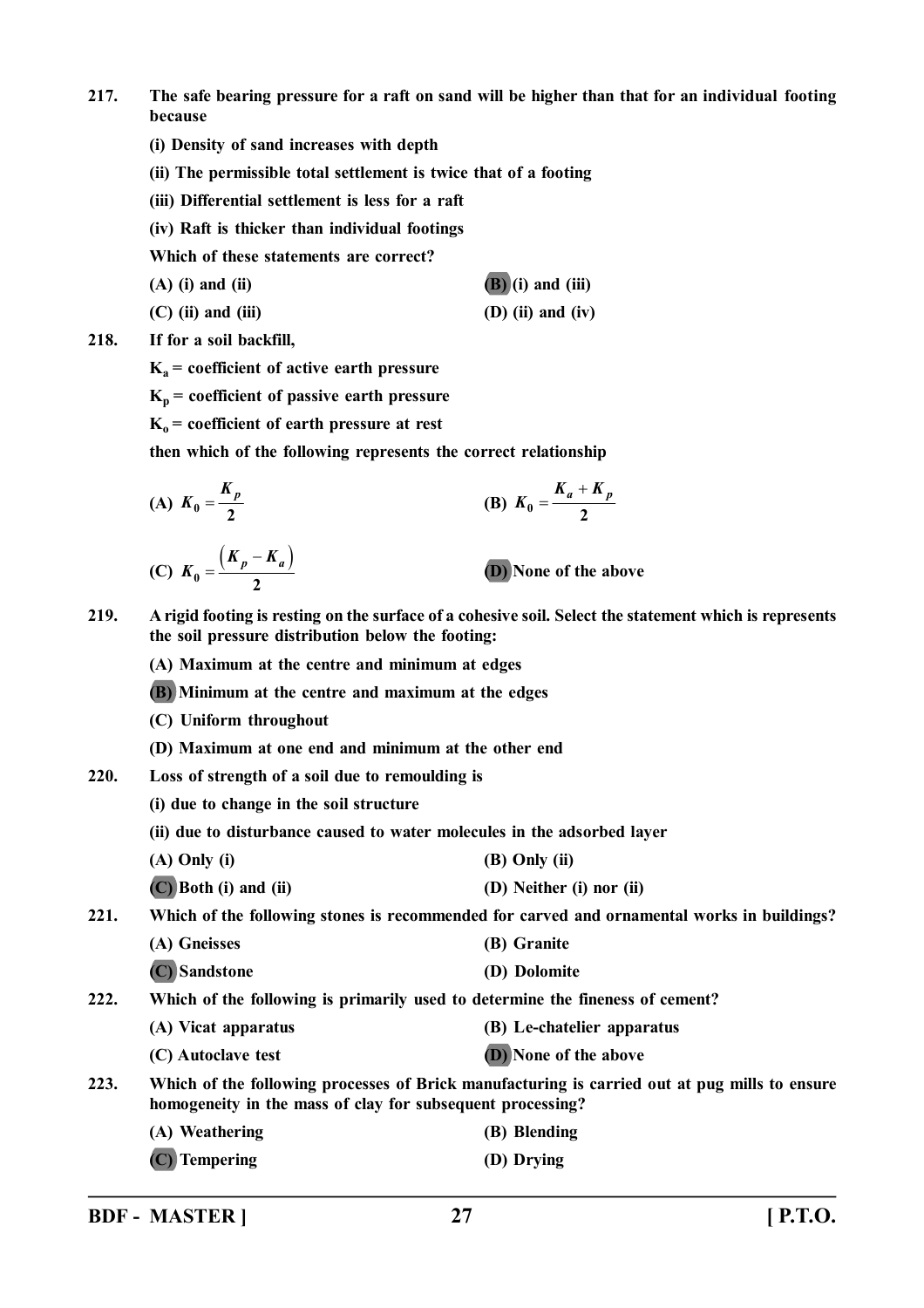| 224. | Which of the following statement(s) is/are false?                                                                                                                       |                                                                                                  |
|------|-------------------------------------------------------------------------------------------------------------------------------------------------------------------------|--------------------------------------------------------------------------------------------------|
|      | (i) Acid Refractory Bricks can be used for lining of furnaces which have to be cooled and reheated<br>frequently                                                        |                                                                                                  |
|      | (ii) Basic Refractory Bricks have poor resistance to spalling                                                                                                           |                                                                                                  |
|      | $(A)$ Only (i)                                                                                                                                                          | (B) Only (ii)                                                                                    |
|      | $(C)$ Both $(i)$ and $(ii)$                                                                                                                                             | (D) Neither (i) nor (ii)                                                                         |
| 225. | Which of the following statement(s) is/are correct?                                                                                                                     |                                                                                                  |
|      | (i) An excess of asphaltene makes bitumen brittle and non-plastic.<br>(ii) Tar contains very high bitumen content.                                                      |                                                                                                  |
|      |                                                                                                                                                                         |                                                                                                  |
|      | $(A)$ Only (i)                                                                                                                                                          | $(B)$ Only $(ii)$                                                                                |
|      | $(C)$ Both $(i)$ and $(ii)$                                                                                                                                             | (D) Neither (i) nor (ii)                                                                         |
| 226. |                                                                                                                                                                         | Which of the following is primarily responsible for the corrosion resistance of stainless steel? |
|      | (A) Carbon                                                                                                                                                              | (B) Sulphur                                                                                      |
|      | $(C)$ Chromium                                                                                                                                                          | (D) Vanadium                                                                                     |
| 227. |                                                                                                                                                                         | Which of the following statements is correct with respect to strengths of Concrete and Steel?    |
|      | (A) Concrete is weak in tension and strong in compression, while Steel is weak in compression<br>and strong in tension.                                                 |                                                                                                  |
|      | strong in compression.                                                                                                                                                  | (B) Concrete is weak in compression and strong in tension, while Steel is weak in tension and    |
|      | and compression.                                                                                                                                                        | (C) Concrete is weak in tension and strong in compression, while Steel is strong in both tension |
|      | (D) Concrete and Steel both are weak in tension and strong in compression                                                                                               |                                                                                                  |
| 228. | Which of the following component of the Oil Paint bring down its overall cost, reduce the<br>weight and increase the durability?                                        |                                                                                                  |
|      | (A) Vehicles                                                                                                                                                            | (B) Solvents                                                                                     |
|      | (C) Driers                                                                                                                                                              | <b>(D)</b> Adultrants                                                                            |
| 229. | Corundum is used as                                                                                                                                                     |                                                                                                  |
|      | (A) a binding material                                                                                                                                                  | (B) an adhesive material                                                                         |
|      | (C) a reinforcing material                                                                                                                                              | (D) an abrasive material                                                                         |
| 230. | Unit of Young's Modulus is same as that of                                                                                                                              |                                                                                                  |
|      | (A) Bulk Modulus, Section Modulus, Stress and Pressure                                                                                                                  |                                                                                                  |
|      | (B) Shear Modulus, Bulk Modulus, Section Modulus and Subgrade Modulus                                                                                                   |                                                                                                  |
|      | (C) Shear Modulus, Poisson's Ratio, Stress and Bulk Modulus                                                                                                             |                                                                                                  |
|      | (D) Bulk Modulus, Subgrade Modulus, Stress and Pressure                                                                                                                 |                                                                                                  |
| 231. | A body is in equilibrium under the effect of three coplanar concurrent forces P, Q and R. If the<br>magnitude of $Q$ is equal to 2P, then the angle between $Q$ and $R$ |                                                                                                  |
|      | (A) must be greater than angle between P and R                                                                                                                          |                                                                                                  |
|      | (B) must be equal to angle between P and R                                                                                                                              |                                                                                                  |
|      | (C) must be less than angle between P and R                                                                                                                             |                                                                                                  |
|      |                                                                                                                                                                         |                                                                                                  |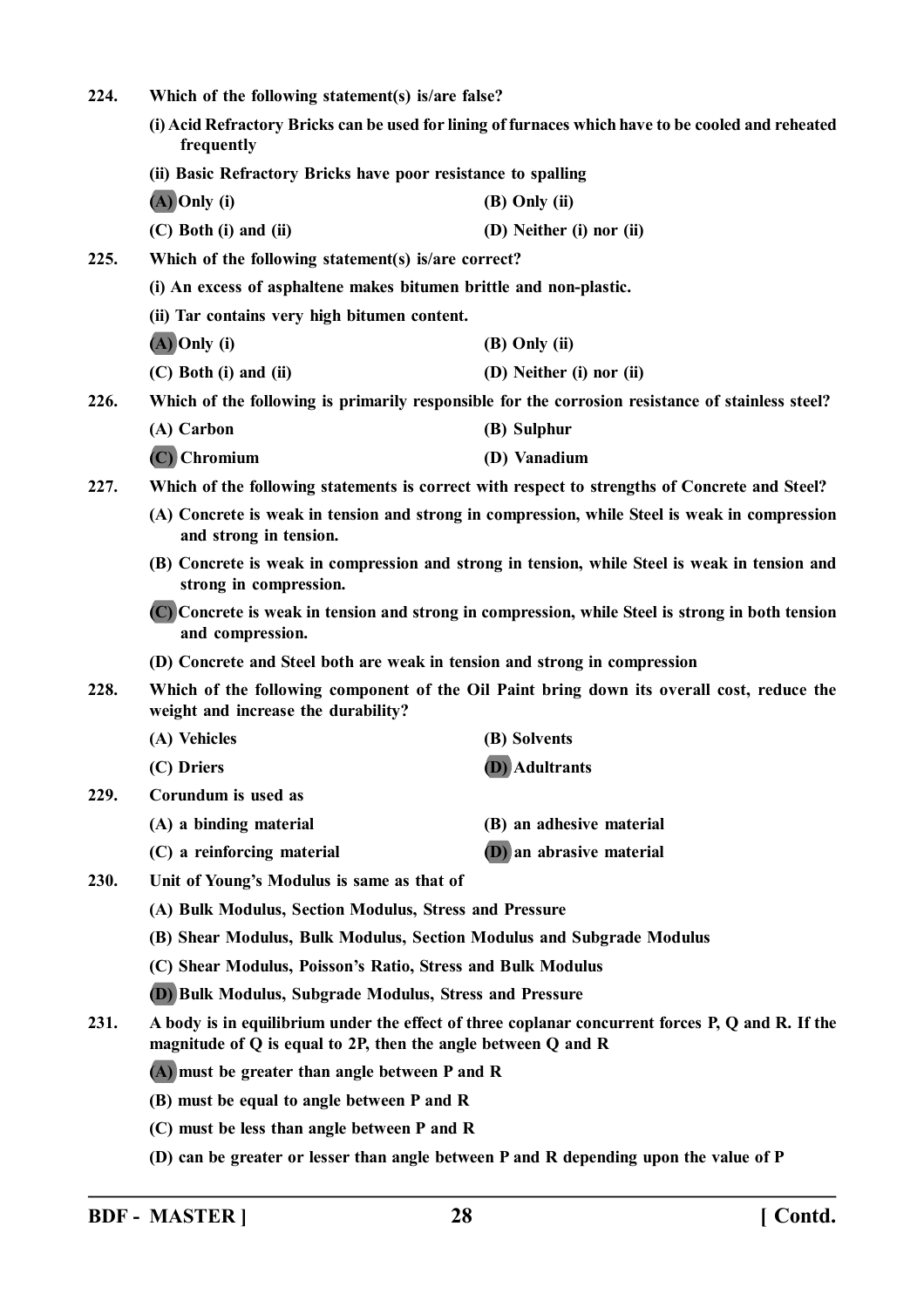| 232.                                                                                                                                                                                                                                                                 | 1 kgf/mm <sup>2</sup> =                                                                                                                                                                                                                              |                                                                                                                     |
|----------------------------------------------------------------------------------------------------------------------------------------------------------------------------------------------------------------------------------------------------------------------|------------------------------------------------------------------------------------------------------------------------------------------------------------------------------------------------------------------------------------------------------|---------------------------------------------------------------------------------------------------------------------|
|                                                                                                                                                                                                                                                                      | $(A)$ 9.81 Pa                                                                                                                                                                                                                                        | $(B)$ 0.981 N/mm <sup>2</sup>                                                                                       |
|                                                                                                                                                                                                                                                                      | $(C)$ 9.81×10 <sup>3</sup> kPa                                                                                                                                                                                                                       | (D) $9.81$ kN/m <sup>2</sup>                                                                                        |
| 233.                                                                                                                                                                                                                                                                 | For equilibrium of the ladder of weight W, how much minimum horizontal force is required to<br>be applied at the bottom end of the ladder resting against a smooth vertical wall on a smooth<br>floor making an angle of $\theta$ with the vertical? |                                                                                                                     |
|                                                                                                                                                                                                                                                                      | $(A)$ W(tan $\theta$ )                                                                                                                                                                                                                               | $(B)$ 0.5W(tan $\theta$ )                                                                                           |
|                                                                                                                                                                                                                                                                      | $(C)$ W(cot $\theta$ )                                                                                                                                                                                                                               | (D) $0.5W(cot\theta)$                                                                                               |
| 234.                                                                                                                                                                                                                                                                 |                                                                                                                                                                                                                                                      | If the length of the wire having Poisson's Ratio 0.4 is increased by 0.02%, its diameter will                       |
|                                                                                                                                                                                                                                                                      | (A) increase by $0.05\%$                                                                                                                                                                                                                             | (B) decrease by $0.05\%$                                                                                            |
|                                                                                                                                                                                                                                                                      | (C) increase by $0.008\%$                                                                                                                                                                                                                            | $(D)$ decrease by $0.008\%$                                                                                         |
| 235.                                                                                                                                                                                                                                                                 |                                                                                                                                                                                                                                                      | The least possible Moment of Inertia for a rectangular section $20 \text{mm} \times 90 \text{mm}$ about any axis is |
|                                                                                                                                                                                                                                                                      | $(A)$ 0                                                                                                                                                                                                                                              | $(B)$ 2 cm <sup>4</sup>                                                                                             |
|                                                                                                                                                                                                                                                                      | $(C)$ 6 cm <sup>4</sup>                                                                                                                                                                                                                              | (D) $12 \text{ cm}^4$                                                                                               |
| 236.                                                                                                                                                                                                                                                                 | Of the following four bars of same material and same length, which one will have minimum<br>elongation?                                                                                                                                              |                                                                                                                     |
|                                                                                                                                                                                                                                                                      | (A) Diameter 0.25 cm, Subjected to Tensile load of 250 N                                                                                                                                                                                             |                                                                                                                     |
|                                                                                                                                                                                                                                                                      | (B) Diameter 0.5 cm, Subjected to Tensile load of 500 N                                                                                                                                                                                              |                                                                                                                     |
|                                                                                                                                                                                                                                                                      | (C) Diameter 1.0 cm, Subjected to Tensile load of 1000 N                                                                                                                                                                                             |                                                                                                                     |
|                                                                                                                                                                                                                                                                      | (D) Diameter 2.0 cm, Subjected to Tensile load of 2000 N                                                                                                                                                                                             |                                                                                                                     |
| 237.<br>Which of the following statements is correct for a composite bar made up of a solid bar and a<br>tube of different materials rigidly fixed together at the ends and subjected to temperature stress?<br>(A) Stress and strain in both the bars are different |                                                                                                                                                                                                                                                      |                                                                                                                     |
|                                                                                                                                                                                                                                                                      |                                                                                                                                                                                                                                                      |                                                                                                                     |
|                                                                                                                                                                                                                                                                      | (B) Stress in both the bars is same, but strain is different                                                                                                                                                                                         |                                                                                                                     |
|                                                                                                                                                                                                                                                                      | (C) Stress in both the bars is different, but strain is same                                                                                                                                                                                         |                                                                                                                     |
|                                                                                                                                                                                                                                                                      | (D) Stress and strain in both the bars are same                                                                                                                                                                                                      |                                                                                                                     |
| 238.                                                                                                                                                                                                                                                                 | For an isotropic material having Poisson's Ratio of 0.5, volumetric strain is equal to                                                                                                                                                               |                                                                                                                     |
|                                                                                                                                                                                                                                                                      | $(A)$ <sup>0</sup>                                                                                                                                                                                                                                   | $(B)$ 0.5                                                                                                           |
|                                                                                                                                                                                                                                                                      | $(C)$ 1                                                                                                                                                                                                                                              | $(D)$ 2                                                                                                             |
| 239.                                                                                                                                                                                                                                                                 | the material's elastic energy at that stress, is known as                                                                                                                                                                                            | The difference between the strain energy required to generate a given stress in a material and                      |
|                                                                                                                                                                                                                                                                      | (A) Relaxation                                                                                                                                                                                                                                       | (B) Isoelastic strain                                                                                               |
|                                                                                                                                                                                                                                                                      | (C) Resilience                                                                                                                                                                                                                                       | <b>(D)</b> Elastic hysteresis                                                                                       |
| 240.                                                                                                                                                                                                                                                                 | Number of components in a stress tensor defining stress at a point in a stressed body in three<br>dimension are                                                                                                                                      |                                                                                                                     |
|                                                                                                                                                                                                                                                                      | $(A)$ 3                                                                                                                                                                                                                                              | $(B)$ 6                                                                                                             |
|                                                                                                                                                                                                                                                                      | $(C)$ 9                                                                                                                                                                                                                                              | $(D)$ 12                                                                                                            |
| 241.                                                                                                                                                                                                                                                                 | Normal Stresses on two perpendicular planes are +120 MPa and +60 MPa respectively. The<br>element is also subjected to shear stress of 40 MPa. Maximum Shear Stress at a point is                                                                    |                                                                                                                     |
|                                                                                                                                                                                                                                                                      | $(A)$ 90 MPa                                                                                                                                                                                                                                         | (B) 60 MPa                                                                                                          |
|                                                                                                                                                                                                                                                                      | $(C)$ 50 MPa                                                                                                                                                                                                                                         | $(D)$ 0                                                                                                             |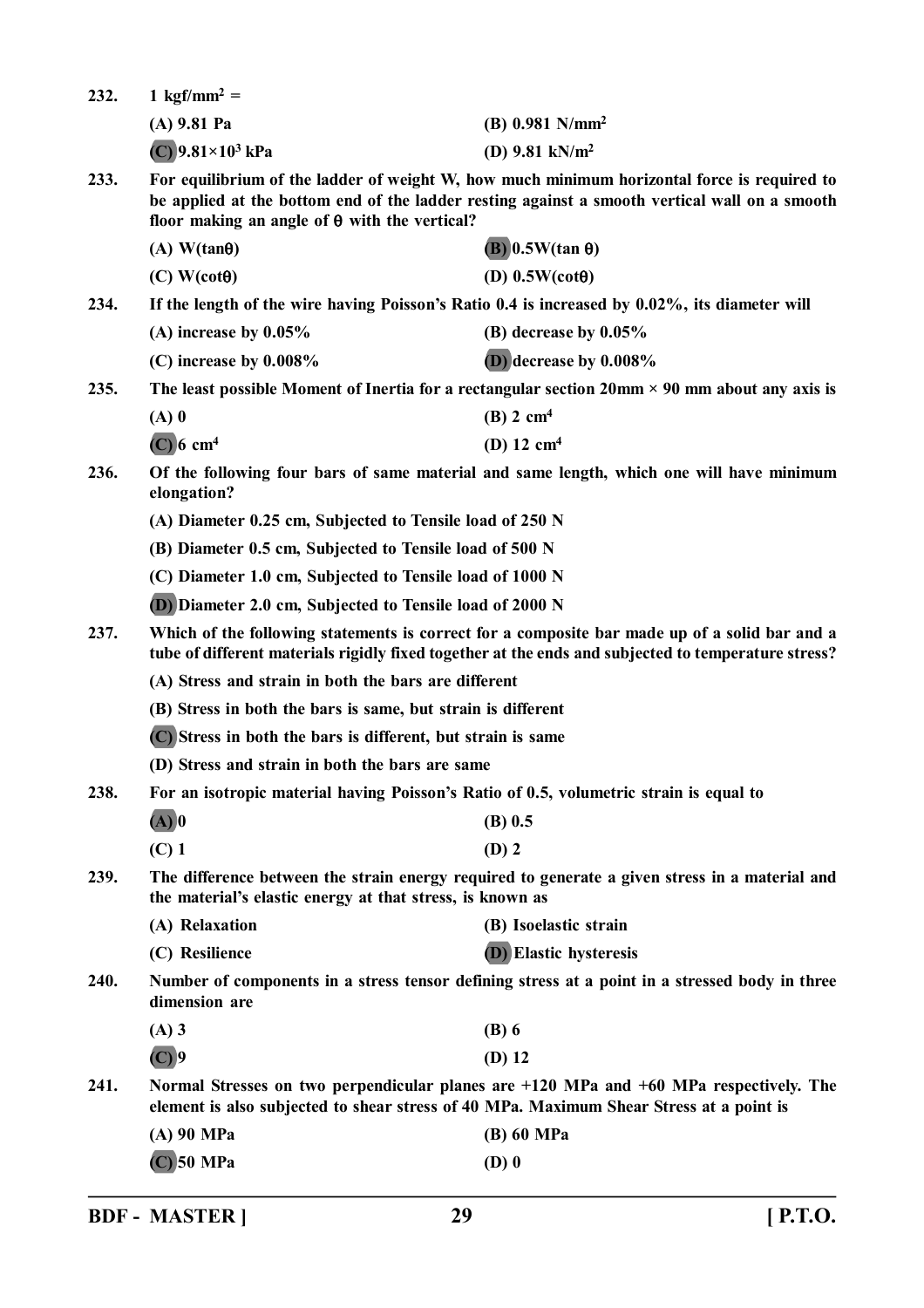**242. A shaft is subjected to pure torsion. Surface of the shaft represents**

- **(A) plane stress condition only**
- **(B) plane strain condition only**

**(C) both plane stress as well as plane strain conditions**

- **(D) neither plane stress nor plane strain condition**
- **243. Which of the following failure theories assumes that failure by yielding occurs when energy used in changing the shape of the unit volume of a component is equal to the distortion energy per unit volume at the yield stress of a specimen subjected to simple tension or compression test?**
	- **(A) Von Mises theory (B) Tresca theory**
	- **(C) St. Venant's theory (D) Beltrami's theory**
- **244. If a Cantilever beam having Hollow Circular cross-section is subjected to a Bending Moment and the same amount of Torsional Moment, the ratio of maximum bending stress to maximum shear stress produced in the beam is**
	- **(A) 0.5 (B) 1.0**
	- **(C) 1.5 (D) 2.0**
- **245. A cantilever beam AB fixed at left side support A is subjected to a clockwise moment at midpoint of the beam. The cross-section of the beam is T-section having flange at top. Maximum bending stress will occur at**

| (A) Top-most layer of the section | (B) CG of the section |
|-----------------------------------|-----------------------|
|                                   |                       |

- **(C) Mid-height of the section (D) Bottom-most layer of the section**
- **246. Shear Centre of an Equal Angle Section is located at**
	- **(A) the centroid of the section**
	- **(B) the intersection of centre lines of both the legs**
	- **(C) a distance equal to radius of gyration from the intersection of centre lines of both the legs, towards centroid of the section**
	- **(D) a distance equal to radius of gyration from the intersection of centre lines of both the legs, in the direction opposite to that towards centroid of the section**
- **247. Which of the following statement(s) is / are correct with reference to shafts subjected to torsion?**
	- **(i) If two shafts have the same Polar Moment of Inertia, maximum shear stress values induced in both the shafts must be same.**
	- **(ii) If two shafts have same Torsion carrying capacity, their Polar Moment of Inertia must be same.**

| $(A)$ Only $(i)$ | (B) Only (ii) |
|------------------|---------------|
|                  |               |

- **(C) Both (i) and (ii) (D) Neither (i) nor (ii)**
- **248. Bar A is a solid circular bar of diameter 100 mm and Bar B is a tapered bar with diameter 50 mm at one end and 150 mm at the other end. Both the bars have same length and material, and they are subjected to same amount of tensile load. Which of the following is correct for their elongation?**
	- **(A) Elongation of bar A > Elongation of bar B**
	- **(B) Elongation of bar A = Elongation of bar B**
	- **(C) Elongation of bar A < Elongation of bar B**
	- **(D) can't be decided**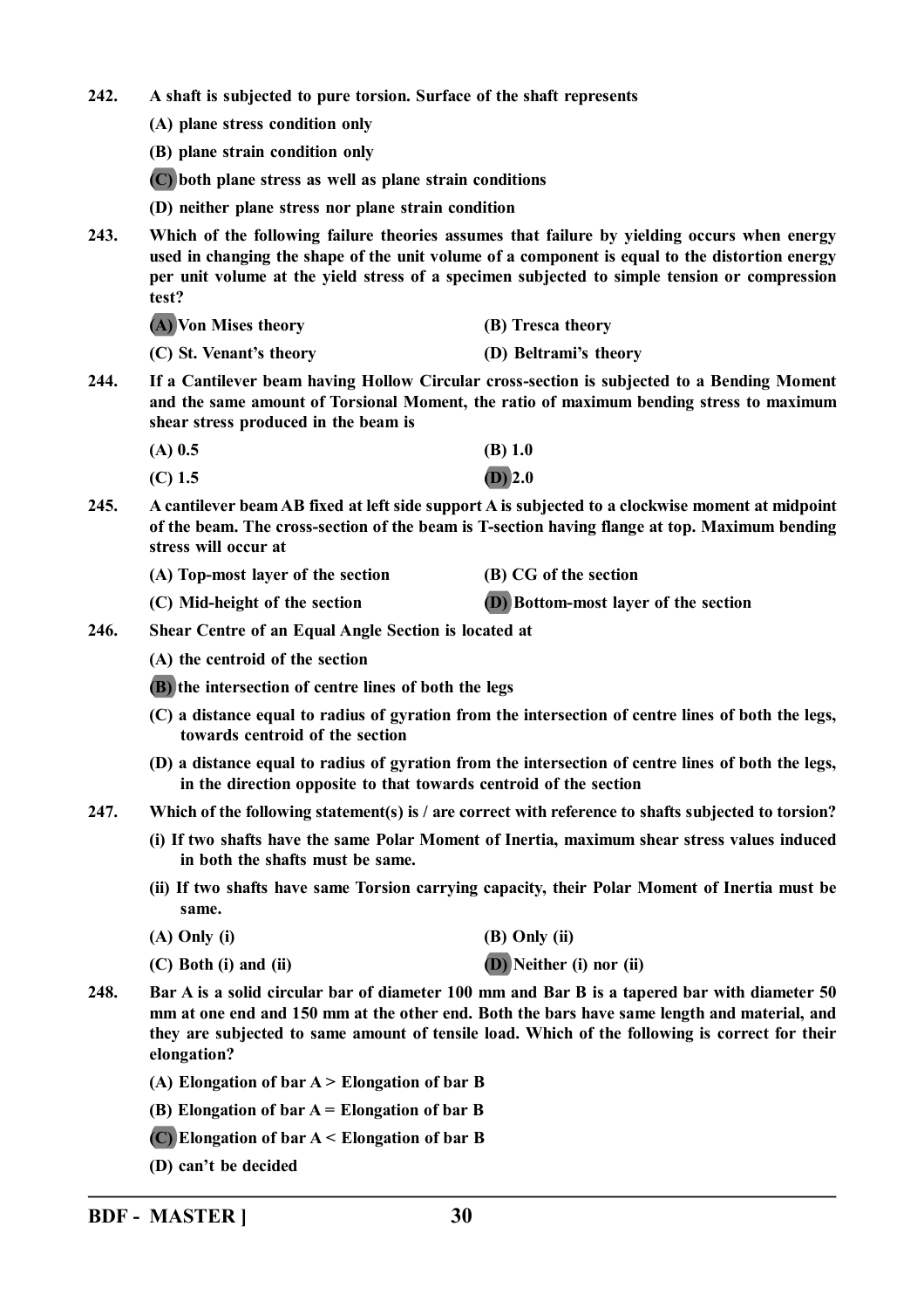| 249. | A simply supported beam of span 12 m is subjected to point loads 50 kN, 20 kN and 30 kN<br>respectively at 3 m, 5 m and 9 m from left support. Maximum Bending Moment will be induced<br>at                                                                                          |                                                                                            |
|------|--------------------------------------------------------------------------------------------------------------------------------------------------------------------------------------------------------------------------------------------------------------------------------------|--------------------------------------------------------------------------------------------|
|      | (A) the point where 50 kN load is acting                                                                                                                                                                                                                                             | (B) the point where 20 kN load is acting                                                   |
|      | $(C)$ the point where 30 kN load is acting                                                                                                                                                                                                                                           | (D) the midpoint of the beam                                                               |
| 250. | An overhanging beam ABCD has overhangs AB and CD on both the sides. Respective lengths<br>are AB=2.5 m, BC=5 m and CD=2.5 m. The beam is subjected to UDL of 20 kN/m on entire<br>length from A to D. Shear Force and Bending Moment at the midpoint of the beam are<br>respectively |                                                                                            |
|      | (A) 100 kN, 250 kN-m                                                                                                                                                                                                                                                                 | (B) 100 kN, 0 kN-m                                                                         |
|      | $(C)$ 0 kN, 250 kN-m                                                                                                                                                                                                                                                                 | $(D)$ 0 kN, 0 kN-m                                                                         |
| 251. | Beam ABCD is having roller support at A, internal hinge at B, roller support at C and hinge<br>support at D. Respective lengths are AB=1 m, BC=1 m and CD=3 m. 60 kN downward load is<br>acting at point B. What is the reaction at point C?                                         |                                                                                            |
|      | $(A)$ 20 kN in upward direction                                                                                                                                                                                                                                                      | (B) 20 kN in downward direction                                                            |
|      | $(C)$ 30 kN                                                                                                                                                                                                                                                                          | $(D)$ 80 kN                                                                                |
| 252. | Beam A-B-C is having fixed supports at A and C. At point B, an internal hinge is provided and<br>a downward point load of P is applied. Length $AB = BC = L/2$ . The vertical deflection at point<br><b>B</b> is                                                                     |                                                                                            |
|      | $(A)$ PL <sup>3</sup> /3EI                                                                                                                                                                                                                                                           | $(B)$ PL $3/24EI$                                                                          |
|      | $(C)$ PL <sup>3</sup> /48EI                                                                                                                                                                                                                                                          | $(D)$ 0                                                                                    |
| 253. | How many points of contraflexure are present in the portal frame supported by fixed support<br>at both the ends and subjected to only horizontal UDL on entire length of one vertical face?                                                                                          |                                                                                            |
|      | $(A)$ 1                                                                                                                                                                                                                                                                              | $(B)$ 2                                                                                    |
|      | $(C)$ 3                                                                                                                                                                                                                                                                              | $(D)$ 5                                                                                    |
| 254. | A simply supported beam of span L is subjected to two point loads: load W at L/3 distance from<br>left support and load W at $L/3$ distance from right support. Slope at the support is                                                                                              |                                                                                            |
|      | $(A)$ (WL <sup>2</sup> )/(6EI)                                                                                                                                                                                                                                                       | $(B)$ (WL <sup>2</sup> )/(9EI)                                                             |
|      | $(C)$ (WL <sup>2</sup> )/(12EI)                                                                                                                                                                                                                                                      | (D) $(WL2)/(18EI)$                                                                         |
| 255. | Which of the following assumptions of Truss analysis is incorrect?                                                                                                                                                                                                                   |                                                                                            |
|      | (A) Internal forces are directed along the longitudinal axis of truss members.                                                                                                                                                                                                       |                                                                                            |
|      | (B) No moments can be transferred between the end of a bar and the joint to which it connects.                                                                                                                                                                                       |                                                                                            |
|      | (C) Weight of the bar is acting at its midpoint.                                                                                                                                                                                                                                     |                                                                                            |
|      | (D) Members are joined together by frictionless pins.                                                                                                                                                                                                                                |                                                                                            |
| 256. | method?                                                                                                                                                                                                                                                                              | Which of the following methods used for determining deflection in beams is a Strain Energy |
|      | (A) Moment Area Method                                                                                                                                                                                                                                                               | (B) Conjugate Beam Method                                                                  |
|      | (C) Method of Elastic Weights                                                                                                                                                                                                                                                        | (D) Unit Load Method                                                                       |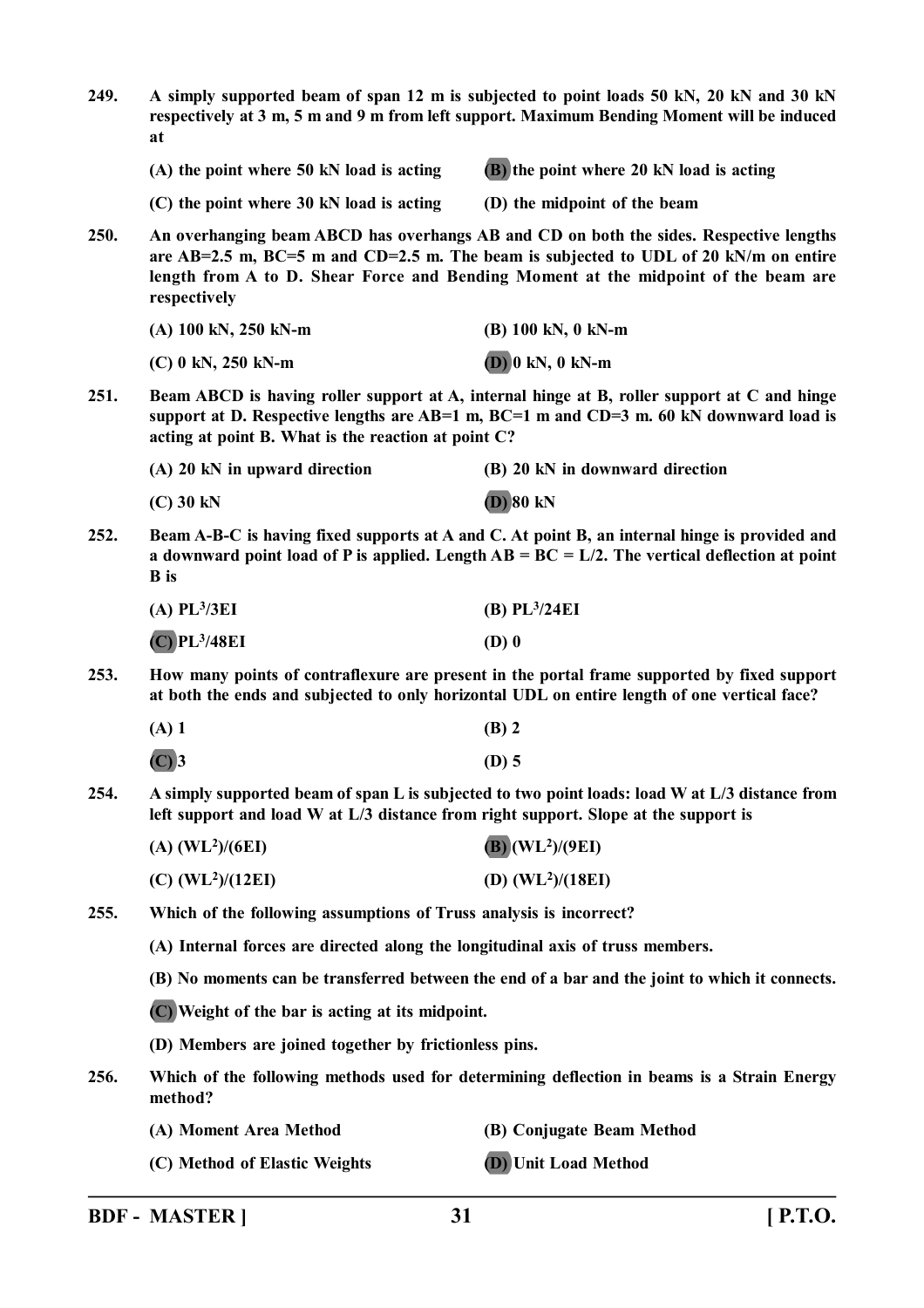**257. A propped cantilever beam AB is having a fixed support at A and a roller support at B. The Area of Influence Line Diagram of Vertical Reaction at A \_\_\_\_\_\_\_ the area of Influence Line Diagram of Vertical Reaction at B.**

**(A) is less than**

**(B) is equal to**

**(C) is more than**

- **(D) can be more, equal or less (depending upon the location of unit load) than**
- **258. If a column having circular cross-section is subjected to compressive load at an eccentricity equal to radius of gyration of the section,**
	- **(A) entire cross-section will be under compressive stress everywhere**
	- **(B) entire cross-section will be under compressive stress and zero stress on the face opposite to the eccentricity**
	- **(C) some part of the section will be under compressive stress and the other part will be under tensile stress**
	- **(D) entire cross-section will be under tensile stress everywhere**
- **259. Which of the following types of structures can be analysed by Kani's Method?**
	- **(i) Gable Frame**
	- **(ii) Plane Truss**
	- **(iii) Braced Frame**
	- **(A) Only (i) (B) (i) and (ii) (C) (ii) and (iii) (D) (i), (ii) and (iii)**
- **260. Kinematic Indeterminacy of an encastre beam is**
	- **(A) 0 (B) 1**
	- **(C) 2 (D) 3**
- **261. In Finite Element Method, which of the following types of elements is not used for modelling thin plate loaded by forces in their own planes?**
	- **(A) axisymmetric elements (B) triangular elements (C) quadrilateral elements (D) two-dimensional elements**
- **262. Which of the following statement(s) is / are correct for Arches?**
	- **(i) The positive moments near the centre of the span for fixed arches are much higher than the positive moments at the corresponding locations in a two-hinged arch.**
	- **(ii) The deflection of the fixed arch is somewhat less than those of the two-hinged arch at the corresponding locations.**

| $(A)$ Only $(i)$        | (B) only (ii)            |
|-------------------------|--------------------------|
| $(C)$ Both (i) and (ii) | (D) Neither (i) nor (ii) |

**263. Plastic Section Modulus of solid circular cross section is S. If diameter of the circle is doubled, then Plastic Section Modulus of the section will be**

- **(A) 2 S (B) 4 S**
- **(C) 8 S (D) 16 S**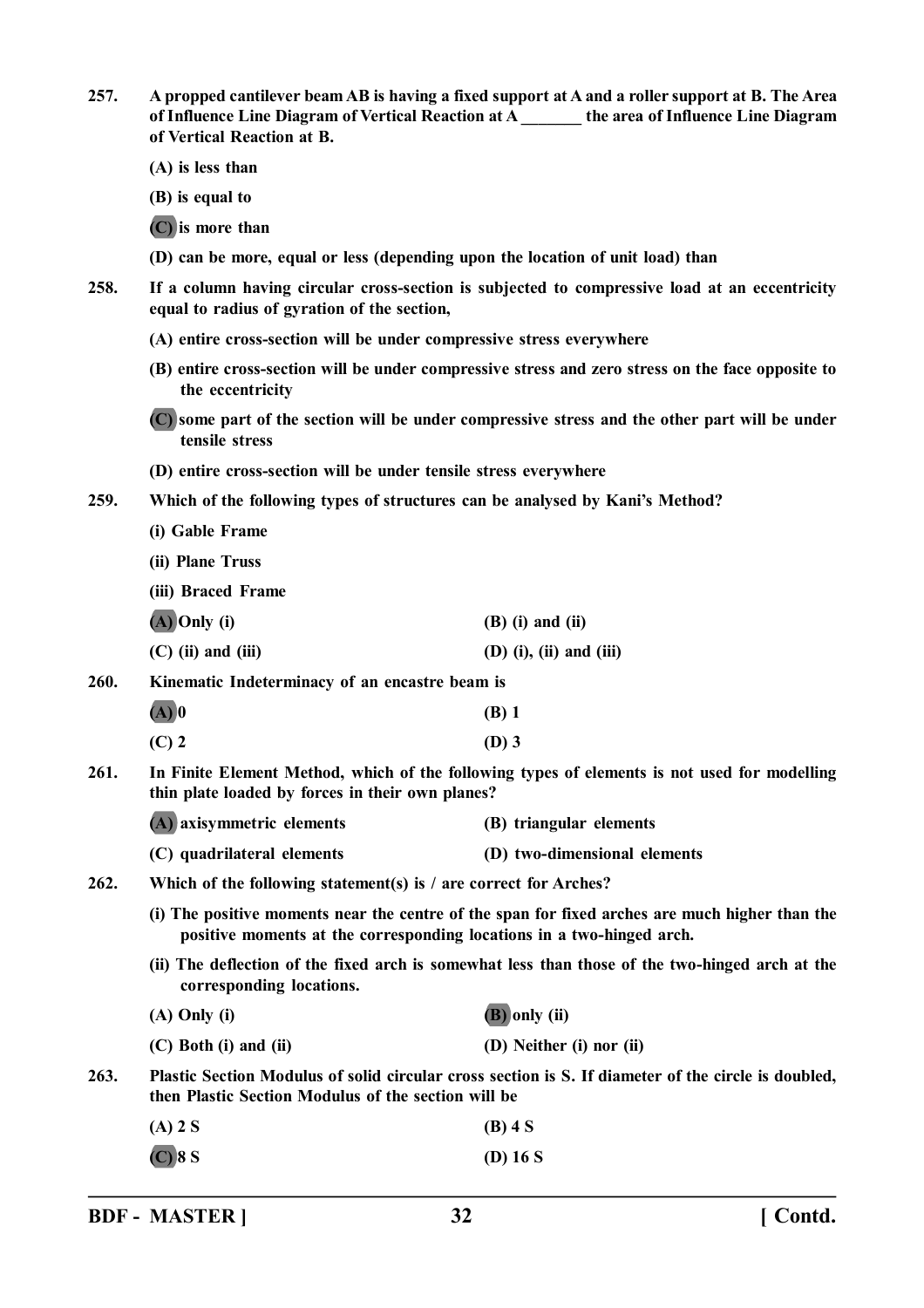| 264. | As per the IS code designations, which of the following structural steel sections are designated<br>using dimensions of width and thickness only?                                           |            |              |                                                             |  |  |
|------|---------------------------------------------------------------------------------------------------------------------------------------------------------------------------------------------|------------|--------------|-------------------------------------------------------------|--|--|
|      | (i) Strips                                                                                                                                                                                  | (ii) Flats | (iii) Sheets |                                                             |  |  |
|      | $(A)$ Only $(i)$                                                                                                                                                                            |            |              | $(B)(i)$ and $(ii)$                                         |  |  |
|      | $(C)$ (ii) and (iii)                                                                                                                                                                        |            |              | $(D)$ (i), (ii) and (iii)                                   |  |  |
| 265. | As per IS:800-2007, the ability of the fire protection system to remain in place as the member<br>deflects under load during a fire test, is termed as                                      |            |              |                                                             |  |  |
|      | (A) Stickability                                                                                                                                                                            |            |              | (B) Fragility                                               |  |  |
|      | (C) Severability                                                                                                                                                                            |            |              | (D) Resistibility                                           |  |  |
| 266. | In normal loading condition, what is the effective length for simply supported beam of length L<br>which is torsionally fully restrained and warping is not restrained in both the flanges? |            |              |                                                             |  |  |
|      | $(A)$ 0.70 L                                                                                                                                                                                |            |              | $(B)$ 0.75 L                                                |  |  |
|      | $(C)$ 0.85 L                                                                                                                                                                                |            |              | $(D)$ 1.00 L                                                |  |  |
| 267. | Which of the following statement(s) is $\ell$ are correct?                                                                                                                                  |            |              |                                                             |  |  |
|      | (i) The effects of shear lag need to be considered only when all the elements are not connected<br>directly.                                                                                |            |              |                                                             |  |  |
|      | (ii) The block shear phenomenon becomes a possible mode of failure when the material bearing<br>strength and bolt shear strength are lower.                                                 |            |              |                                                             |  |  |
|      | $(A)$ Only (i)                                                                                                                                                                              |            |              | $(B)$ Only $(ii)$                                           |  |  |
|      | $(C)$ Both $(i)$ and $(ii)$                                                                                                                                                                 |            |              | (D) Neither (i) nor (ii)                                    |  |  |
| 268. | Engineering stress and engineering strain of tension members are calculated using                                                                                                           |            |              |                                                             |  |  |
|      | (A) initial area of cross-section and initial gauge length                                                                                                                                  |            |              |                                                             |  |  |
|      | (B) initial area of cross-section and instantaneous gauge length                                                                                                                            |            |              |                                                             |  |  |
|      | (C) instantaneous area of cross-section and initial gauge length                                                                                                                            |            |              |                                                             |  |  |
|      | (D) instantaneous area of cross-section and instantaneous gauge length                                                                                                                      |            |              |                                                             |  |  |
| 269. | As per IS:800-2007, fixed column bases and their anchor bolts should be designed to withstand<br>a moment of times the full plastic moment capacity of the column section.                  |            |              |                                                             |  |  |
|      | $(A)$ 1.20                                                                                                                                                                                  |            |              | $(B)$ 1.25                                                  |  |  |
|      | $(C)$ 1.33                                                                                                                                                                                  |            |              | $(D)$ 1.5                                                   |  |  |
| 270. | Match the types of tension rods with their use:                                                                                                                                             |            |              |                                                             |  |  |
|      | <b>Type of Tension Rods</b>                                                                                                                                                                 |            |              | <b>Use</b>                                                  |  |  |
|      | (a) Sag rods                                                                                                                                                                                |            |              | 1. to resist thrust of an arch                              |  |  |
|      | (b) Vertical ties                                                                                                                                                                           |            |              | 2. to support girts in the walls of industrial<br>buildings |  |  |
|      | (c) Tie rods                                                                                                                                                                                |            |              | 3. to support purlins in industrial buildings               |  |  |
|      | (d) Hangers                                                                                                                                                                                 |            |              | 4. to support balconies                                     |  |  |
|      | $(A)$ (a-3), (b-4), (c-1), (d-2)                                                                                                                                                            |            |              | $(B)$ (a-1), (b-4), (c-3), (d-2)                            |  |  |
|      | $(C)(a-3), (b-2), (c-1), (d-4)$                                                                                                                                                             |            |              | (D) (a-1), (b-2), (c-3), (d-4)                              |  |  |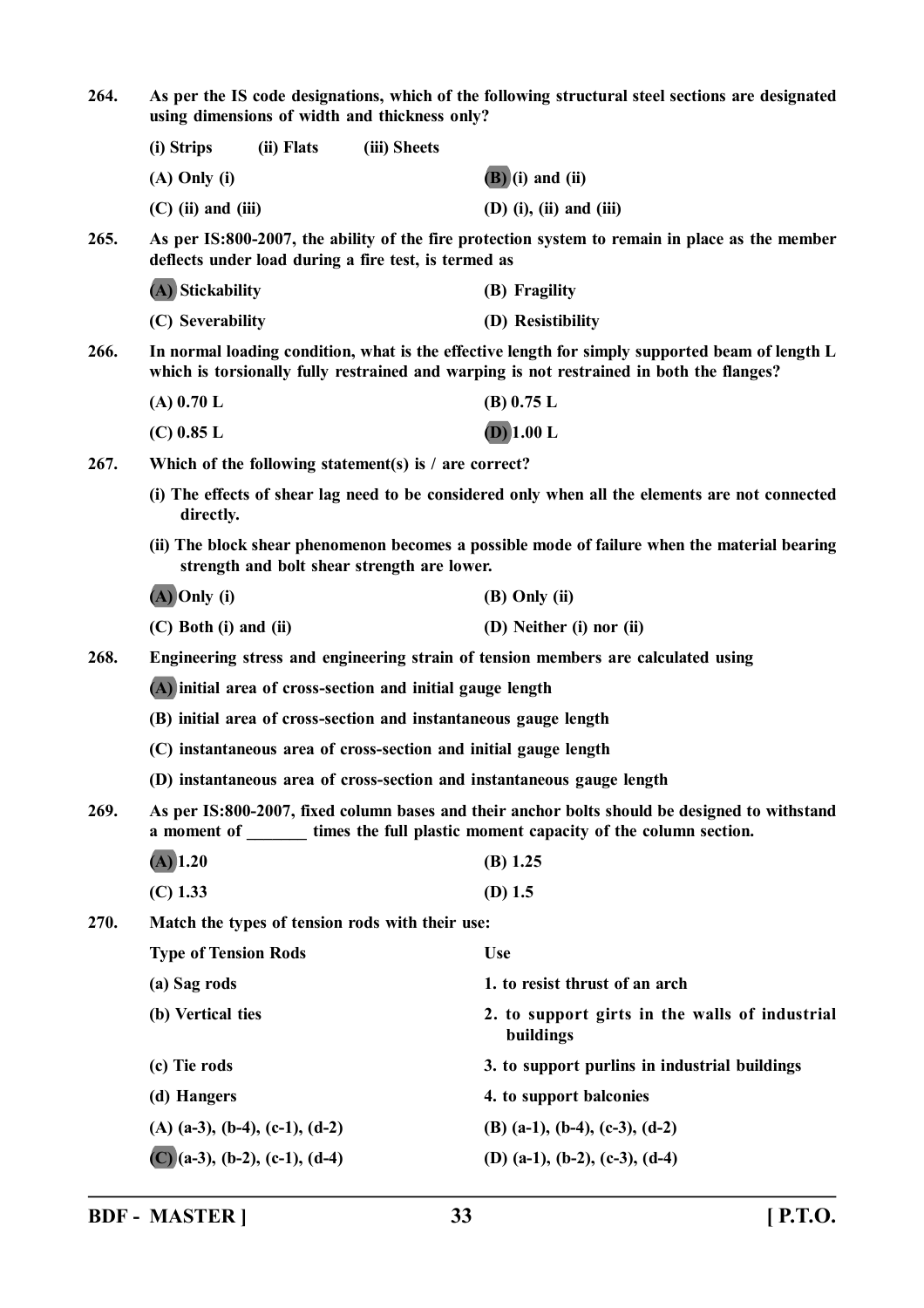|                                                                                                                                                                                                                                                                                                                  | For resisting torsion, the most ideal steel section from the following is                       |  |  |  |  |
|------------------------------------------------------------------------------------------------------------------------------------------------------------------------------------------------------------------------------------------------------------------------------------------------------------------|-------------------------------------------------------------------------------------------------|--|--|--|--|
| (A) I-section<br>(B) H-section                                                                                                                                                                                                                                                                                   |                                                                                                 |  |  |  |  |
| <b>(D)</b> Hollow Circular<br>(C) Triangular                                                                                                                                                                                                                                                                     |                                                                                                 |  |  |  |  |
| 272.                                                                                                                                                                                                                                                                                                             | Which of the following statement(s) is/are correct with respect to Plastic Design?              |  |  |  |  |
| (i) One of the major assumptions in plastic theory and design is that the beam is supported<br>continuously laterally to prevent the failure of the compression flange by lateral buckling.                                                                                                                      |                                                                                                 |  |  |  |  |
| (ii) IS:800-2007 suggests that torsional restraints against lateral buckling should be provided at<br>all plastic hinge locations.                                                                                                                                                                               |                                                                                                 |  |  |  |  |
| $(A)$ Only $(i)$<br>$(B)$ Only $(ii)$                                                                                                                                                                                                                                                                            |                                                                                                 |  |  |  |  |
| (C) Both (i) and (ii)<br>(D) Neither (i) nor (ii)                                                                                                                                                                                                                                                                |                                                                                                 |  |  |  |  |
| The hole diameter in base plates shall not exceed the anchor bolt diameter by more than                                                                                                                                                                                                                          |                                                                                                 |  |  |  |  |
| $(A)$ 1.5 mm<br>$(B)$ 2.5 mm                                                                                                                                                                                                                                                                                     |                                                                                                 |  |  |  |  |
| $(D)$ 6 mm<br>$(C)$ 5 mm                                                                                                                                                                                                                                                                                         |                                                                                                 |  |  |  |  |
| When fasteners are staggered at equal intervals and the gauge does not exceed 75 mm, spacing<br>between centres of fasteners may be increased by                                                                                                                                                                 |                                                                                                 |  |  |  |  |
| $(A)$ 50%<br>(B) 30%                                                                                                                                                                                                                                                                                             |                                                                                                 |  |  |  |  |
| $(C)$ 20%<br>(D) $10\%$                                                                                                                                                                                                                                                                                          |                                                                                                 |  |  |  |  |
| 275.<br>is known as                                                                                                                                                                                                                                                                                              | The element which is used to transfer large horizontal force from column base to the foundation |  |  |  |  |
| (B) Shear lug<br>(A) Shear lag                                                                                                                                                                                                                                                                                   |                                                                                                 |  |  |  |  |
| (C) Shear leg<br>(D) Shear lip                                                                                                                                                                                                                                                                                   |                                                                                                 |  |  |  |  |
| 276.                                                                                                                                                                                                                                                                                                             | The maximum diameter of reinforcing bar which can be used for 120 mm thick RCC slab is          |  |  |  |  |
| $(B)$ 12 mm<br>$(A)$ 10 mm                                                                                                                                                                                                                                                                                       |                                                                                                 |  |  |  |  |
| $(D)$ 20 mm<br>$(C)$ 16 mm                                                                                                                                                                                                                                                                                       |                                                                                                 |  |  |  |  |
| 277.<br>of its effective length to the least lateral dimension exceeds                                                                                                                                                                                                                                           | According to IS:456-2000, a compression member is termed as a column or strut when the ratio    |  |  |  |  |
| $(A)$ 12<br>$(B)$ 9                                                                                                                                                                                                                                                                                              |                                                                                                 |  |  |  |  |
| $(D)$ 3<br>$(C)$ 6                                                                                                                                                                                                                                                                                               |                                                                                                 |  |  |  |  |
| Direct Design Method can be used to design a rectangular RCC flat slab, only if the ratio of the<br>longer span to the shorter span within a panel                                                                                                                                                               |                                                                                                 |  |  |  |  |
| 278.                                                                                                                                                                                                                                                                                                             |                                                                                                 |  |  |  |  |
| (A) is not greater than 2<br>(B) is equal to 2                                                                                                                                                                                                                                                                   |                                                                                                 |  |  |  |  |
| (C) is not less than 2<br>(D) is not less than 1.5                                                                                                                                                                                                                                                               |                                                                                                 |  |  |  |  |
| Thickness at the edge of reinforced concrete footings on piles shall not be less than<br>279.                                                                                                                                                                                                                    |                                                                                                 |  |  |  |  |
| $\overline{(B)}$ 300 mm<br>$(A)$ 150 mm                                                                                                                                                                                                                                                                          |                                                                                                 |  |  |  |  |
| (D) 600 mm<br>$(C)$ 450 mm                                                                                                                                                                                                                                                                                       |                                                                                                 |  |  |  |  |
| 280.<br>As per the condition of redistribution of moments in continuous beams and frames, the ultimate<br>moment of resistance provided at any section of a member is not less than<br>moment at that section obtained from an elastic maximum moment diagram covering all<br>appropriate combinations of loads. | $%$ of the                                                                                      |  |  |  |  |
| $(A)$ 70<br>$(B)$ 80                                                                                                                                                                                                                                                                                             |                                                                                                 |  |  |  |  |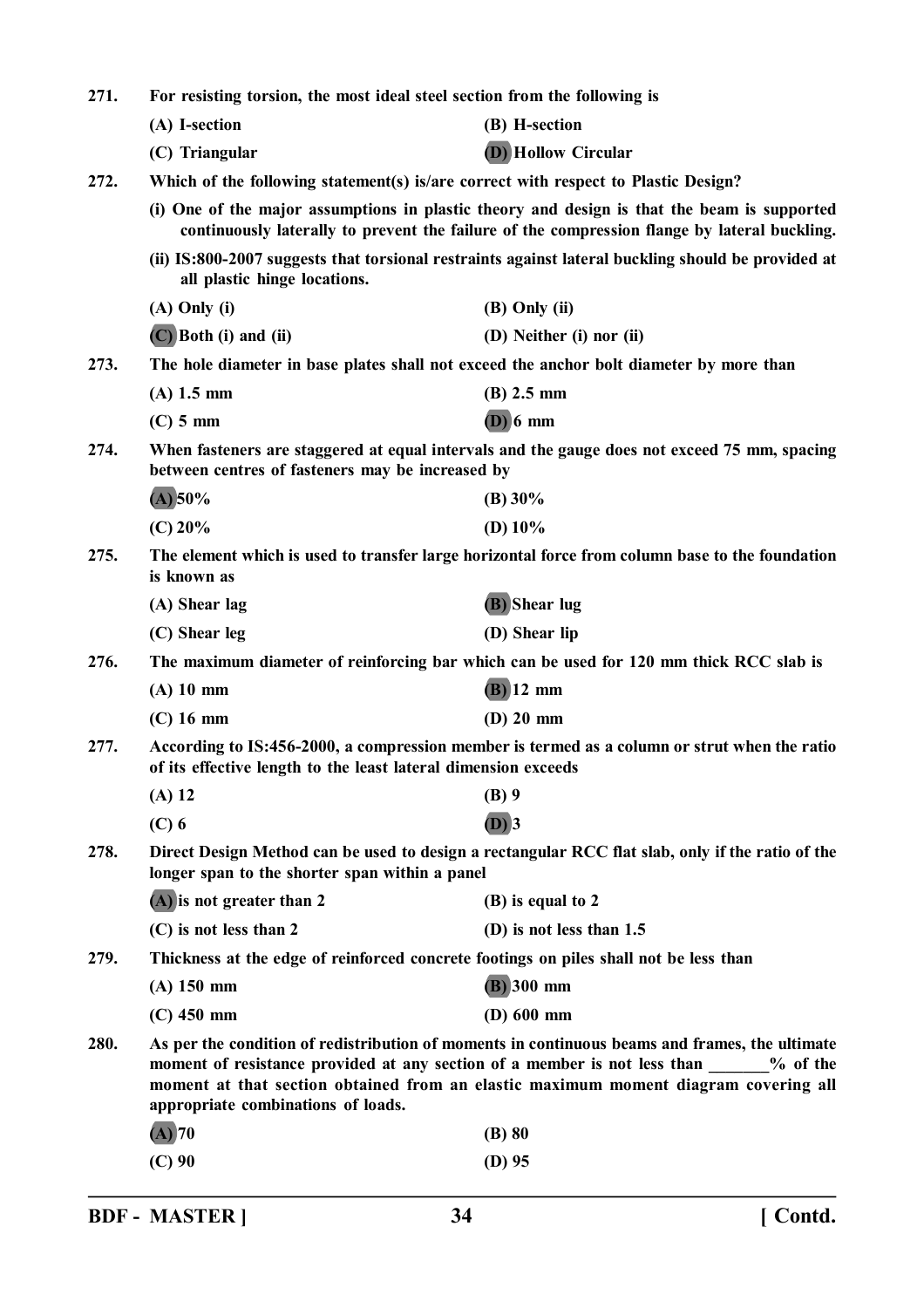| 281. | Permissible differential settlement for reinforced concrete structures supported by raft<br>foundation on hard clay, is                                                    |                                      |  |  |  |  |
|------|----------------------------------------------------------------------------------------------------------------------------------------------------------------------------|--------------------------------------|--|--|--|--|
|      | $(A)$ 50 mm                                                                                                                                                                | $(B)$ 60 mm                          |  |  |  |  |
|      | $(C)$ 75 mm                                                                                                                                                                | $(D)$ 100 mm                         |  |  |  |  |
| 282. | Which of the following is a handbook on concrete reinforcement and detailing?                                                                                              |                                      |  |  |  |  |
|      | $(A)$ SP 16                                                                                                                                                                | $(B)$ SP 24                          |  |  |  |  |
|      | $(C)$ SP 34                                                                                                                                                                | $(D)$ SP 64                          |  |  |  |  |
| 283. | Maximum Bending Moment in a Stem of a Cantilever Retaining wall occurs at                                                                                                  |                                      |  |  |  |  |
|      | (A) top of the stem                                                                                                                                                        | (B) 2/3 height from base of the stem |  |  |  |  |
|      | $(C)$ 1/3 height from base of the stem                                                                                                                                     | (D) base of the stem                 |  |  |  |  |
| 284. | In unreinforced masonry construction, length of bearing of lintel (having span of 75 cm) at<br>each end shall not be less than                                             |                                      |  |  |  |  |
|      | $(A)$ 50 mm                                                                                                                                                                | $(B)$ 75 mm                          |  |  |  |  |
|      | $(C)$ 90 mm                                                                                                                                                                | $(D)$ 100 mm                         |  |  |  |  |
| 285. | As per IS:13920-2016, lap splices in columns shall not be used for bars of diameter larger than                                                                            |                                      |  |  |  |  |
|      | $(A)$ 16 mm                                                                                                                                                                | $(B)$ 20 mm                          |  |  |  |  |
|      | $(C)$ 25 mm                                                                                                                                                                | $(D)$ 32 mm                          |  |  |  |  |
| 286. | In the context of Earthquake Resistant Design of structures, the distance between the centre of<br>mass and the centre of resistance of floor is termed as                 |                                      |  |  |  |  |
|      | (A) Design eccentricity                                                                                                                                                    | <b>(B)</b> Static eccentricity       |  |  |  |  |
|      | (C) Seismic eccentricity                                                                                                                                                   | (D) Principal eccentricity           |  |  |  |  |
| 287. | A simply supported prestressed concrete beam is to be designed for carrying Uniformly<br>Distributed Load. Which of the following should be the preferable tendon profile? |                                      |  |  |  |  |
|      | (A) a straight profile below neutral axis                                                                                                                                  |                                      |  |  |  |  |
|      | (B) a straight profile above neutral axis                                                                                                                                  |                                      |  |  |  |  |
|      | (C) a parabolic profile with convexity downward                                                                                                                            |                                      |  |  |  |  |
|      | (D) a parabolic profile with convexity upward                                                                                                                              |                                      |  |  |  |  |
| 288. | In prestressed concrete, what is the maximum amount of free water-cement ratio for mild<br>exposure condition?                                                             |                                      |  |  |  |  |
|      | $(A)$ 0.55                                                                                                                                                                 | $(B)$ 0.50                           |  |  |  |  |
|      | $(C)$ 0.45                                                                                                                                                                 | $(D)$ 0.40                           |  |  |  |  |
| 289. | For unreinforced masonry cavity walls with both leaves of uniform thickness throughout,<br>effective thickness shall be taken as                                           |                                      |  |  |  |  |
|      | (A) the sum of the actual thickness of these two leaves                                                                                                                    |                                      |  |  |  |  |
|      | (B) half of the sum of the actual thickness of these two leaves                                                                                                            |                                      |  |  |  |  |
|      | $(C)$ 2/3 <sup>rd</sup> of the sum of the actual thickness of these two leaves                                                                                             |                                      |  |  |  |  |
|      | (D) 3/4 <sup>th</sup> of the sum of the actual thickness of these two leaves                                                                                               |                                      |  |  |  |  |
| 290. | Which of the following can occur by improving wall-to-wall and wall-to-roof connections in a<br>masonry structure?                                                         |                                      |  |  |  |  |
|      | (A) Increased compressive strength of a masonry wall                                                                                                                       |                                      |  |  |  |  |
|      | (B) Increased in-plane strength of a masonry wall                                                                                                                          |                                      |  |  |  |  |
|      | (C) Increased out-of-plane strength of a masonry wall                                                                                                                      |                                      |  |  |  |  |
|      | (D) Creates a box-type behavior for the entire masonry structure                                                                                                           |                                      |  |  |  |  |